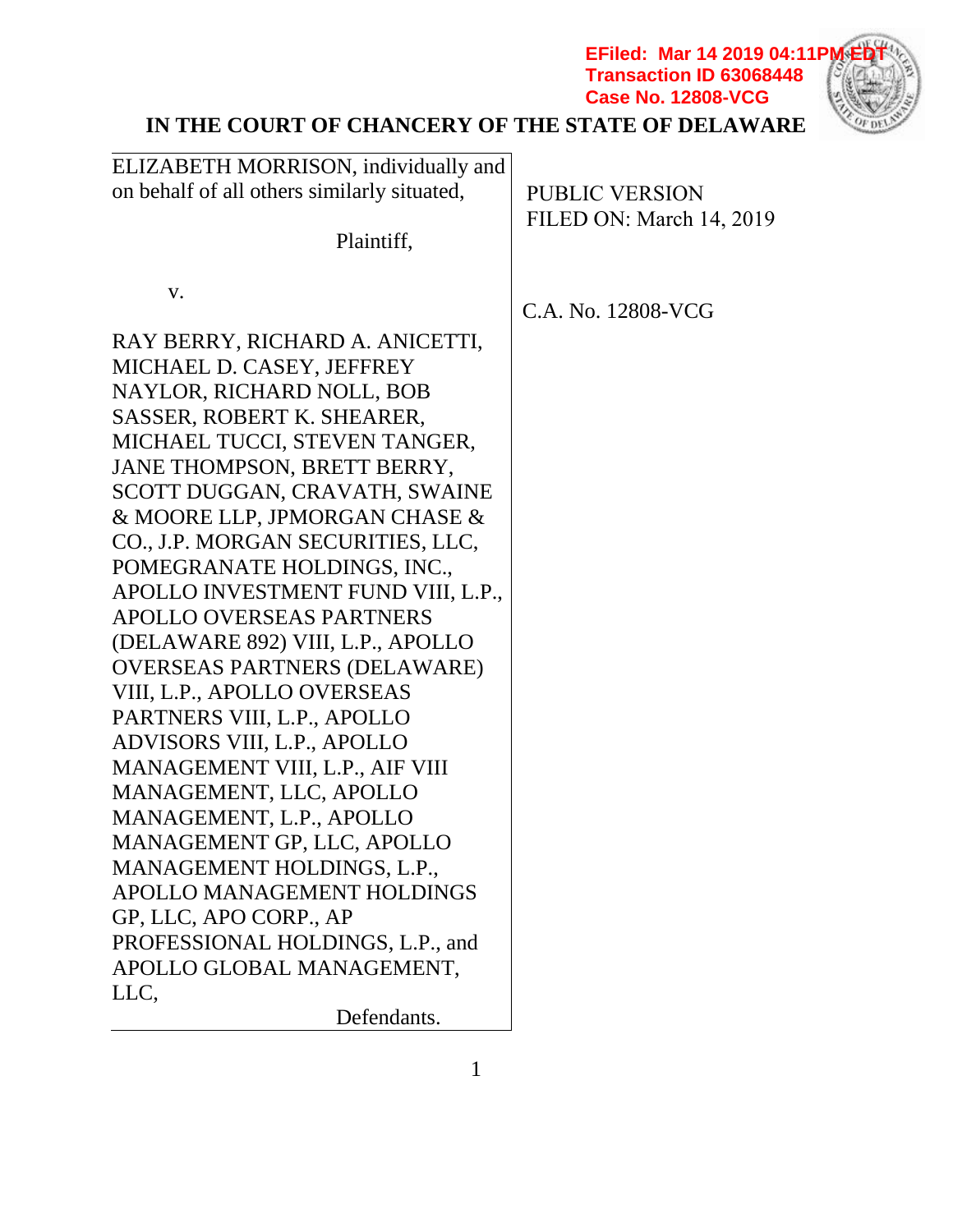#### **VERIFIED AMENDED COMPLAINT**

Plaintiff Elizabeth Morrison, by and through her undersigned counsel, on behalf of herself and all other similarly situated former stockholders of The Fresh Market, Inc. ("Fresh Market" or the "Company"), as and for her complaint against the defendants named herein, alleges on personal knowledge as to herself and her own conduct, and on information and belief as to all other matters, including a books and records inspection and document discovery, as follows:

# **SUMMARY OF THE ACTION**

1. This is a case about how sophisticated institutions, wealthy individuals, and pliant fiduciaries triggered, skewed, and corrupted a sale process for a temporarily vulnerable company with tremendous growth prospects. The same fiduciaries and their advisors also defrauded stockholders to obtain approval of the buyout and cover up corrupted aspects of the sale process.

2. Private equity giant Apollo Management, L.P. (together with its affiliates, "Apollo") teamed up with two former Chief Executive Officers of Fresh Market—founder and Chairman of the Board Ray Berry and his son, Brett Berry (collectively, the "Berrys")—with a plan to buy out the Company's public stockholders on the cheap. Apollo and the Berrys used fraud, coercion, and breach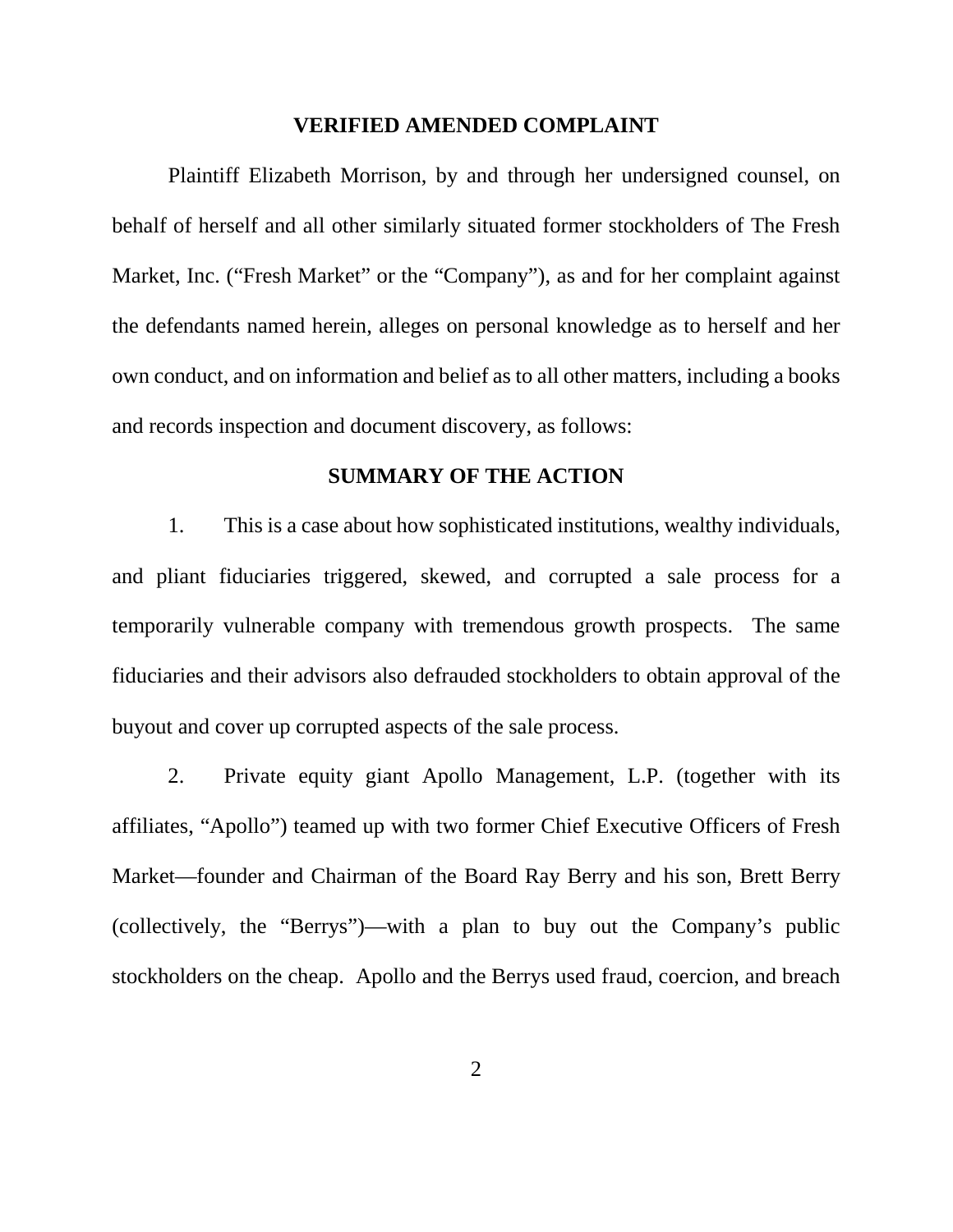of contract to effectuate that plan. The Company's board of directors avoided threatened stockholder activism by acquiescing to and covering up a sham sale process. The Company's high-powered advisors—J.P. Morgan Securities LLC (together with its affiliates "JP Morgan") and Cravath, Swaine & Moore LLP ("Cravath")—each stood to benefit financially from making a deal happen, and they each aided and abetted breaches of fiduciary duty to do so.

3. The Court of Chancery and the Delaware Supreme Court evaluated the original complaint in this case. The original complaint asserted claims against the Berrys and the former directors of Fresh Market. Its allegations were based on publicly available information and a limited number of documents obtained in a books and records inspection. The Delaware Supreme Court reversed a dismissal that had been based on stockholder approval of the challenged transaction, reasoning that Plaintiff had sufficiently allegedly undisclosed facts about how the auction of Fresh Market was a sham:

But the trial court rejected Plaintiff's argument because it found "the *facts* regarding Berry's involvement with Apollo were disclosed" and, thus, "[t]he conclusion that the Plaintiff reaches—that the auction was a sham—is not supported by the record." Respectfully, we disagree.

*Morrison v. Berry*, 191 A.3d 268, 283 (Del. 2018) (footnote omitted).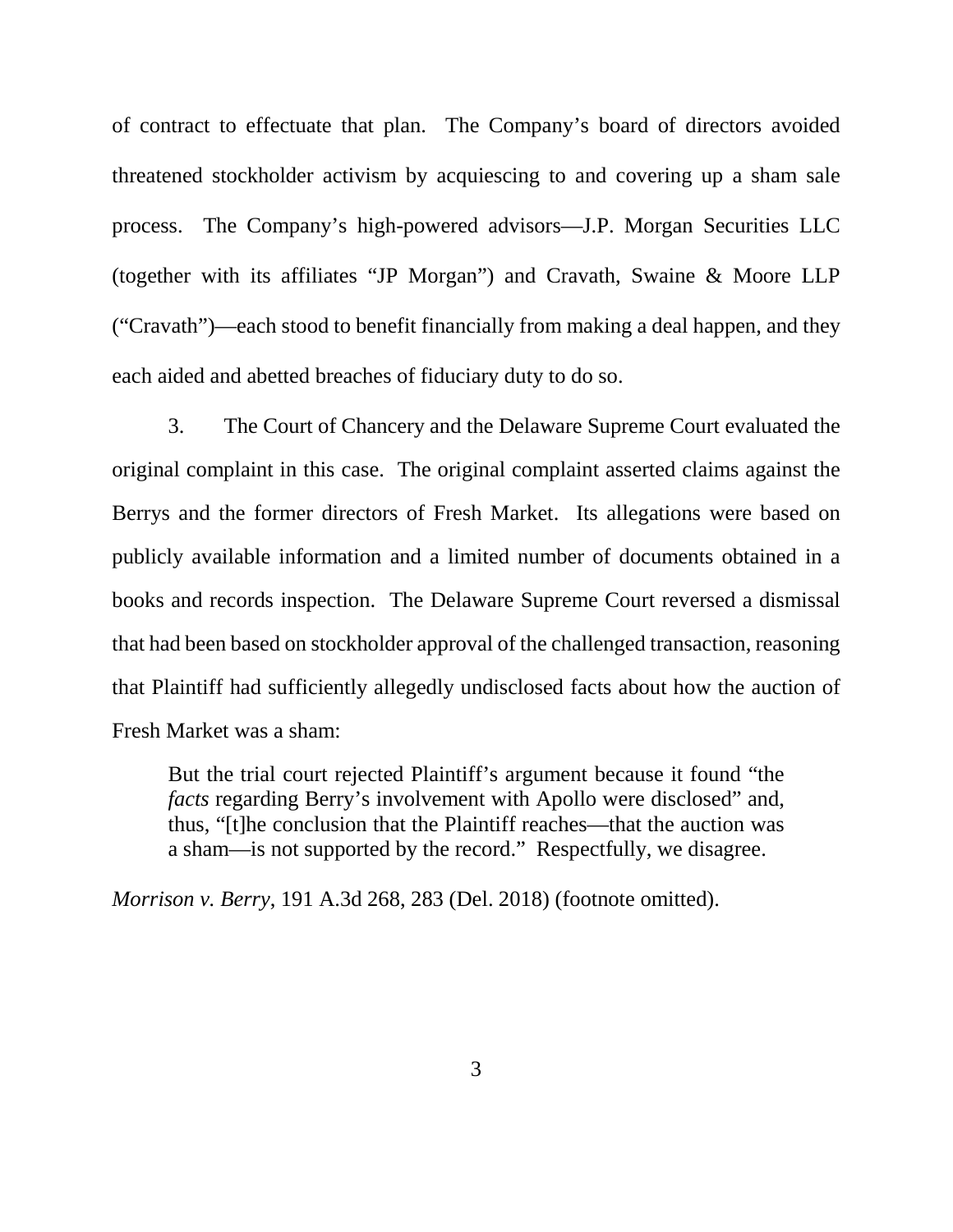4. With the benefit of document discovery, Plaintiff has identified additional facets of the sham sale process and additional culpable parties—Apollo, JP Morgan, Cravath, and Company General Counsel Scott Duggan.

5. Fresh Market is a specialty grocery retailer that was founded by Ray Berry in 1982 and controlled by the Berry family until the end of 2012, when the family reduced its stock holdings in a public offering. Ray Berry served as CEO of the Company until 2007. He retained the title of Chairman of the Board thereafter. Brett Berry served as CEO from 2007 to 2009, and as Vice Chairman of the Board from 2009 to 2014. The Berrys owned approximately 9.8% of Fresh Market's outstanding shares in the aggregate prior to the challenged transaction (the "Acquisition"), and approximately 22% of the equity post-closing. Ray Berry's sonin-law, Michael Barry, a former Chief Financial Officer and former Vice Chairman of the Board of the Company, separately owned over 6% of the Company's outstanding stock prior to the Acquisition.

6. In January 2015, when Fresh Market's stock was trading at a price of approximately \$40 per share, the Ray Berry-led board of directors fired the Company's CEO. In the summer of 2015, Fresh Market's stock price was languishing near \$20 per share as the national search for a new CEO continued.

4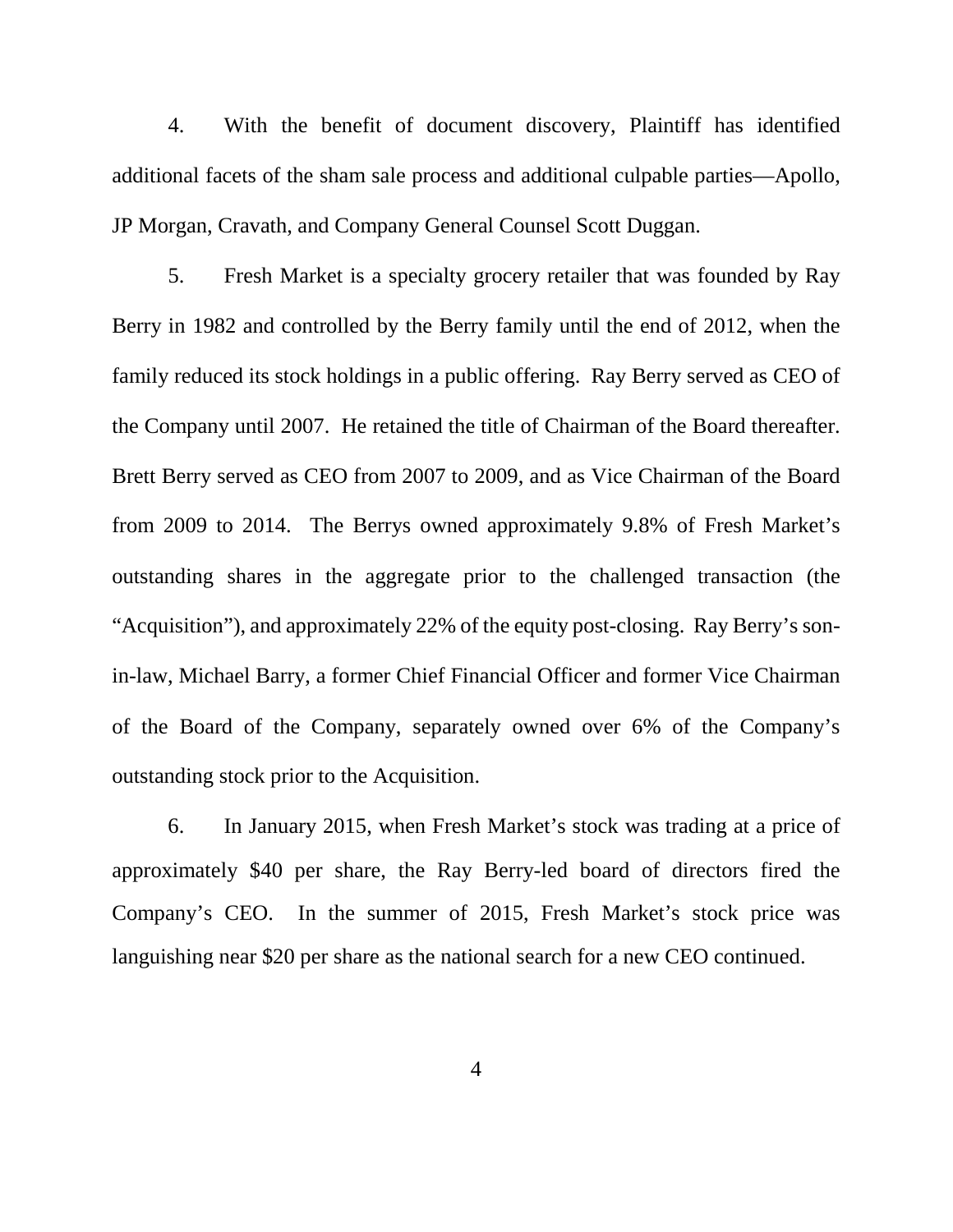7. On July 3, 2015, Apollo senior partner Andrew Jhawar proposed to Ray Berry the idea of teaming up to take Fresh Market private. Jhawar had known the Berrys since 2008. More importantly, Jhawar was Chairman of the board of directors of another regional grocery specialty retailer, Sprouts Farmers Market, Inc. ("Sprouts"). Jhawar informed Ray Berry that Apollo had completely sold out of its position in Sprouts two months earlier, thereby cementing a profit of almost \$2 billion, or approximately ten times Apollo's investment in 2011. Ray Berry told Jhawar he would discuss with his family the idea of co-investing with Apollo in a take private of Fresh Market.

8. On September 1, 2015, the Board approved the hiring of a new CEO, Richard A. Anicetti, an experienced grocery executive then serving as a strategic adviser to private equity firm Ares Capital. Anicetti was widely considered a leader who could engineer a turnaround.

9. Shortly thereafter, Ray Berry circled back to Apollo and tasked Brett Berry with working on a potential deal. Brett Berry introduced himself to Anicetti and put together a spreadsheet that summarized a theoretical private equity deal from a founder's perspective. Brett Berry shared that spreadsheet with Apollo and Ray Berry. The spreadsheet sent to Apollo contemplated that the Berrys would make a profit ranging from \$136 million to \$930 million in a private equity acquisition of the Company. The Berrys discussed next steps with Apollo and agreed that they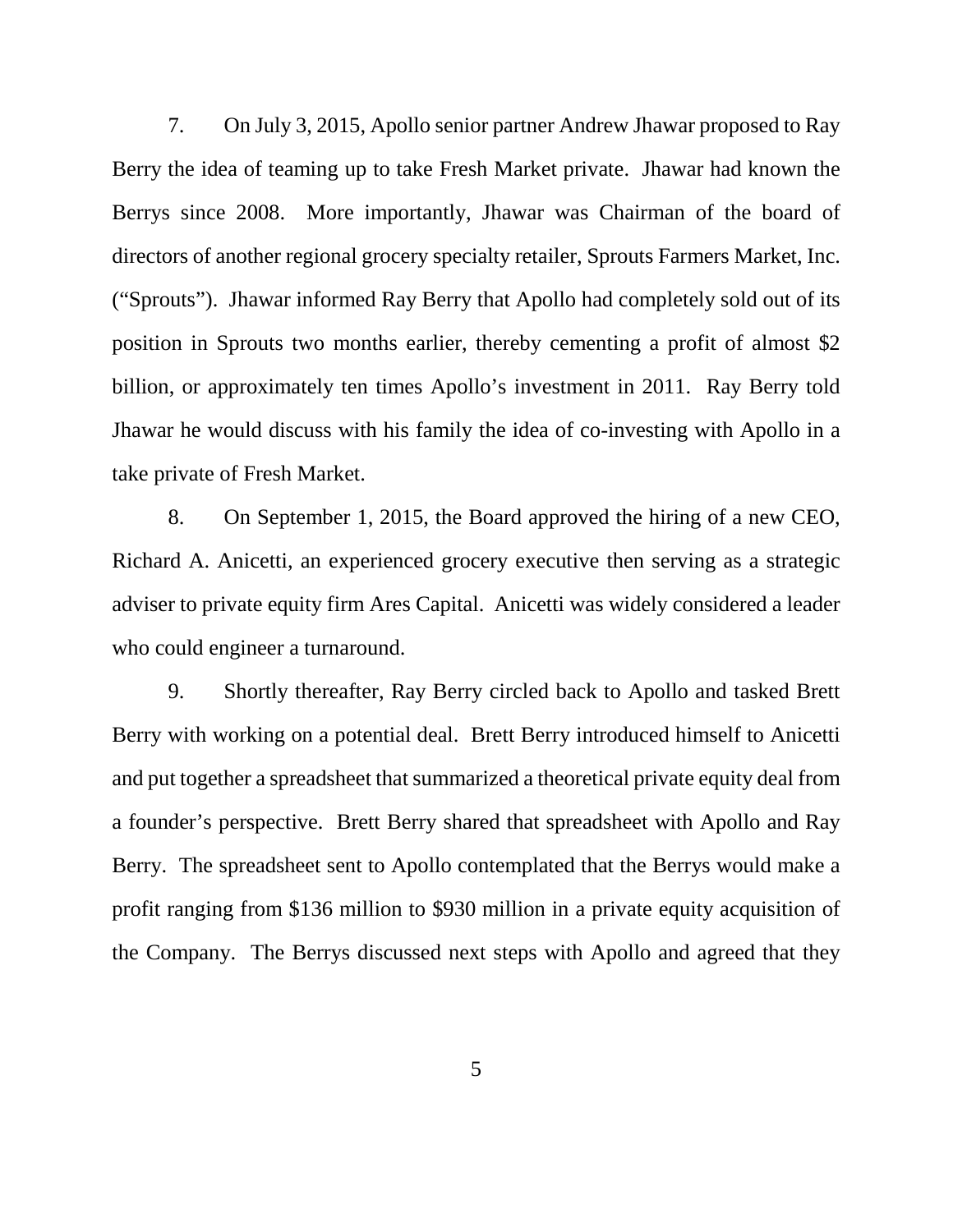would roll over their equity in the event that Apollo succeeded in buying the Company.

10. Ray Berry did not comply with the Company's protocol for disclosing potential acquisition proposals. From an email following another director's compliance with the Company's protocol, Ray Berry knew that the Board's lead director, Richard Noll, was of the view that a "normal" acquisition premium would be a non-starter and that a price in the range of approximately \$45 to \$70 per share would be needed "to even get a real discussion going."

11. On October 1, 2015, Apollo submitted a non-binding, non-public offer to buy Fresh Market for \$30 per share. The offer letter stated that "Apollo and the Berrys will be working together in an exclusive partnership as it relates to a transaction with the Fresh Market."

12. Apollo's letter of October 1 presented the Board of Directors with fundamental questions that would repeatedly recur over the next few months. The Berrys and Apollo were a formidable alliance. Should the Board confront Apollo and the Berrys and say "no" to a sale of the Company? Alternatively, should the Board offer to negotiate exclusively with Apollo at a higher price range?

13. The Board chose neither confrontation nor hard bargaining. Instead, at every step, the Board indulged the fiction that the Berrys could be persuaded to work against their own self-interest as prospective buyers with Apollo and might work with other potential private equity bidders. At every step, the Board proceeded along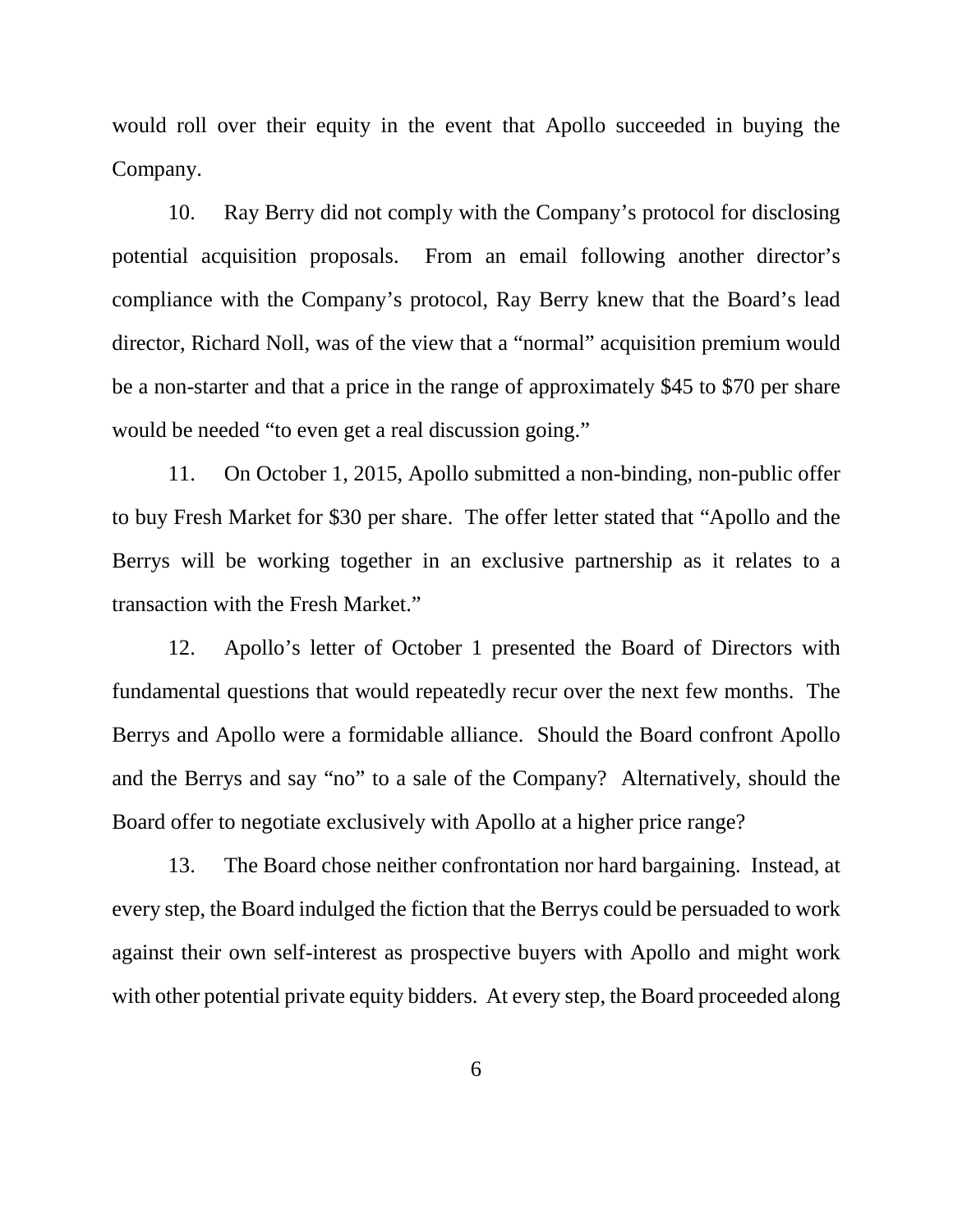a choreographed, sham strategic review and sale process in which the Board propagated the fiction that Apollo and the Berrys were not in fact co-bidders with a decisive advantage over other potential suitors.

14. In advance of a board meeting on October 15, 2015, General Counsel Scott Duggan met with Ray Berry and coaxed out of him a set of lies that could have been readily exposed as lies with minimal investigation. All of Ray Berry's lies were designed to contradict Apollo's true statement in its offer letter of October 1 that "Apollo and the Berrys will be working together in an exclusive partnership as it relates to a transaction with The Fresh Market."

15. At the October 15 Board meeting, Ray Berry "confirmed" the accuracy of the false statements he had provided to Duggan. Nobody at the Board meeting probed the accuracy of Ray Berry's statements. In a further choreographed move, Damien Zoubek of Cravath asked Ray Berry if he would be willing to participate in an equity rollover with another party in the event that the Company were to be sold to a party other than Apollo. Rather than say "yes," Ray Berry stated "that he was not aware of any other potential private equity buyer that had experience in the food retail industry with whom he would be comfortable engaging in an equity rollover." The Board was unwilling to take "no" as an answer. The Board resolved to create a Strategic Transaction Committee.

16. The Berrys and Apollo had teamed up at a time of vulnerability for the Company, and they and the Board knew it. After Ray Berry left the October 15,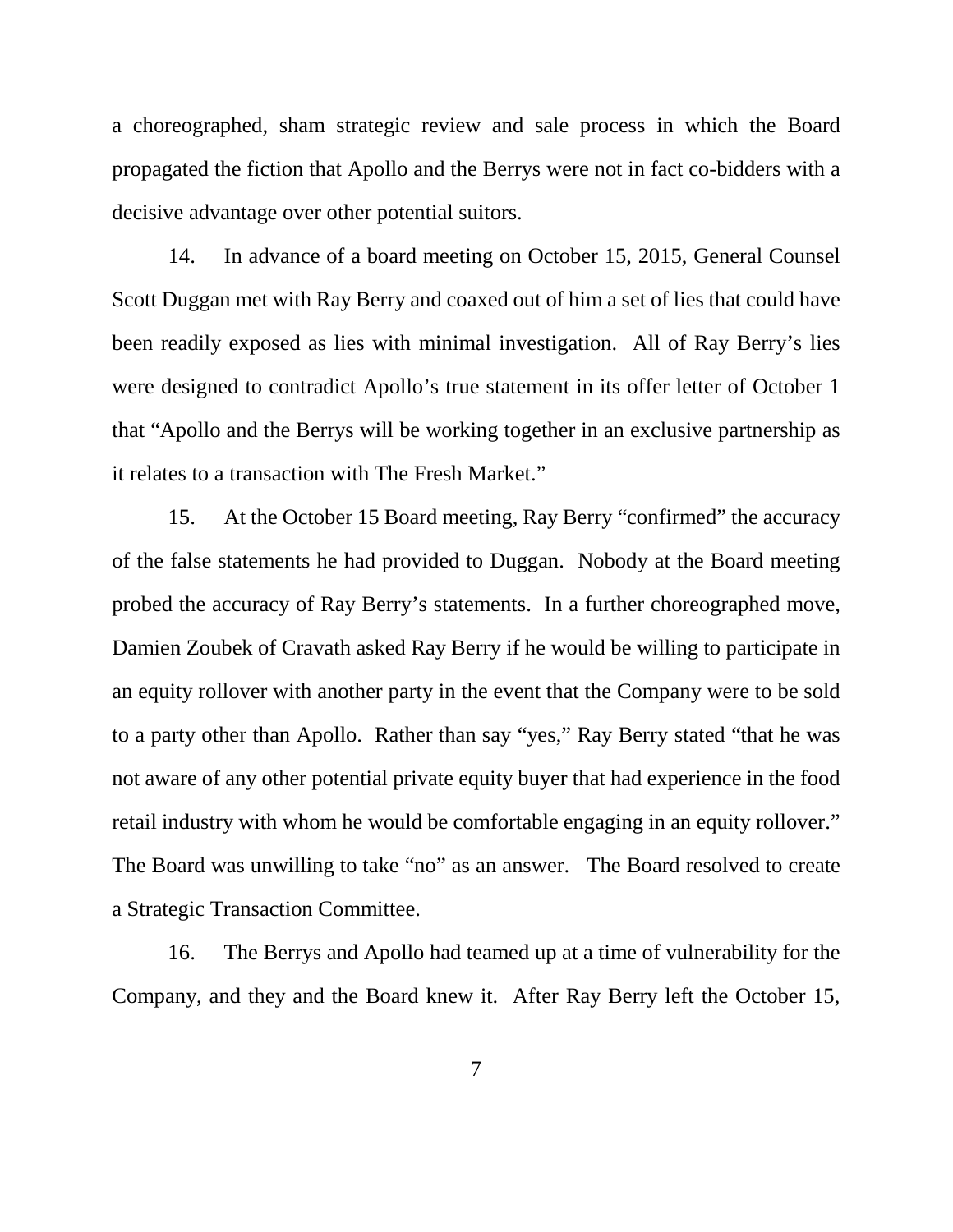2015 Board meeting, the Board discussed that (a) the Company's new CEO had not yet developed a strategic plan or long-term forecasts; (b) a significant institutional stockholder, Neuberger Berman LLC, had sent a letter to the Company on October 8, 2015, advocating that the Board pursue a sales process; (c) the Company had received other inbound communications from stockholders and private equity firms and "could be the subject of continued shareholder pressure"; and (d) "Apollo might take action to increase the pressure on the Board, including by potentially making its proposal public."

17. Apollo sent a second letter to the Company on the evening of October 15, 2015, which stated that "Apollo (together with the Berry family rollover) is able and willing to provide 100% of the equity commitment required in this potential transaction."

18. On October 16, 2015, *Reuters* reported that Apollo had agreed to work with Ray Berry and potentially with his son-in-law, Michael Barry, on a potential offer to buy Fresh Market.

19. The Board put the Company in play. On October 20, the Company issued a press release stating that the Board "will conduct a strategic and financial review of the Company's business." That same day, the Company sent a letter to Apollo stating that the Company had "confirmed" with Ray Berry that he had no exclusive arrangement with Apollo.

8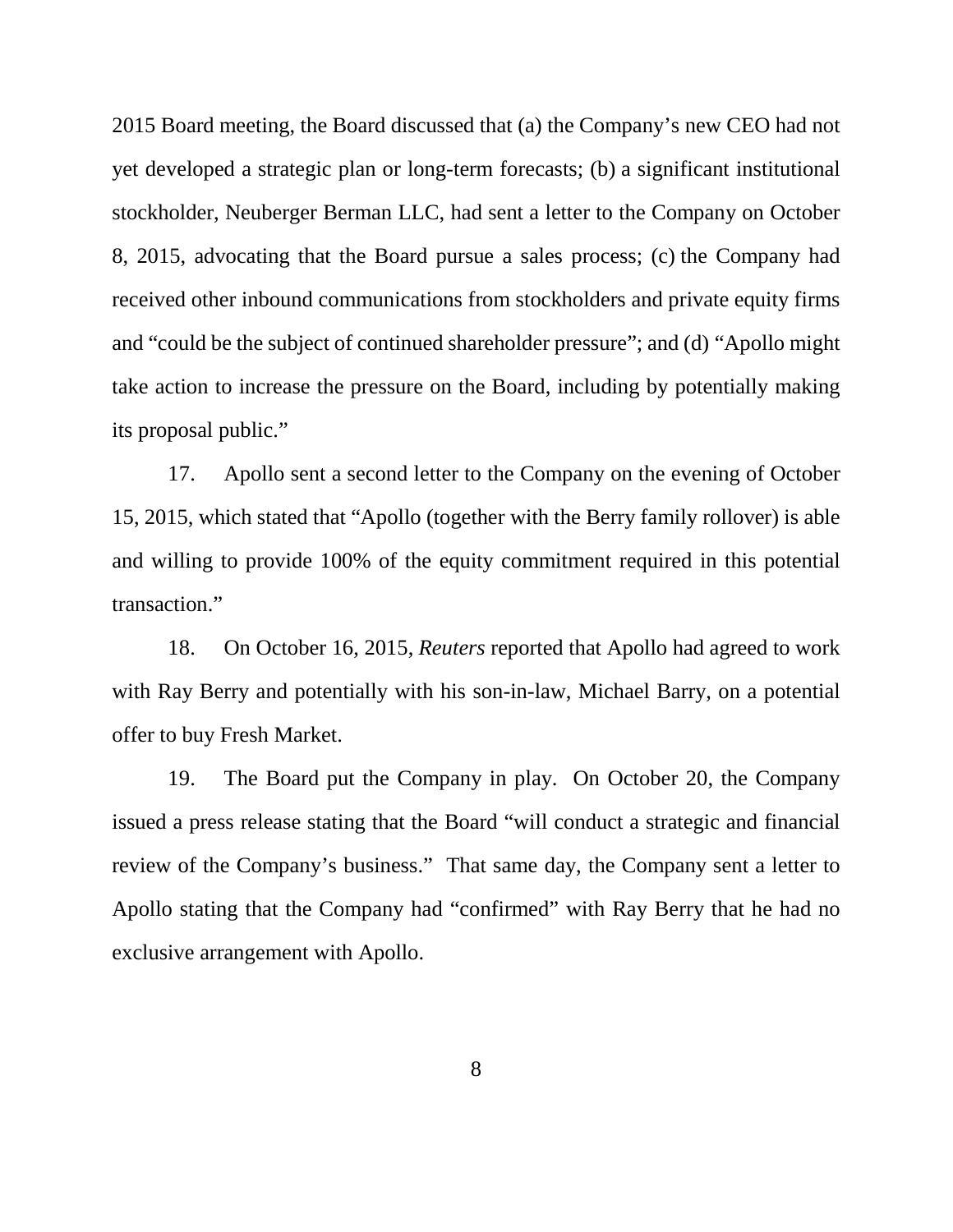20. The Board took these steps notwithstanding: (a) the text of Apollo's communications about its partnership with the Berry family; (b) the Berrys' selfinterest in suppressing price competition from other potential suitors; (c) Ray Berry's expressed lack of interest in rolling over his equity with anyone other than Apollo; (d) public reporting of the Berry family's working relationship with Apollo; (e) Apollo's bidding advantage, because it could count on a large equity commitment from the Berrys; and (f) the Company's temporarily weakened position with a new CEO who had not yet developed a strategic plan.

21. The Berrys and Apollo continued to pursue their plan. On November 25, 2015, Apollo submitted a letter again proposing to buy the Company for \$30 per share. The letter stated that Apollo was making its proposal "together with Ray and Brett Berry."

22. In a conversation that same day, Ray Berry's lawyer promised Fresh Market's outside counsel that he would contact Ray Berry and provide a precise statement about Ray Berry's involvement with Apollo and his view about Apollo's offer. Ray Berry's lawyer provided such a statement by email on November 28. The email stated that:

- in conjunction with Apollo's offer letters, Ray Berry had entered into an oral agreement with Apollo that he would roll over his equity if Apollo entered into a buyout transaction with the Company;
- Ray Berry "believes that Apollo is uniquely qualified to generate value because of its recent success in TFM's space with the acquisition of Sprouts"; and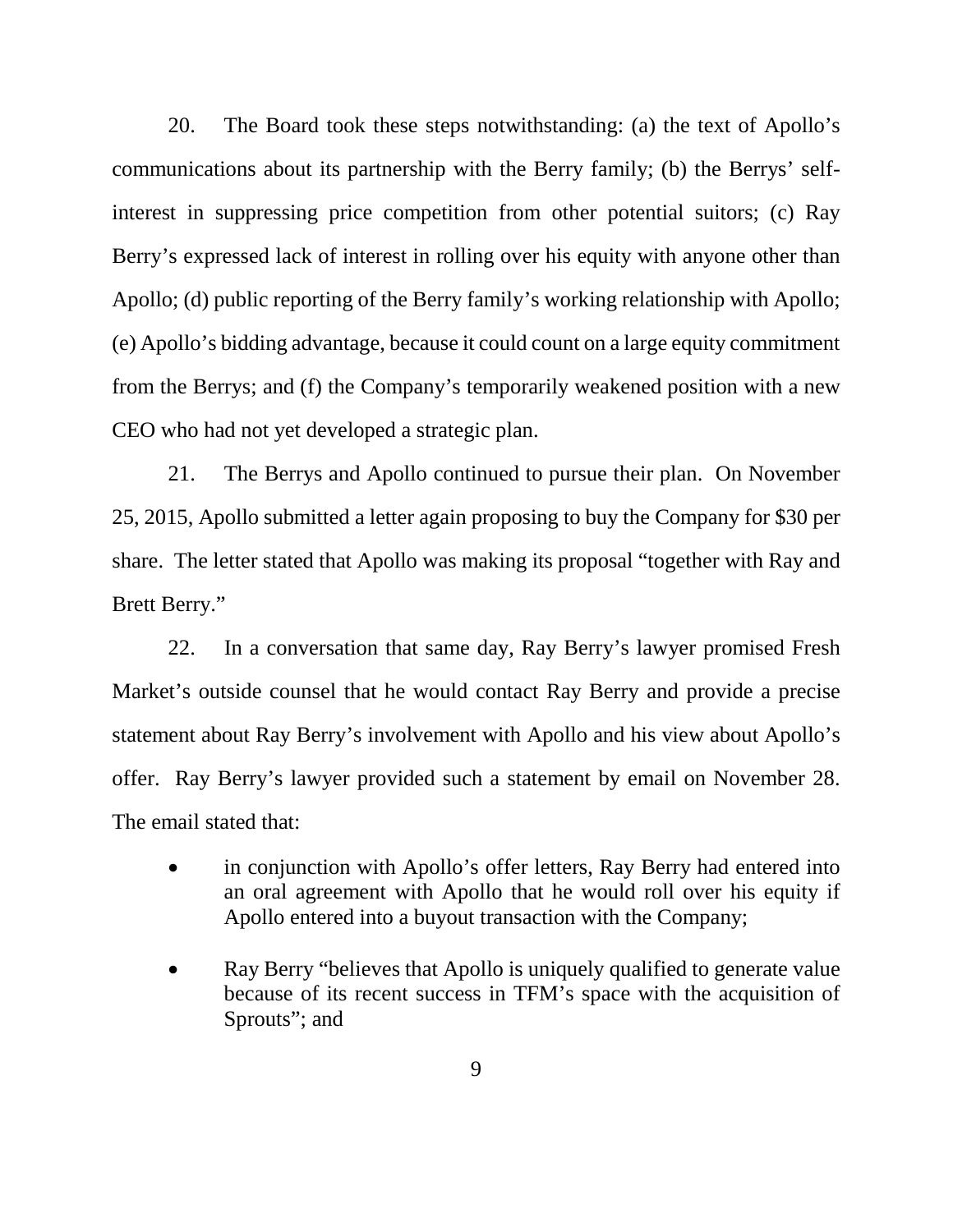if the Company remains public, Ray Berry will "give serious" consideration to selling his stock when permitted".

23. The Berrys and Apollo never filed a Schedule 13D with respect to their admitted oral agreements and their proposals to buy out the public stockholders, despite recent SEC prosecutorial activity against violators of §13(d) in connection with going-private transactions.

24. On December 1-2, 2015, the Board decided to commence a sale process. JP Morgan had presented to the Board an illustrative discounted cash flow analysis ("DCF") based on management's November 17, 2015 "Management Case" projections with a range of \$34.50 to \$44.00 per share.

25. The Board's decision to commence a sale process proceeded on the fictive assumption that Ray Berry was open to rolling over his equity if someone other than Apollo agreed to buy the Company. The sale process design barred potential bidders from contacting potential rollover stockholders.

26. The reality of the situation was that the Berrys were aligned with Apollo, the Board knew it, and the Board did not trust the Berrys not to dissuade potential suitors. Ray Berry had expressed his belief that Apollo was uniquely well situated to buy Fresh Market. He had entered into oral agreements with Apollo. He was incentivized not to create price competition for Apollo. Forbidding suitors from contacting the Berrys worked to Apollo's advantage. Apollo already knew that the Berrys were willing to roll over their equity with Apollo. No other private equity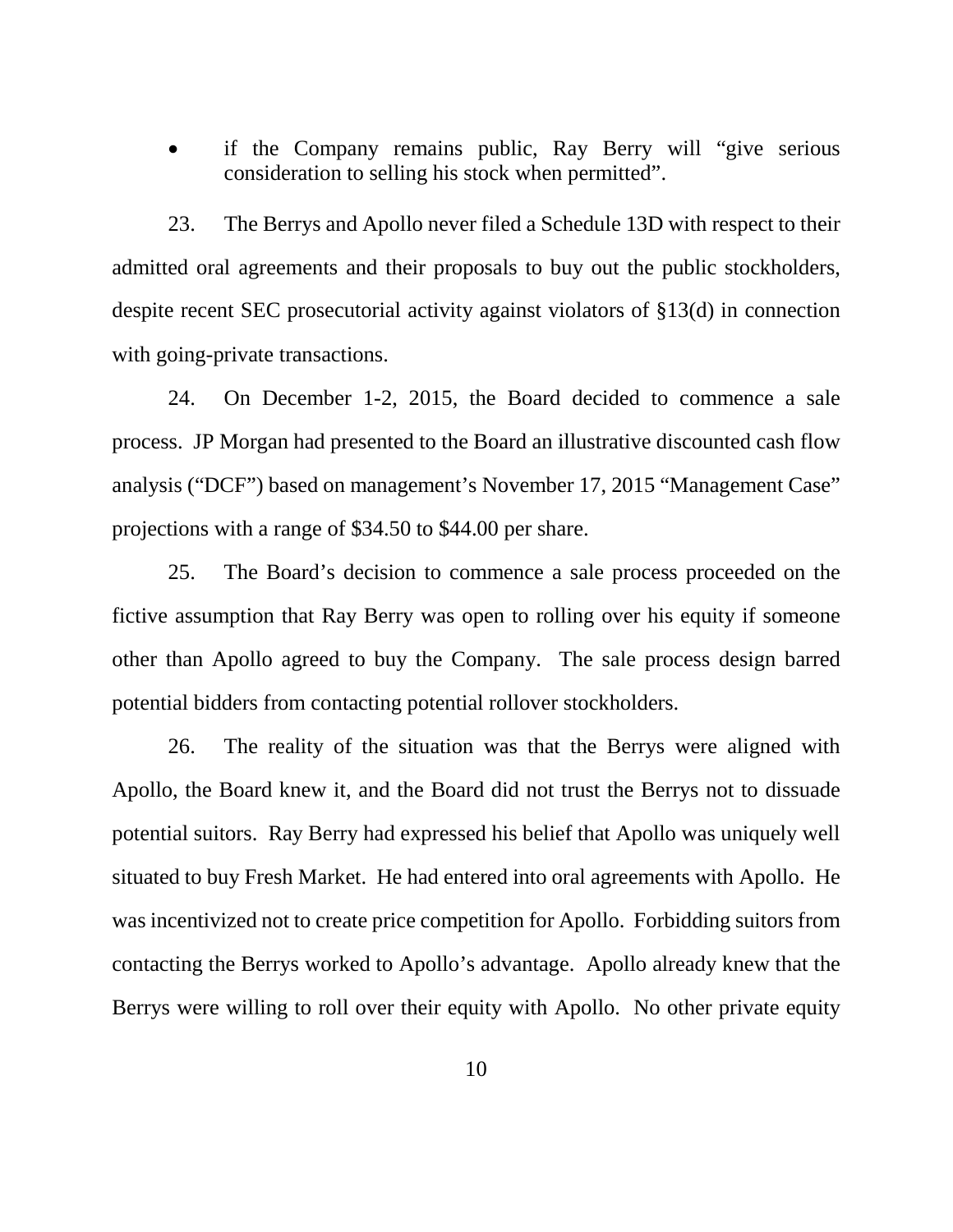firm could count on an equity commitment from the Berrys. Published reports gave other potential suitors reason to believe that the Berry family was already working with Apollo. Absent an equity rollover, private equity firms other than Apollo would need to commit more of their own equity into a bid. Committing additional equity had a critical impact on bid economics, especially as debt markets tightened in early 2016.

27. The Berrys and Apollo talked before Apollo signed the confidentiality agreement, and they violated the agreement thereafter. Under the guise of New Year's greetings, the Berrys and Apollo signaled their mutual reaffirmation to a joint bid, which they euphemistically referred to as "a mutually rewarding project" and "to do something together."

28. Apollo's internal documents in advance of submitting a bid affirm an exclusive rollover agreement. On February 25, 2016, Jhawar sent a cover email to Apollo's co-founders and the lead partner for private equity that attached an investment memorandum. The email states: "We are partnered together with (i) the Berry Family (original founders) who would roll \$140 million of equity together with Apollo ...." Jhawar's talking points for presentation of the investment memorandum state: "Partnered exclusively with the founders … they are rolling \$140 million of stock into the deal (10% ownership today that will become 20% [pro forma] for deal) ...."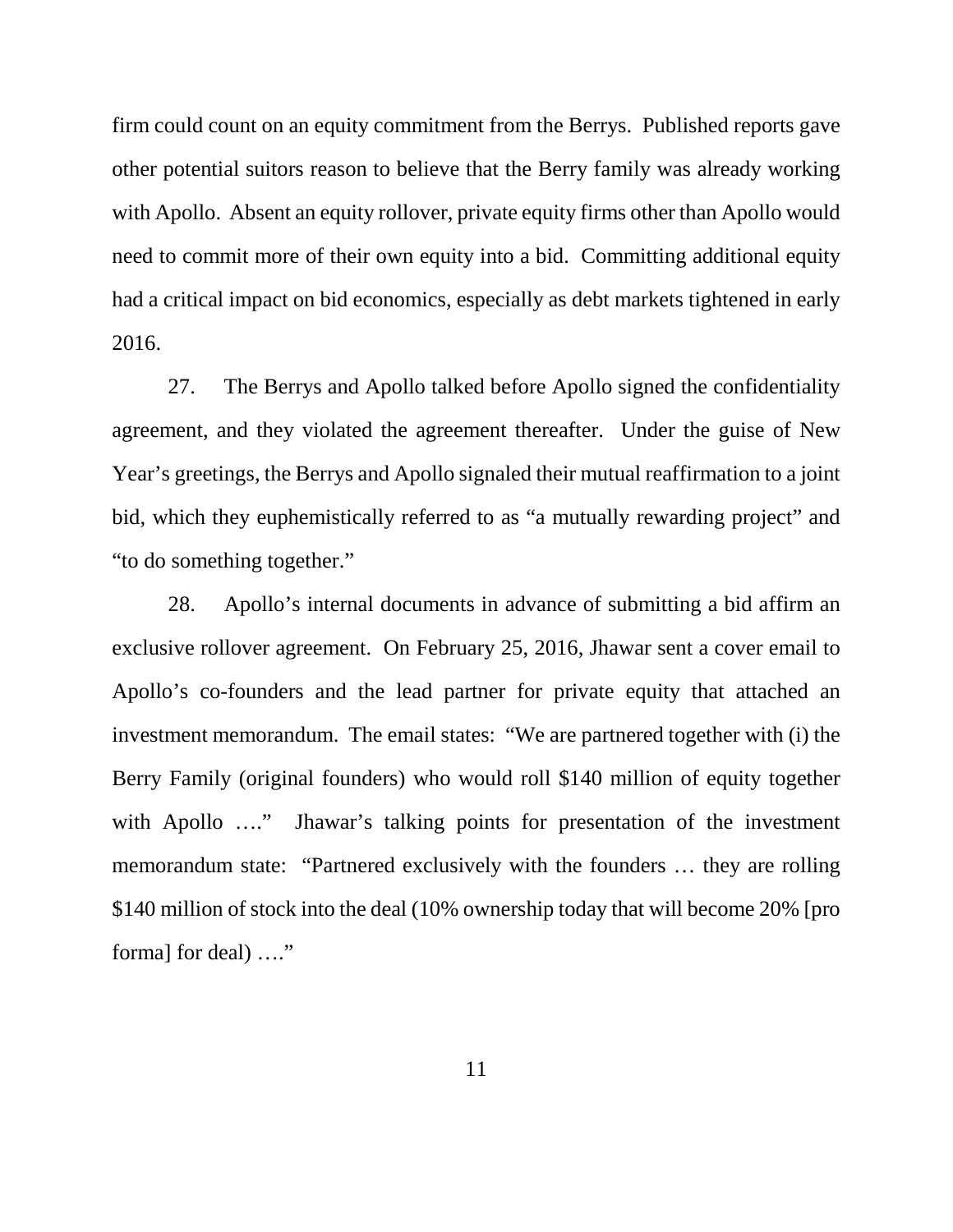29. Apollo **for JP** Morgan and it was a Apollo leveraged that

deep client relationship to get an additional significant bidding advantage. JP Morgan's Christian Oberle was its "client executive" for Apollo and acted as an intermediary between JP Morgan's senior M&A adviser and Apollo. In emails on the evening of February 25, 2016, by which time all potential bidders other than Apollo had stopped pursuing Fresh Market, Oberle tipped Jhawar about his impressions from interactions with JP Morgan's head of M&A in North America, Anu Aiyengar:

I do not sense as if she has conviction around other bidders…surprised she mentioned potential to get you contract in advance of others…

\*\*\*

she seems open to fast-tracking you via providing you a contract in advance of others…

(Exhibit A)

30. Jhawar used that information to Apollo's advantage. Jhawar pushed to submit a bid as soon as possible, and he lowered Apollo's bid price. On March 8, Apollo submitted a definitive proposal of \$27.25 per share, which was significantly decreased from Apollo's January 25 indication of interest at \$31.25 per share. Apollo was the only party to submit a definitive bid.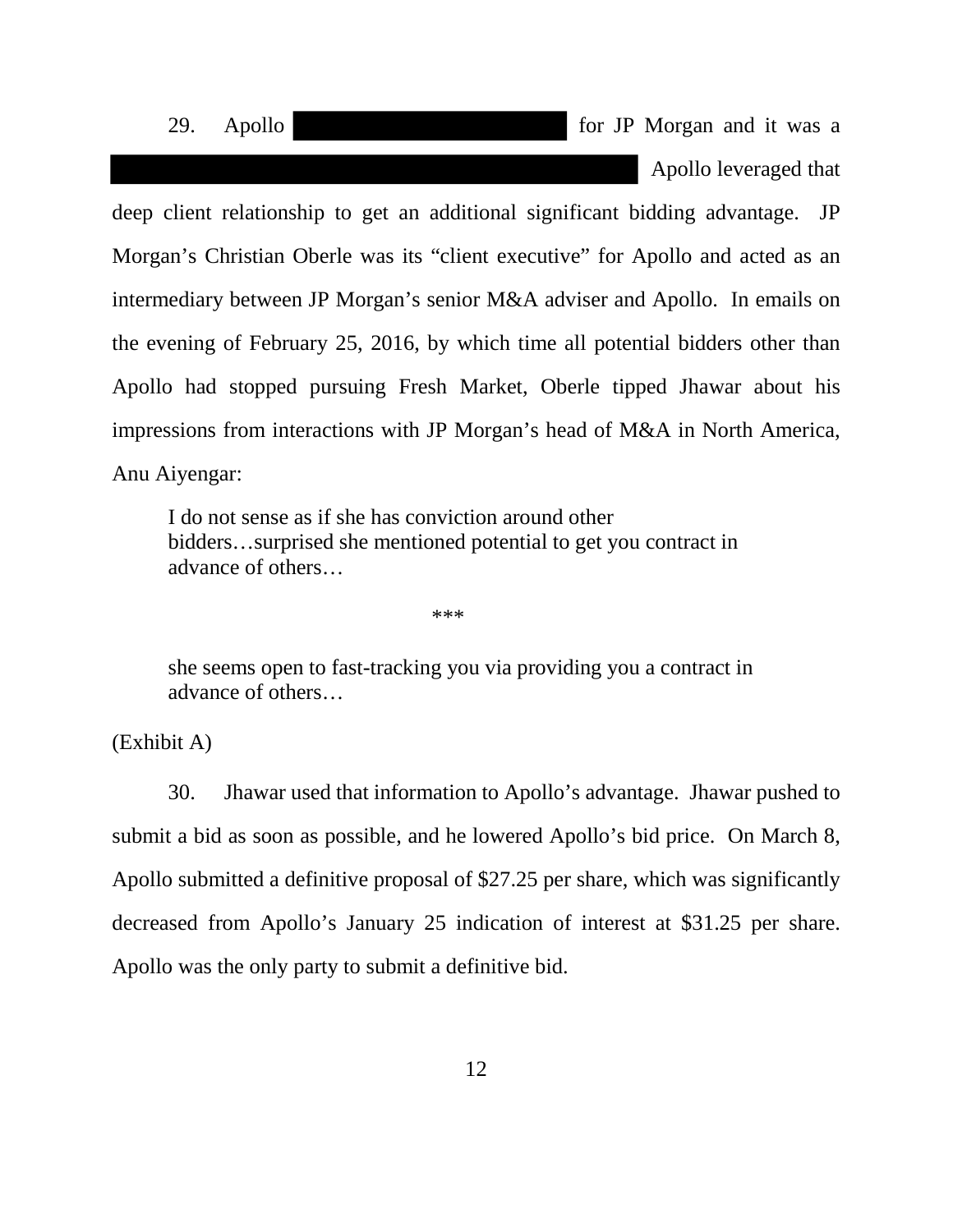31. Meanwhile, Cravath and Duggan worked with JP Morgan and certain Company directors to create a path toward acceptance of a bid from Apollo at a price level far below JP Morgan's DCF of the Management Case projections.

32. On February 25, 2016, Duggan convened a meeting of a quorum of the Strategic Transaction Committee, together with himself and outside counsel. Management and JP Morgan were excluded from the key part of the meeting, because it supposedly dealt with "process and legal matters." The context for this meeting of lawyers and two outside directors was the fact that the interest of all potential bidders other than Apollo was waning. The heavily redacted, heavily condensed, and artfully worded minutes for the critical one-hour portion of the committee meeting reflect that the lawyers had devised a plan to accommodate that reality. Without the presence of management, JP Morgan, or one of the three members of the committee, the committee discussed and decided that "additional scenario analyses" should be presented at the next board meeting, when Apollo's expected bid would be considered by the Board.

33. The "additional scenario analyses" were not necessitated by new market information or because management, the Board, or JP Morgan no longer believed in the recently created strategic plan. To the contrary, the Board was expecting that management would develop a "stretch plan," and management was still planning to execute against the previously submitted long run strategic plan.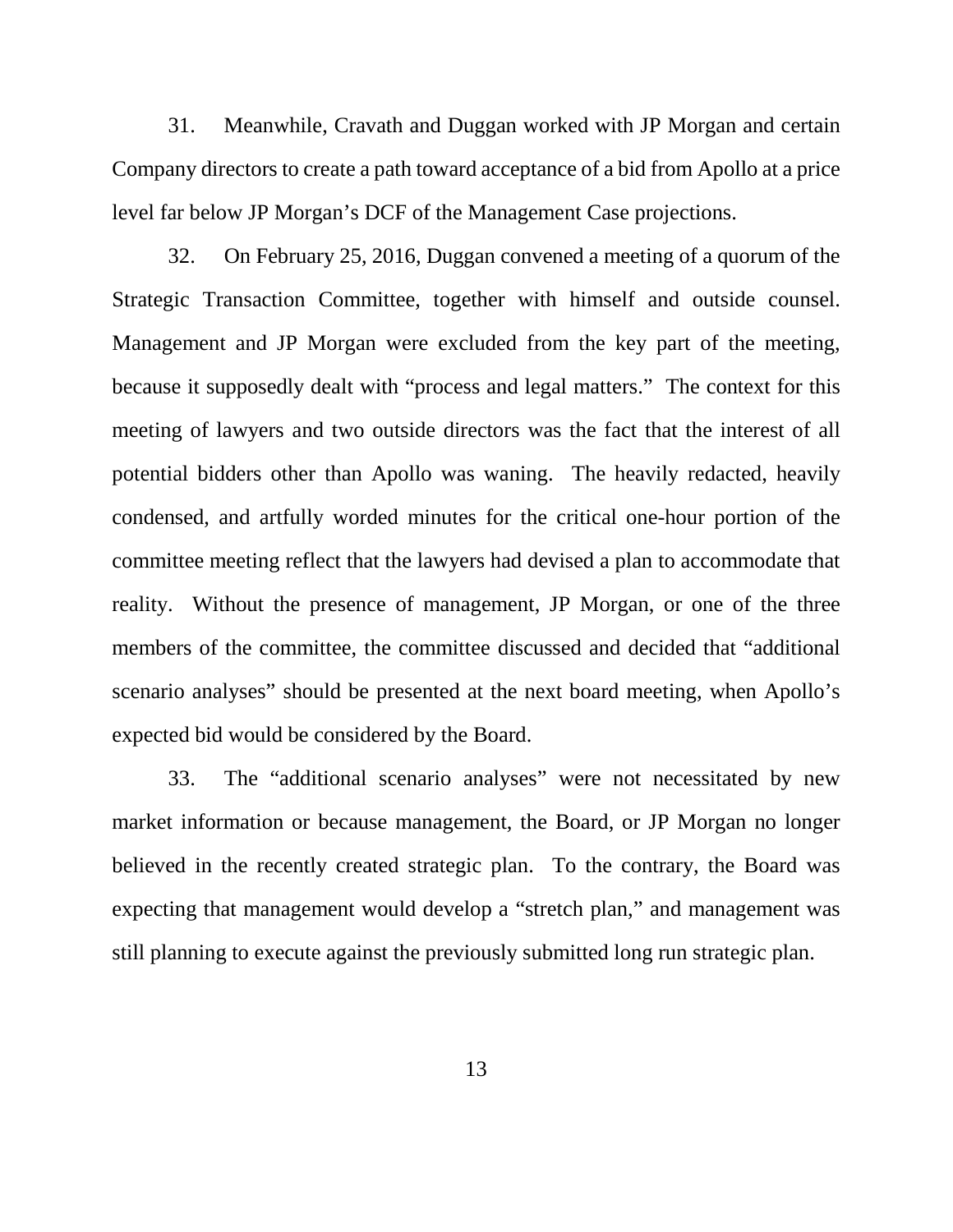34. Duggan, Cravath and management planned for the "additional scenario analyses" to be delivered by JP Morgan after Apollo submitted its bid. That way, JP Morgan would have a target to shoot at.

35. On the afternoon and evening of March 8, JP Morgan prepared and asked management to sign off on a series of projection scenarios, which supposedly were "prepared by, or at the direction of, and are approved by the management of TFM." The minutes of the March 8 board meeting falsely state that management "was preparing more fulsome forecast sensitivities for J.P. Morgan to use in its valuation analyses[.]"

36. All too predictably, Apollo submitted the only bid, and the Board approved an agreement at the slightly increased price of \$28.50 per share. The Board maintained the charade of permitting chaperoned "introductory conversations" between the Berrys and Apollo and then permitting Apollo to negotiate a rollover agreement with the Berrys.

37. Cravath drafted, and the directors and Duggan approved, a Schedule 14D-9 filed with the Securities and Exchange Commission on March 25, 2016 (the "14D-9"). JP Morgan and Apollo also participated in crafting the 14D-9. The 14D-9 was devoted to the false proposition that the Berrys were open-minded about the outcome of the sale process. The 14D-9 conceals how the Berrys and Apollo worked together throughout the sale process pursuant to an oral rollover agreement, how the outcome of the sale process was foreordained, and how the additional scenario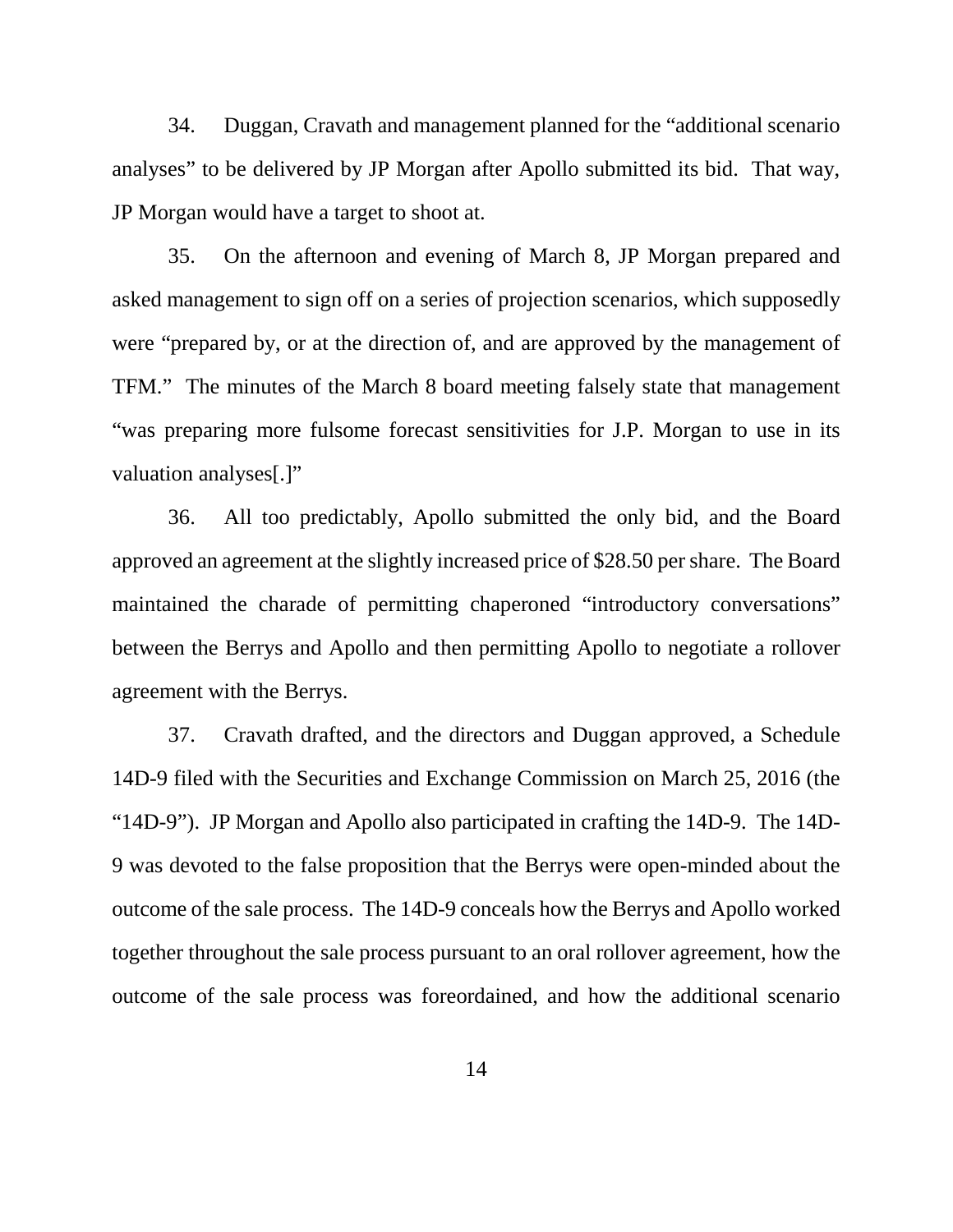analyses were created to accommodate a sole bidder that the Board had been unwilling to confront.

38. JP Morgan was paid approximately \$15 million. Cravath was paid a premium fee of \$5.5 million.

(Exhibit B)

### **THE PARTIES**

39. Plaintiff Elizabeth Morrison was, at all relevant times, a stockholder of Fresh Market.

40. Defendant Ray Berry was, at all relevant times, Chairman of the Board of Fresh Market.

41. Defendant Brett Berry is the son of Ray Berry. On March 11, 2016, Brett Berry signed a joinder to the Company's confidentiality agreement providing for jurisdiction in Delaware of any suit arising out "the transactions contemplated hereby."

42. Defendants Richard A. Anicetti, Michael D. Casey, Jeffrey Naylor, Richard Noll, Bob Sasser, Robert K. Shearer, Steven Tanger, Jane Thompson, and Michael Tucci (collectively, the "Director Defendants") were, at all relevant times,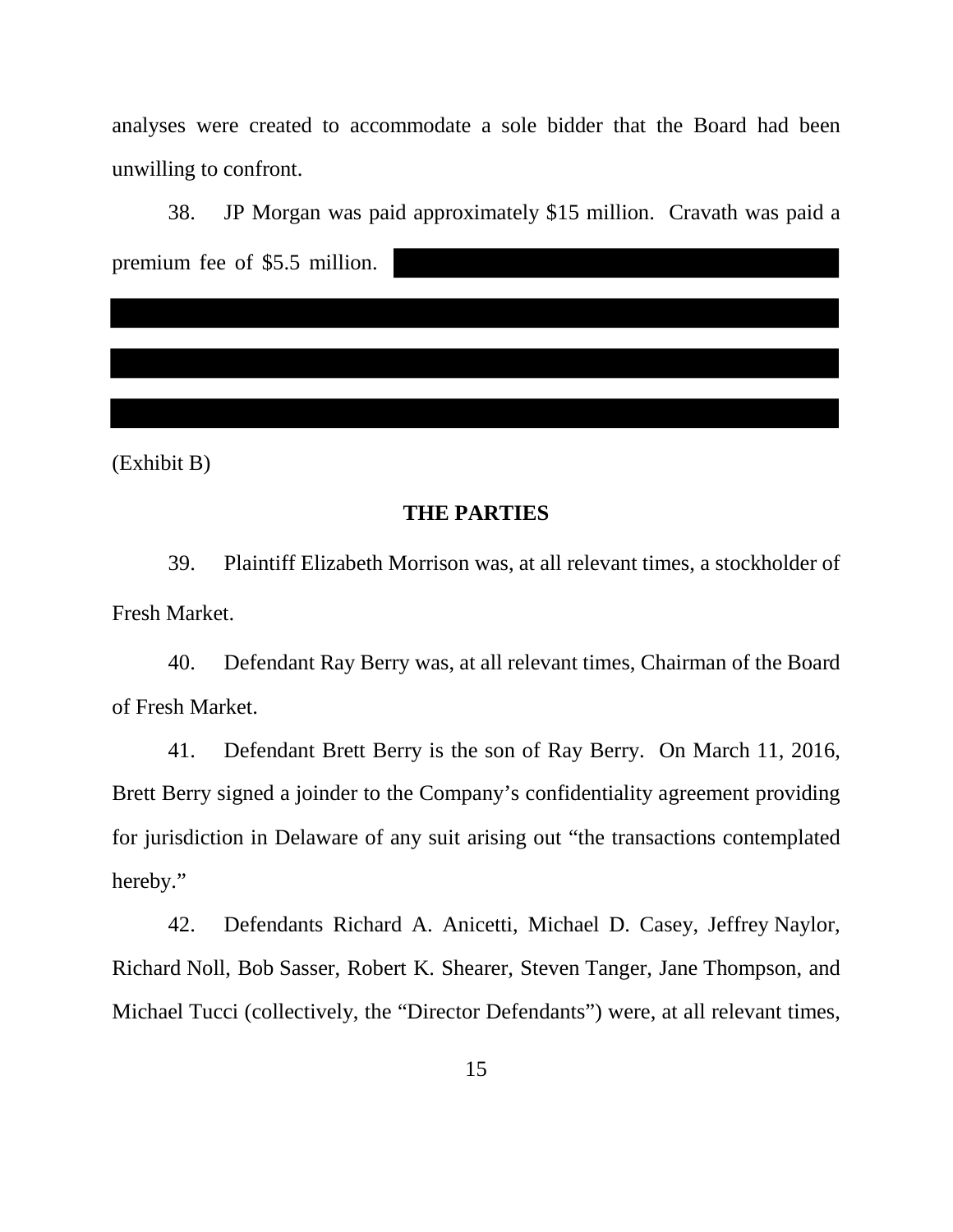members of the Board. Anicetti was appointed as President, CEO, and a director on September 1, 2015.

43. Defendant Scott Duggan was, at all relevant times, Fresh Market's chief legal officer, with the title of Senior Vice President – General Counsel.

44. Defendant Cravath, Swaine & Moore LLP is a New York limited liability partnership. At all relevant times, Damien Zoubek was a partner of Cravath. Zoubek worked on behalf of Cravath in connection with the Acquisition. Accordingly, the actions and knowledge of Zoubek are attributable to Cravath.

45. Defendant JPMorgan Chase & Co. is a Delaware corporation. JPMorgan Chase & Co. is a publicly traded bank holding company and financial holding company.

46. Defendant J.P. Morgan Securities, LLC is a Delaware limited liability company. It is a wholly owned subsidiary of JPMorgan Chase  $\&$  Co., and is its principal nonbank subsidiary. J.P. Morgan Securities, LLC was the financial advisor to Fresh Market. Christian Oberle and the JP Morgan M&A advisory team, including Anu Aiyengar, directly or indirectly worked for defendants J.P. Morgan Securities, LLC and JPMorgan Chase & Co. in connection with the Acquisition. Accordingly, the actions and knowledge of Oberle and the M&A advisory team are attributable to defendants J.P. Morgan Securities, LLC and JPMorgan Chase & Co.

47. Defendant Pomegranate Holdings, Inc. is a Delaware corporation controlled by private-equity funds managed by Apollo Management VIII, L.P.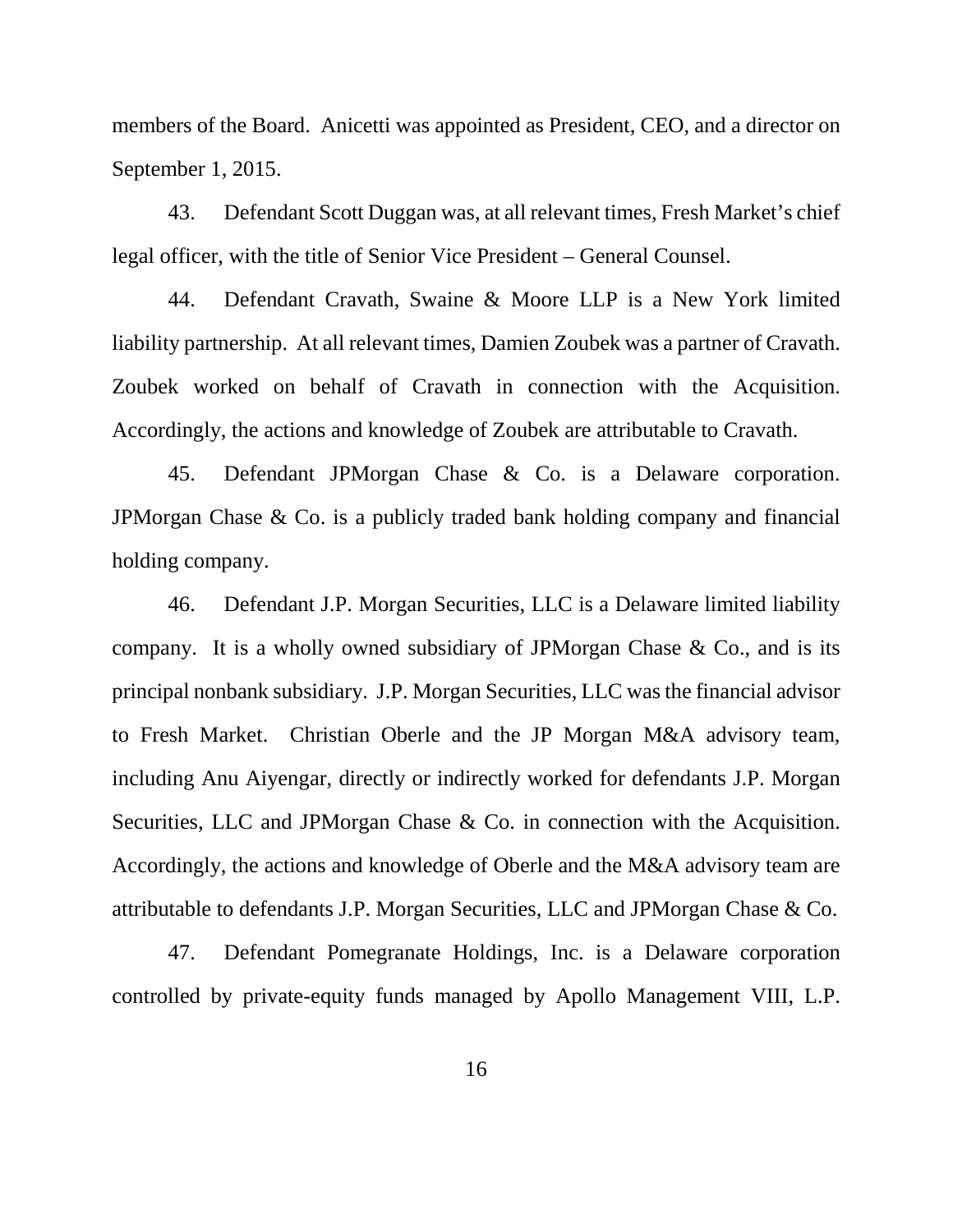Pomegranate was a party to the Merger Agreement. Pomegranate was the parent of Pomegranate Merger Sub, Inc., which in turn was the offeror in the tender offer for Fresh Market shares and merged with and into Fresh Market in the merger, with Fresh Market surviving as a wholly owned subsidiary of Pomegranate. Pomegranate is named as a filing person in connection with Apollo's Tender Offer Statement on Schedule TO relating to the Acquisition. Pomegranate was formed on March 10, 2016, solely for the purposes of completing the Acquisition.

48. Defendant Apollo Investment Fund VIII, L.P. is a Delaware limited partnership. Investment Fund VIII is a private-equity fund managed by Apollo Management VIII. Investment Fund VIII made an equity contribution of \$258,530,619.49 in connection with the Acquisition, and received 47.96% of the equity in the Company post-Acquisition.

49. Defendant Apollo Overseas Partners (Delaware 892) VIII, L.P. is a Delaware limited partnership. Overseas Partners (Delaware 892) is a private-equity fund managed by Apollo Management VIII. Overseas Partners (Delaware 892) made an equity contribution of \$161,770,306.32 in connection with the Acquisition, and received 30.01% of the equity in the Company post-Acquisition.

50. Defendant Apollo Overseas Partners (Delaware) VIII, L.P. is a Delaware limited partnership. Overseas Partners (Delaware) is a private-equity fund managed by Apollo Management VIII. Overseas Partners (Delaware) made an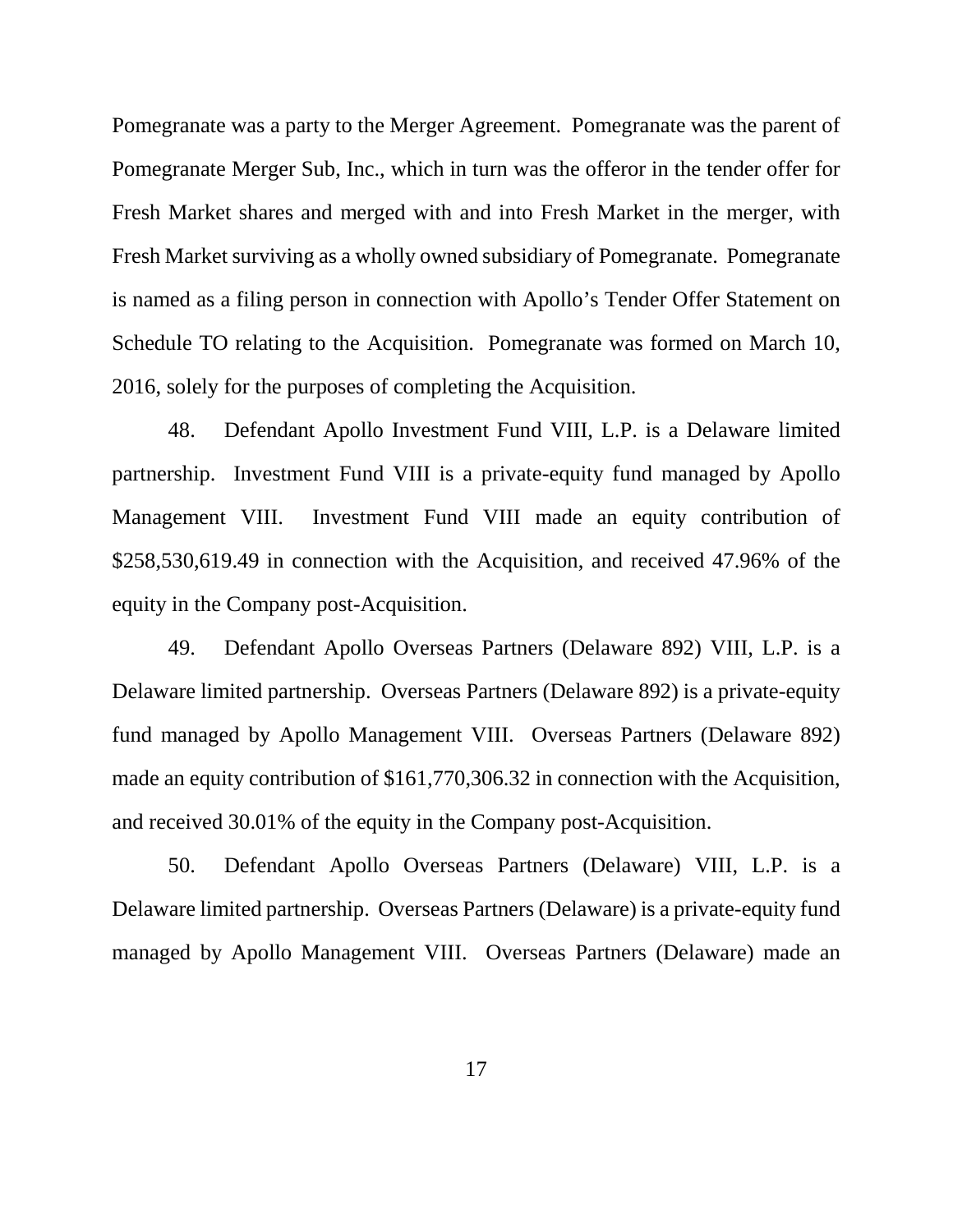equity contribution of \$39,566,612.74 in connection with the Acquisition, and received 7.34% of the equity in the Company post-Acquisition.

51. Defendant Apollo Overseas Partners VIII, L.P. is a Cayman Islands limited partnership. Overseas Partners is a private-equity fund managed by Apollo Management VIII. Overseas Partners made an equity contribution of \$79,187,130.95 in connection with the Acquisition, and received 14.69% of the equity in the Company post-Acquisition. Overseas Partners executed an equity commitment letter and a limited guarantee in connection with the Merger Agreement, each of which provided for jurisdiction in Delaware for all actions arising out of or relating to the Merger Agreement.

52. Together, Overseas Partners, Overseas Partners (Delaware), Overseas Partners (Delaware 892) and Investment Fund VIII are referred to in this complaint as the "Apollo Funds."

53. Defendant Apollo Advisors VIII, L.P. is a Delaware limited partnership. Advisors VIII is a general partner of each of the Apollo Funds, and executed the equity commitment letter and the limited guarantee in connection with the Merger Agreement on behalf of each of the Apollo Funds.

54. Defendant Apollo Management VIII, L.P. is a Delaware limited partnership. Management VIII manages each of the Apollo Funds. Management VIII is named as a filing person in connection with Apollo's Tender Offer Statement on Schedule TO relating to the Acquisition.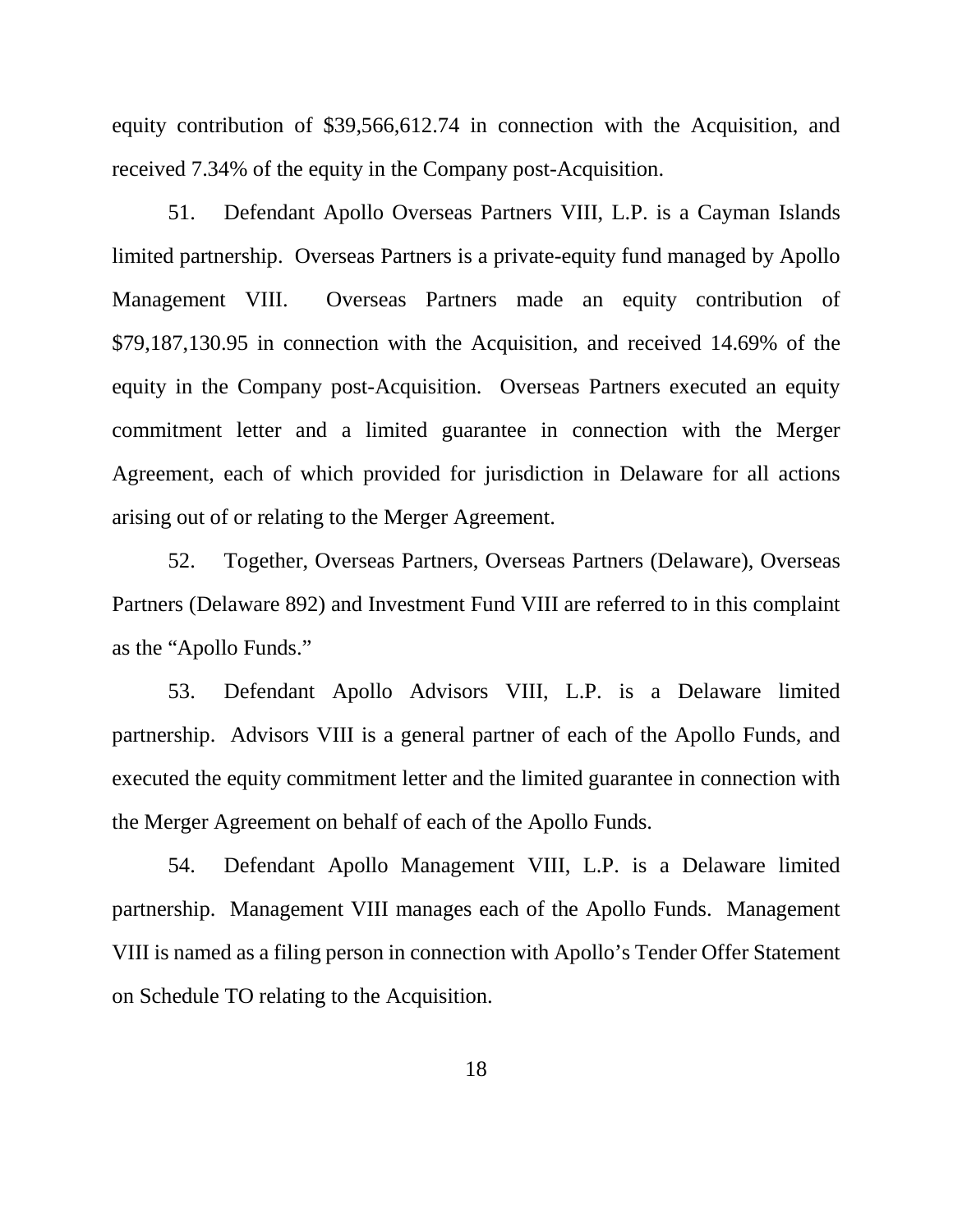55. Defendant AIF VIII Management, LLC is a Delaware limited liability company. AIF VIII is the general partner of Management VIII.

56. Defendant Apollo Management, L.P. is a Delaware limited partnership. Apollo Management, L.P. is the sole member and manager of AIF VIII.

57. Defendant Apollo Management GP, LLC is a Delaware limited liability company. Apollo Management GP, LLC is the general partner of Apollo Management, L.P.

58. Defendant Apollo Management Holdings, L.P. is a Delaware limited partnership. Apollo Management Holdings, L.P. is the sole member and manager of Apollo Management GP, LLC.

59. Defendant Apollo Management Holdings GP, LLC is a Delaware limited liability company. Apollo Management Holdings GP, LLC is the general partner of Apollo Management Holdings, L.P.

60. Defendant APO Corp. is a Delaware corporation. APO Corp. is an intermediate holding company, through which Apollo Global holds approximately 49.9% interests in each of the entities that comprise the Apollo operating group, including Apollo Management Holdings, L.P. APO Corp. is a wholly owned subsidiary of Apollo Global.

61. Defendant AP Professional Holdings, L.P. is a Cayman Islands exempted limited partnership. AP Professional Holdings is the entity through which Apollo's managing partners and certain of its other partners indirectly beneficially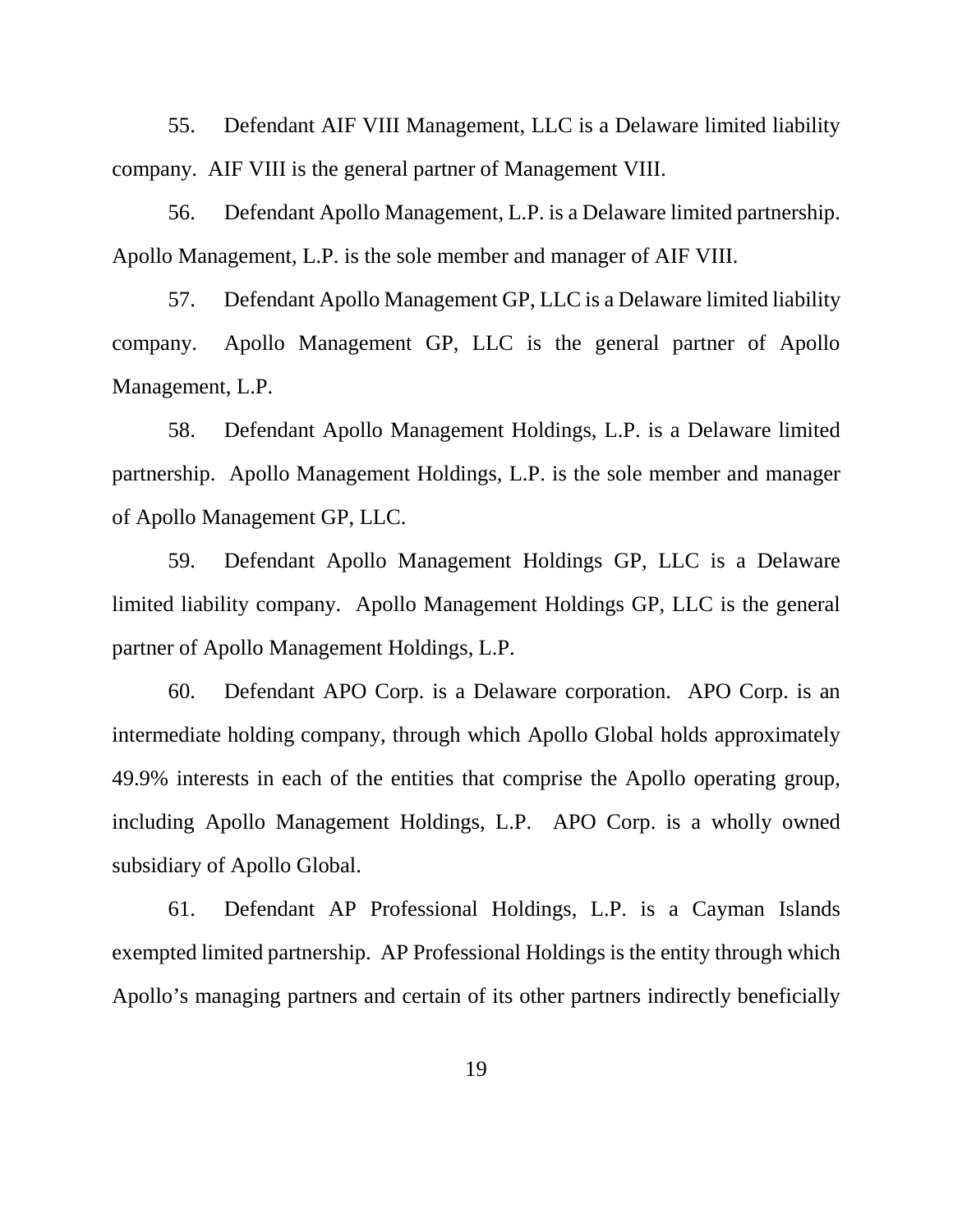own 50.1% interests in each of the entities that comprise the Apollo operating group, including Apollo Management Holdings, L.P.

62. Together, the defendants described in ¶¶ 53-61 above are referred to in this complaint as the "Apollo Management Entities."

63. Defendant Apollo Global Management, LLC is a Delaware limited liability company. Apollo Global is the sole parent of APO Corp. Together, Pomegranate, the Apollo Funds, the Apollo Management Entities, and Apollo Global are referred to in this complaint as "Apollo." At all relevant times, Jhawar was Senior Partner of Apollo and served on Apollo's Investment Committee. Jhawar worked on behalf of Apollo in connection with the Acquisition. Accordingly, the actions and knowledge of Jhawar are attributable to the Apollo defendants.

64. Non-Party Fresh Market is a specialty grocery retailer that offers high quality food products, with an emphasis on fresh, premium perishables and a commitment to customer service. As of March 14, 2016, the Company operated 186 stores in 27 states. Fresh Market is a Delaware corporation headquartered in Greensboro, North Carolina.

20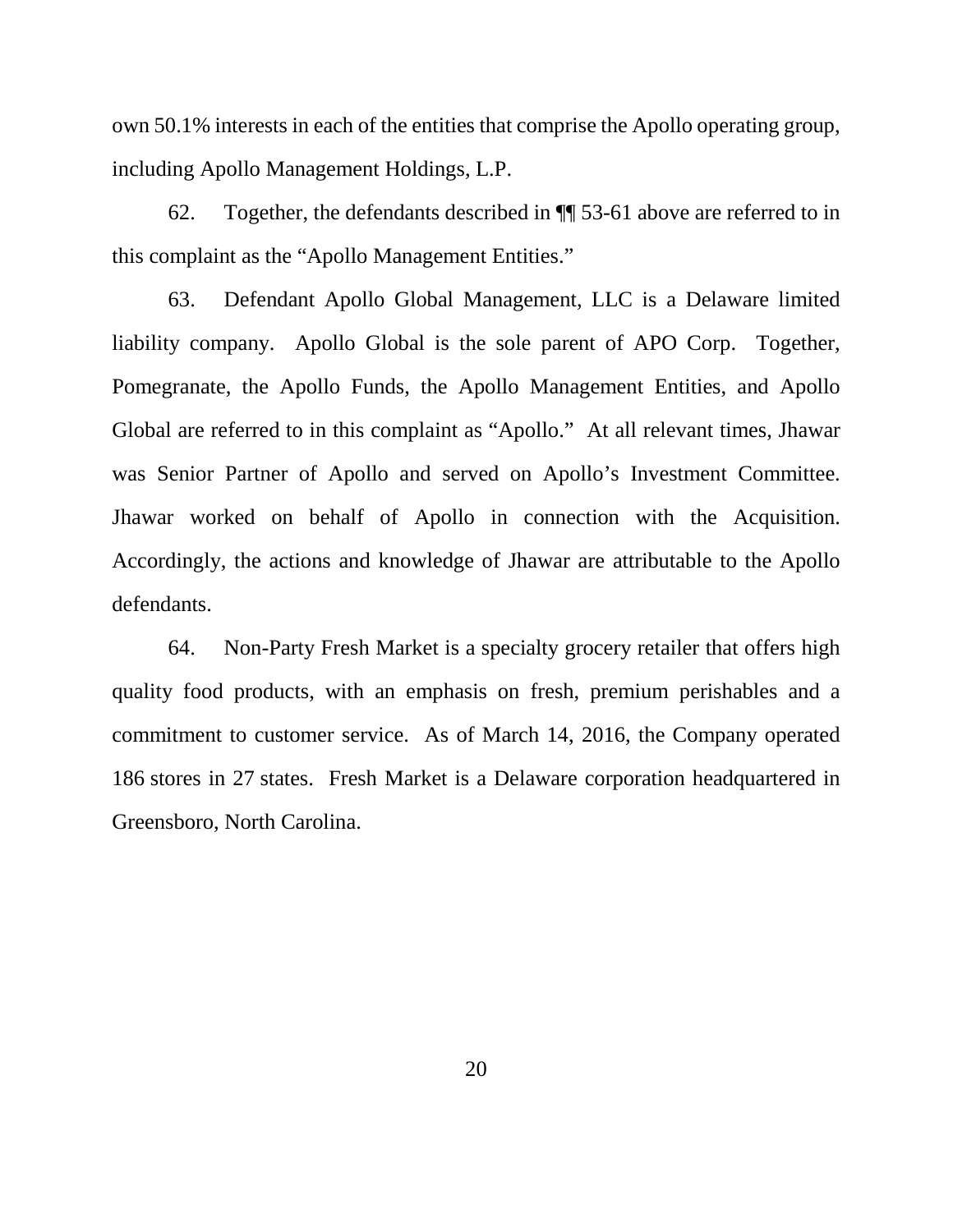#### **THE ACQUISITION**

# **The Berrys Work With Apollo on a Going-Private Proposal Without Ray Berry Informing Fresh Market's Lead Director**

65. On Friday, January 9, 2015, the Company's shares traded as high as \$40.83 per share, up 21.5% since the beginning of the second half of 2014.

66. On Sunday, January 11, 2015, the Board terminated then-CEO and President, Craig Carlock. The termination was without cause and no details were disclosed about the reason for his termination. Investors were surprised by the sudden firing with no permanent replacement lined up. The stock price took an immediate hit, dropping more than 11% to close at \$36.16 on January 13, 2015, the first trading day after the termination was announced.

67. Internally, Ray Berry expressed his view about the market reaction:

Of course they were surprised, of course Craig was adequate today but we are a growth company with a huge untapped future and need a leader to take us there which was definitely not Craig. I do think it will flop for a short time and then settle into an accurate valuation once the market returns to rational evaluations of TFM.

68. Over the next eight months under interim leadership, the Company was described as "rudderless" as its comparable-store sales suffered and its share price continued to fall markedly, reaching a low of \$18.70 in late August 2015.

69. It was in this context that Apollo's Jhawar reached out to Ray Berry and spoke to him for forty minutes on July 3, 2015. Jhawar had kept in touch with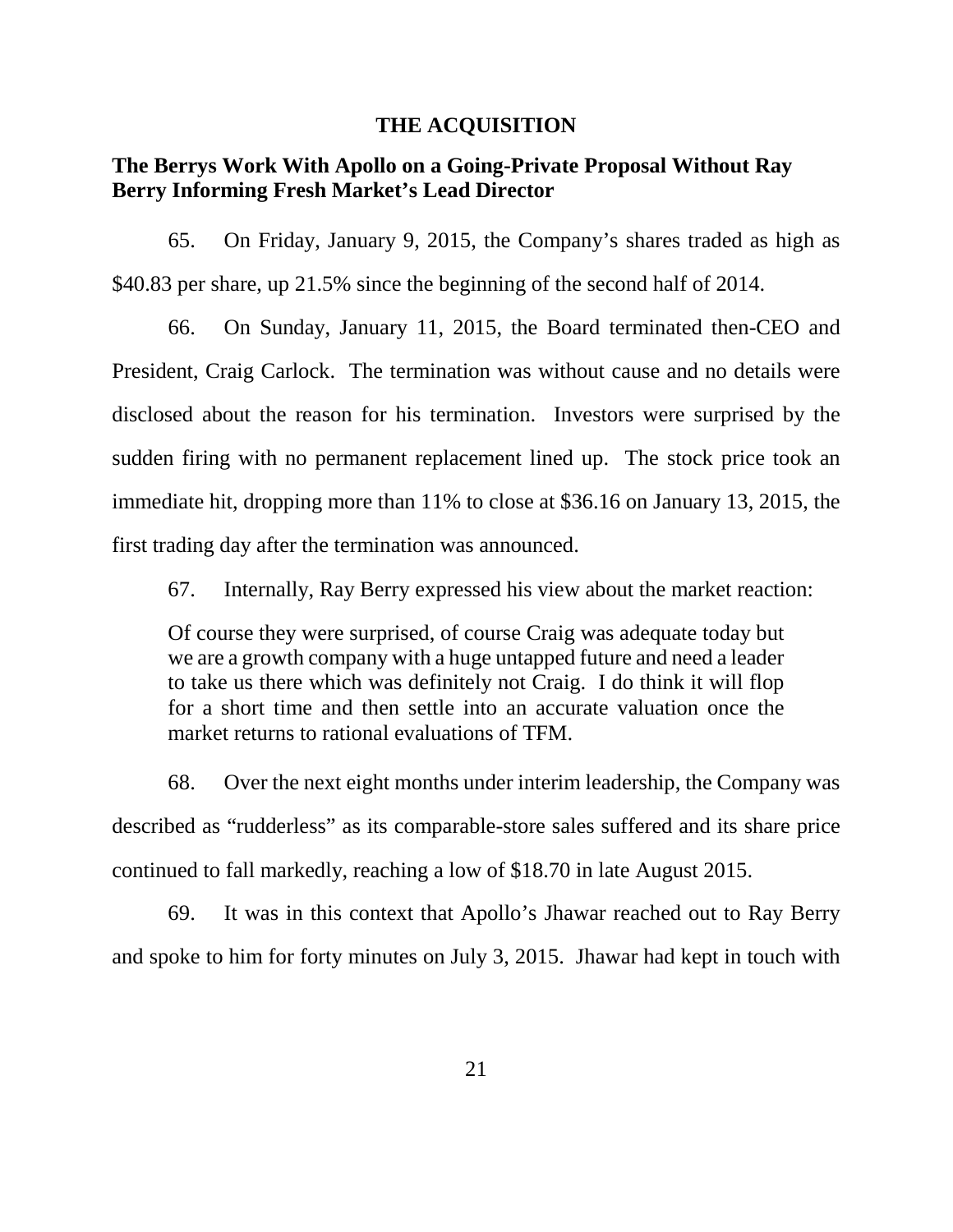the Berrys since 2008, when Apollo had made a bid for the then-family-controlled

Company. Jhawar recounted the July 3 conversation for his colleagues:

I then pounced and told him I thought it was a very interesting inflection point right now with TFM (given valuation and the apparent lack of love from Wall Street and the analyst community) and asked if he had ever thought about taking the company private. It was clear that he had not thought about this (as he said he was not sure how that would work with him on the board) but he was clearly intrigued....

He asked about Apollo's ownership of Sprouts and my involvement as Chairman at Sprouts. I told him that Apollo had completely sold out of its position (which he was not aware that we had done now) and that I was flexible in terms of timing to come off of the Sprouts Board should there be something to do here with TFM.

Punch line was that he wanted to think more about the conversation and said he would call me back with whether he wants to pursue it after it discussing it with his family….

70. Fresh Market's Board-approved communication protocol provided as follows in the event of an unsolicited acquisition proposal or activist investor communication: "Any director who is contacted should contact CEO, Chairman of the Board and the lead director or, [if] none, Chair of the N&CG Committee."

71. Ray Berry did not contact lead director Richard Noll about any of his communications with Jhawar in the summer of 2015. Ray Berry claims that he reported his conversations with Jhawar near contemporaneously to General Counsel Scott Duggan. No documentation has been produced reflecting the substance of what Ray Berry conveyed to Duggan (or anyone else at the Company) about his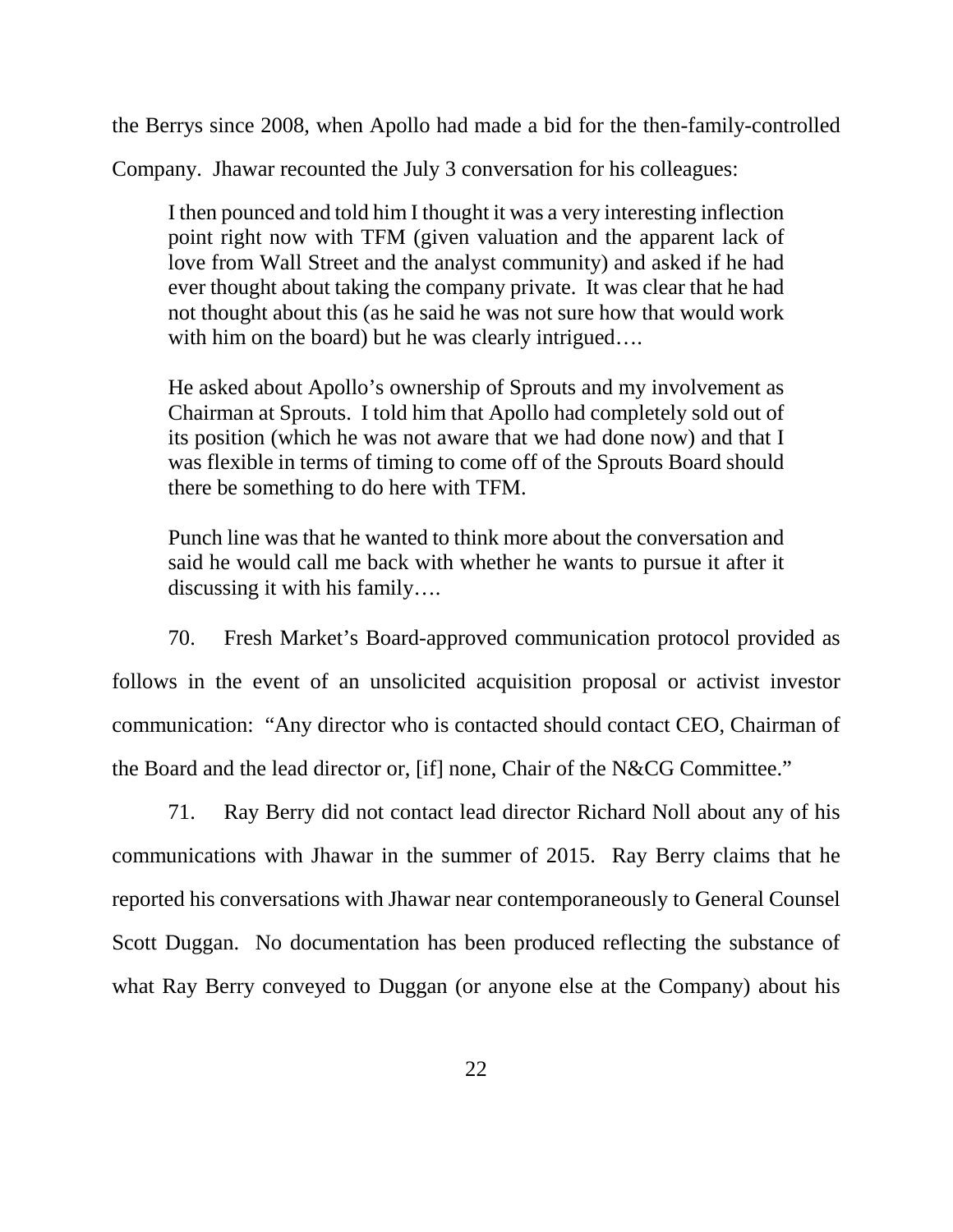communications with Jhawar. Subsequently, Ray Berry lied about the substance of those communications, as discussed below.

72. On August 12, Jhawar wrote to Ray Berry:

It would be a lot of fun to work together! Anyway, let me know whenever you have a chance – no real urgency of course, but the debt markets continue to be strong and there could be a nice window of opportunity to try and do something if you are interested.

73. On September 1, 2015, Fresh Market's Board hired Richard Anicetti as the first CEO from outside the Company.

74. Ray Berry spoke to Jhawar on September 4. Ray Berry said he was open to exploring an equity rollover transaction and that Jhawar should contact Brett Berry to discuss structuring. Jhawar and Brett Berry communicated about potential transaction structures.

75. On September 11, Ray Berry wrote to Jhawar: "I have talked to Brett and mentioned some thoughts to Mike [Barry]. Brett is contacting an attorney and one of us will contact you next week after we are certain of our footing."

76. On September 13, Ray Berry received an email from Company lead director Rich Noll about an approach by private equity firm to outside director Steve Tanger. Noll noted that Tanger had reported the approach to Noll "as per our protocol" and that Noll was now reporting it to others "as per protocol". Noll added the following thoughts about going-private pricing:

BTW – Steve and I discussed that given our current valuation (5x EBITDA) a "normal" premium is a non-starter (you can see the stock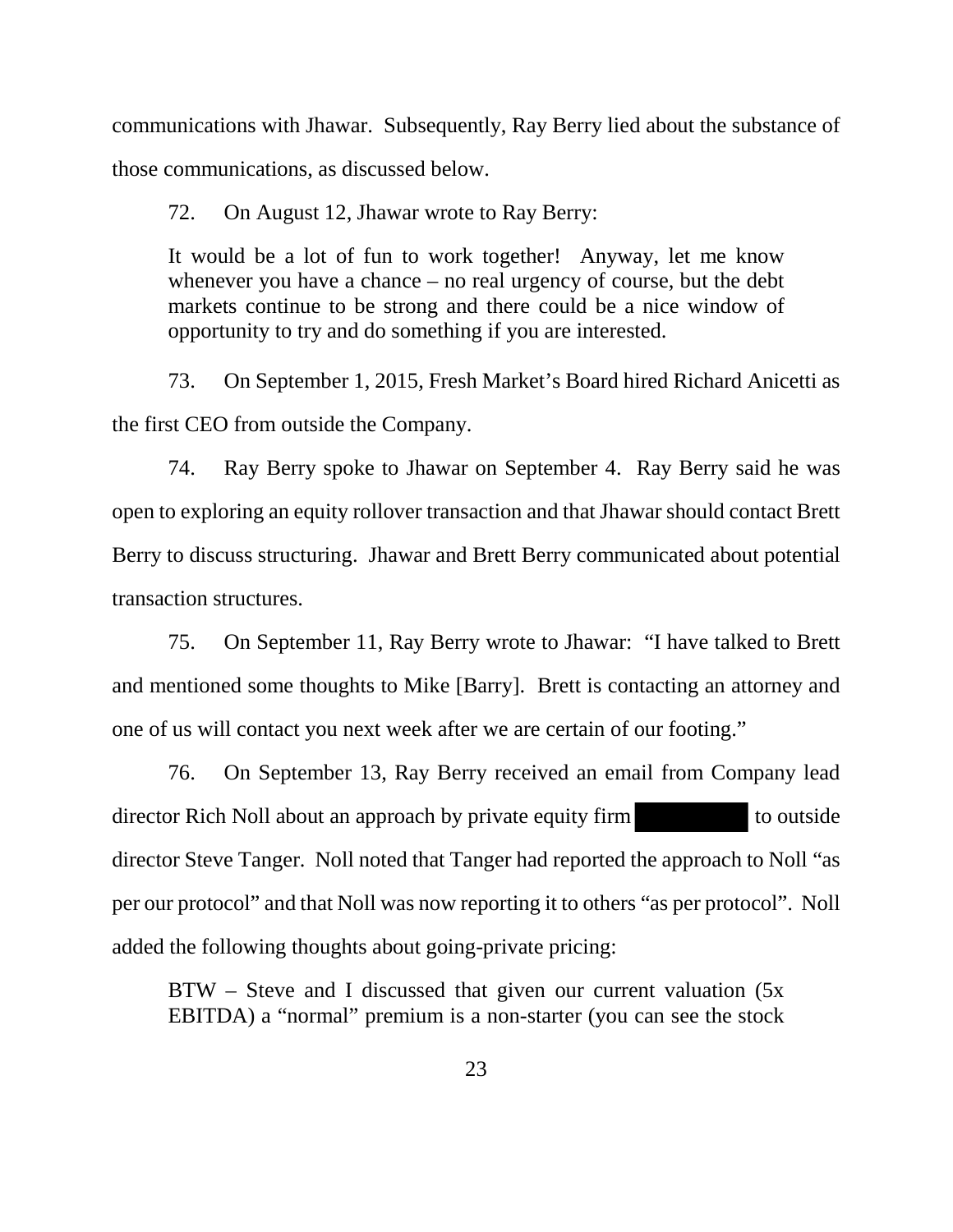market increasing our valuation quickly now that Rick is in place). My guess is that they'd need to be in the range of 10-15x EBITDA [approximately \$45-\$70 per share] to even get a real discussion going.

Noll's email evidences his lack of awareness that Ray Berry was simultaneously planning a takeover proposal with Brett Berry and Apollo. Ray Berry wrote nothing to Noll (or anyone else) about his and Brett Berry's communications with Apollo.

77. On September 14, Brett Berry introduced himself by email to Rick Anicetti.

78. On September 16, Ray Berry forwarded to Anicetti and Duggan an email approach from Ray Berry never forwarded his August and September emails with Jhawar.

79. On September 24, in anticipation of a call with Apollo the following day, Brett Berry sent both Jhawar and Ray Berry "a spreadsheet (very high level) that summarizes a theoretical private equity deal from a founder's perspective." (Exhibit C) The spreadsheet sent to Apollo contemplated that the Berrys would increase their ownership of the Company from approximately 9.4% pre-deal to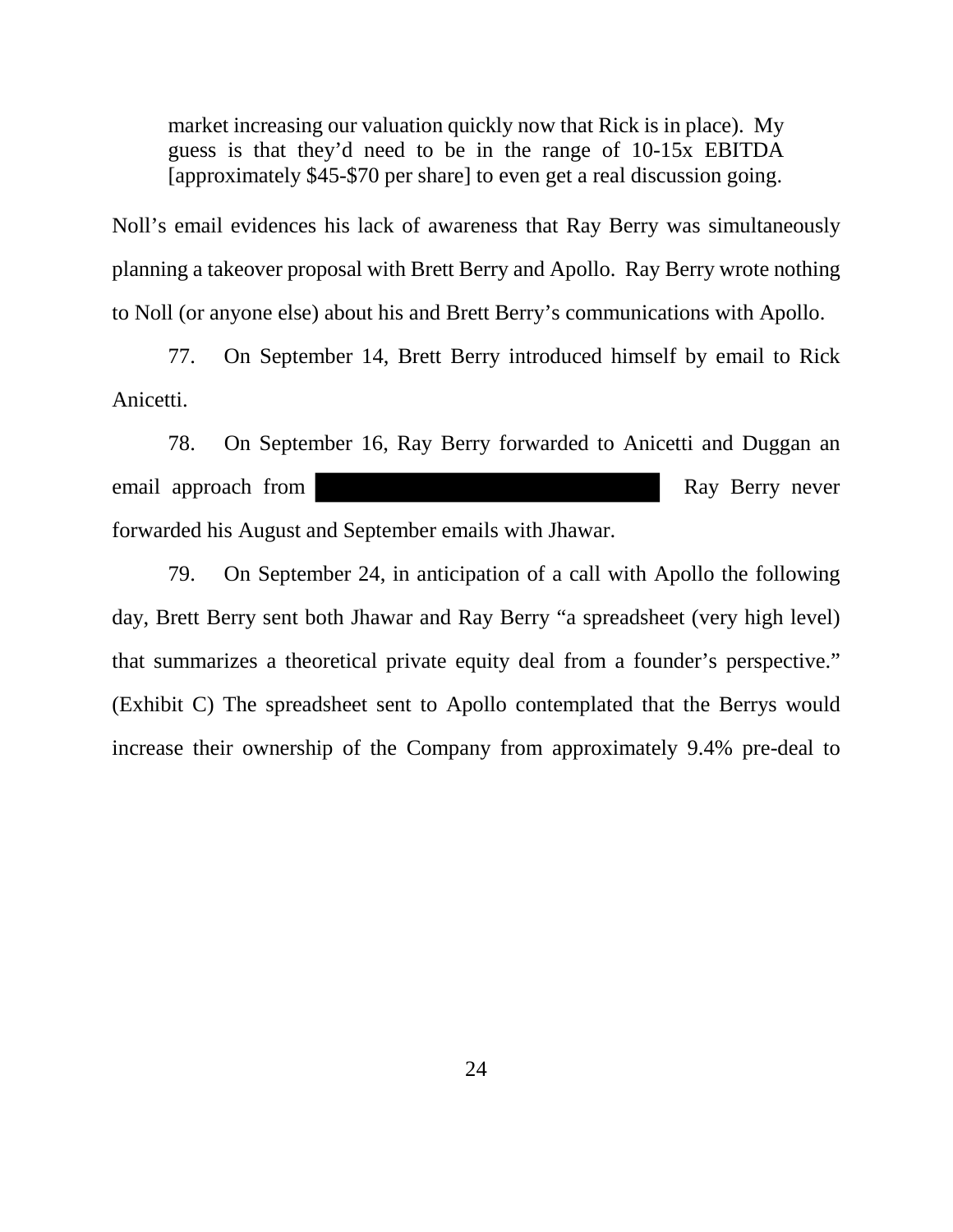28.3% post-deal and make a profit ranging from 1.85 times to 8.84 times their investment, or approximately \$136 million to \$930 million:

| Buy @          | \$/Shr       | Mkt Cap         |     | Debt                               | Net MC |                 | Ray |             | <b>Brett</b> |               |
|----------------|--------------|-----------------|-----|------------------------------------|--------|-----------------|-----|-------------|--------------|---------------|
| $2/15/2019$ \$ | 26.00        | \$1,263,583,074 | \$  | ۰                                  |        | \$1,263,583,074 | \$  | 51,012,000  | \$.          | 68,122,392    |
| $30\%$ \$      | 33.80        | \$1,642,657,996 | \$  | ٠                                  |        | \$1,642,657,996 | \$  | 66,315,600  | \$           | 88,559,110    |
| $35%$ \$       | 35.10        | \$1,705,837,150 | \$  | ٠                                  |        | \$1,705,837,150 | \$  | 68,866,200  | \$           | 91,965,229    |
| Sell @         | \$/Shr       | Mkt Cap         |     | <b>Debt</b>                        |        | Net MC          |     | Ray         |              | Brett         |
|                | 45.00        | \$2,186,970,705 | \$  | (1, 137, 224, 767)                 | s.     | 1,049,745,938   |     | 127,137,600 |              | \$169,781,962 |
|                | 50.00        | \$2,429,967,450 |     | (1, 137, 224, 767)                 | s      | 1,292,742,683   |     | 156,567,600 |              | \$209,083,342 |
|                | 55.00        | \$2,672,964,195 | \$  | (1, 137, 224, 767)                 | \$.    | 1,535,739,428   | s   | 185,997,600 |              | \$248,384,722 |
|                | 60.00        | \$2,915,960,940 | s   | (1, 137, 224, 767)                 | - \$   | 1,778,736,173   | s   | 215,427,600 |              | \$287,686,102 |
|                | \$<br>70.00  | \$3,401,954,430 | \$. | $(1,137,224,767)$ \$ 2,264,729,663 |        |                 | \$  | 274,287,600 |              | \$366,288,862 |
|                | \$<br>100.00 | \$4,859,934,900 | \$. | $(1,137,224,767)$ \$ 3,722,710,133 |        |                 | \$  | 450,867,600 |              | \$602,097,142 |
| ROI (x Return) |              |                 |     |                                    |        |                 |     |             |              |               |
|                | 45.00        | 50.00<br>\$.    | -\$ | 60.00                              | - \$   | 70.00           | s.  | 100.00      |              |               |
| 35%            | 1.85         | 2.27            |     | 3.13                               |        | 3.98            |     | 6.55        |              |               |
| 30%            | 1.92         | 2.36            |     | 3.25                               |        | 4.14            |     | 6.80        |              |               |
| None           | 2.49         | 3.07            |     | 4.22                               |        | 5.38            |     | 8.84        |              |               |

80. Jhawar and the Berrys spoke on September 25, 2015. The Berrys agreed to roll over their equity in the event of a buyout by Apollo. The Berrys and Apollo also agreed that Ray Berry would reach out to Scott Duggan and find out next steps for Apollo presenting its proposal.

81. Ray Berry reached out to Scott Duggan on September 25, 2015 concerning Apollo's acquisition proposal. Jhawar left Duggan a voicemail on September 28 saying

 The board minutes do not reference, and the 14D-9 does not disclose, that Ray Berry initiated the conversations with the Company about Apollo's acquisition proposal.

25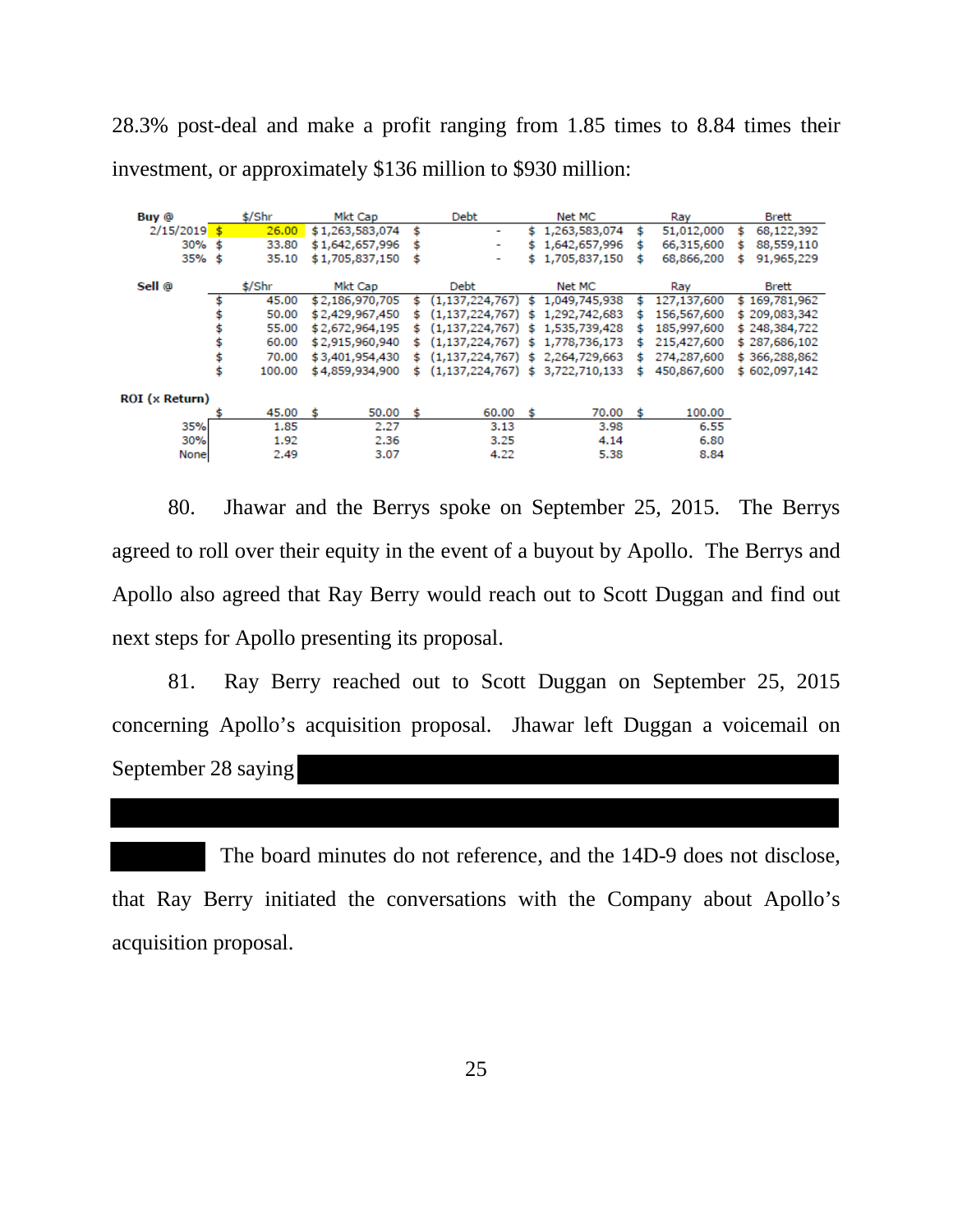82. On October 1, Jhawar submitted Apollo's proposal to acquire the Company for \$30 per share. One portion of the proposal states:

**Invitation for Berry Family Rollover**. We have discussed with Ray Berry and Brett Berry the opportunity for them to rollover their equity stake in a transaction with Apollo. We believe that the Berrys can provide significant insight and strategic vision for The Fresh Market on a go-forward basis. Apollo and the Berrys will be working together in an exclusive partnership as it relates to a transaction with The Fresh Market.

83. On October 6, Brett Berry wrote to Ray Berry suggesting he reach out

one last time to Mike Barry about participating in the rollover. Brett Berry reasoned:

"By asking him for a definitive yes/no, we know that we will have exhausted our duty of inclusion and may well avoid future hurt feelings."

# **Duggan and the Board Accept Ray Berry's Lies**

84. Fresh Market's Board was vulnerable to stockholder activism when Apollo and the Berrys launched their proposal. On August 24, 2015, significant institutional stockholder Neuberger Berman LLC had requested a conference call with Noll. That call was held on September 28, 2015. On October 8, 2015, Neuberger Berman sent Noll a letter setting forth "key takeaways" from the call. Neuberger Berman advocated a "comprehensive strategic review" that would assess, among other things, "a sale of the Company."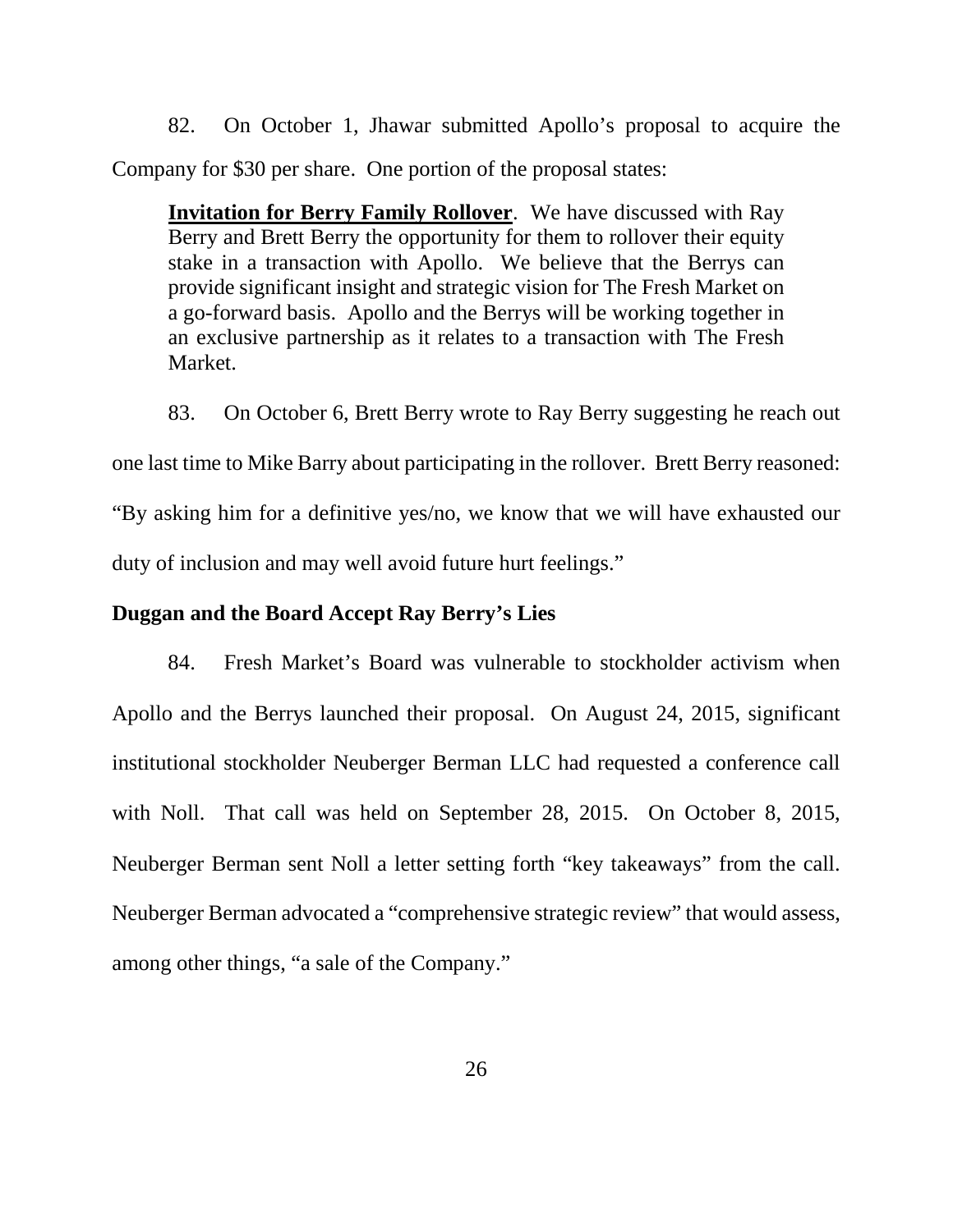85. A special meeting of the Board was called for the morning of October 15, 2015, to consider the Board's response to Apollo's proposal. In advance of the Board meeting, Duggan spoke with Ray Berry regarding any relationship or communications he had with Apollo regarding a potential transaction.

86. In that conversation, Ray Berry repeatedly lied to Duggan, and Duggan did not probe for additional information. According to Board minutes not finalized until February 10, 2016, Ray Berry told Duggan he had three conversations with Apollo about a potential transaction. Those three conversations with Jhawar supposedly consisted of:

- (i) a "general discussion about the industry and the Corporation" that was held "a few months back";
- (ii) a conversation "a few weeks ago" in which Jhawar "inquired as to Mr. Berry's interest" in an equity rollover, to which Ray Berry responded that "he would consider an equity rollover depending on the terms"; and
- (iii) a "courtesy call" right before Apollo submitted its letter on October 1.

87. Ray Berry's chronology was inaccurate and incomplete. Jhawar had inquired on July 3 about Ray Berry's interest in an equity rollover. Jhawar had followed up by email on August 12. Ray Berry had expressed interest to Jhawar on September 4, when he told Jhawar to work with Brett Berry on structuring. On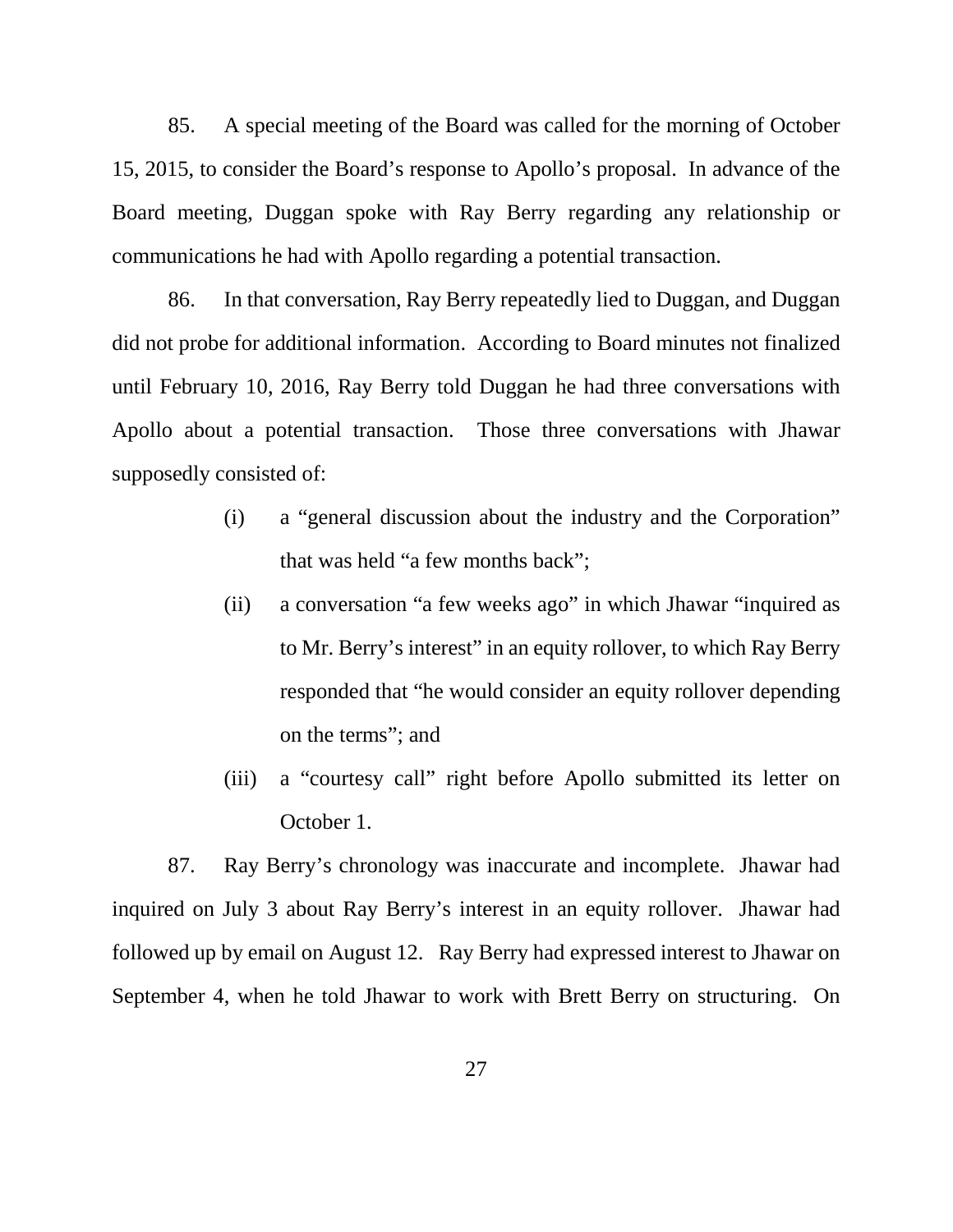September 11, Ray Berry confirmed to Jhawar that he had talked to Brett Berry. On September 25, the Berrys told Apollo they would roll over their equity in an Apollo acquisition. They also worked out next steps. Either Ray Berry had not promptly and accurately reported to Duggan about the substance of his communications with Jhawar, or Duggan was complicit with Ray Berry in creating a false record of those communications.

88. Ray Berry fed other lies to Duggan in their pre-Board meeting conversation. Ray Berry falsely represented that

|  | Ray Berry falsely represented that |
|--|------------------------------------|
|  |                                    |
|  |                                    |
|  |                                    |
|  |                                    |

89. At the Board meeting, Ray Berry falsely "confirmed" the accuracy of Duggan's report of their pre-meeting conversation. Neither Duggan, Cravath, nor any board member cross-examined Berry about any of the above points, or sought additional information, such as Ray Berry's emails with Apollo or information about Brett Berry's communications with Apollo.

90. In a choreographed move, Cravath's Damien Zoubek asked Ray Berry "if he would be willing to participate in an equity rollover with another party were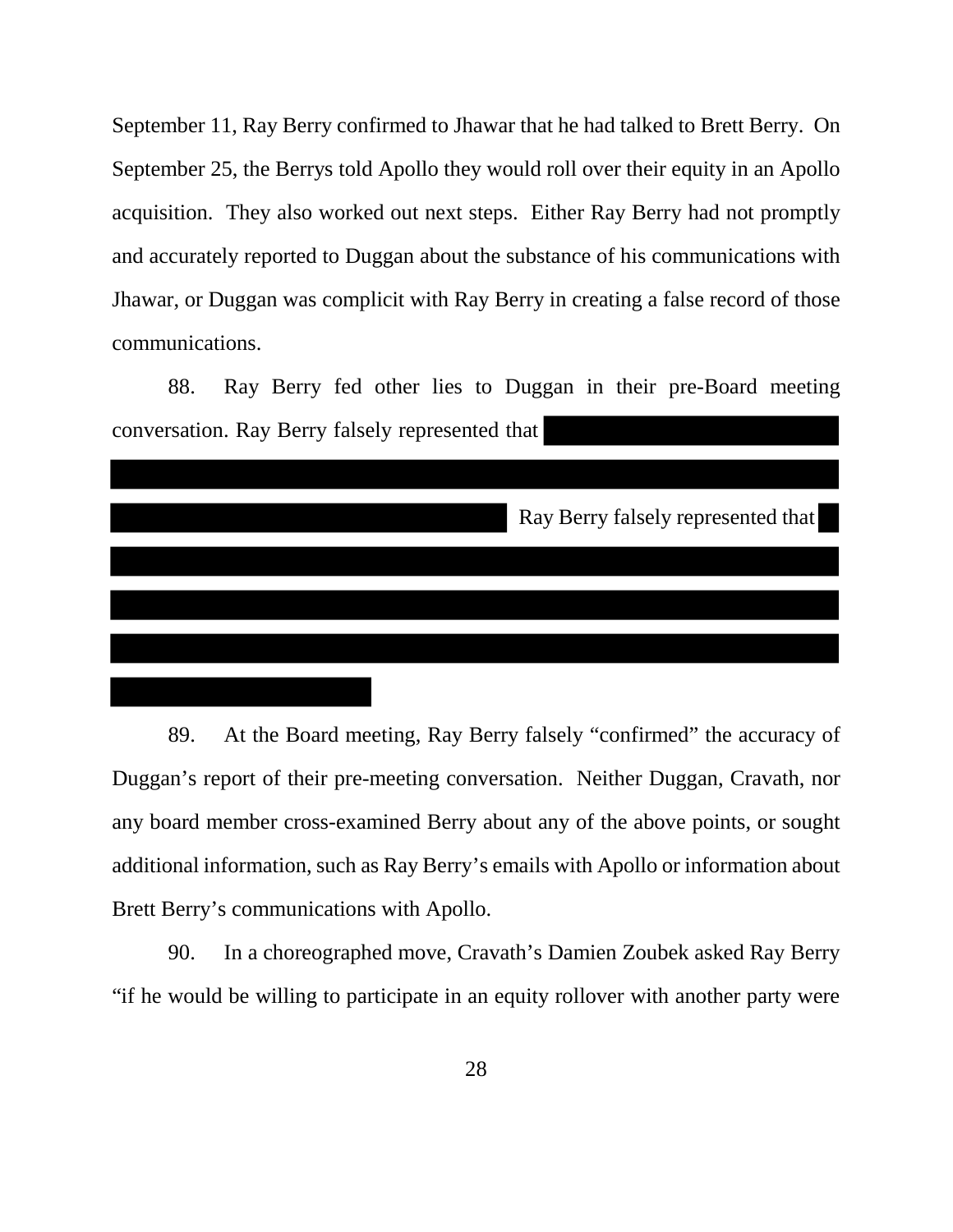the Corporation to engage in [a] sale transaction with a party other Apollo." Rather than say "yes", Ray Berry stated "that he was not aware of any other potential private equity buyer that had experience win the food retail industry with whom he would be comfortable engaging in an equity rollover."

91. Following Ray Berry's departure from the Board meeting, the Board decided to tell Apollo that the management team would complete its work developing a strategic plan. The Board "expressed concern that the Corporation could be the subject of continued shareholder pressure, continued shareholder communications and, potentially, more unsolicited acquisition proposals (which may even become public at some point)." The Board also created a "Strategic Transaction Committee" and suggested that the Strategic Transaction Committee retain JP Morgan as its financial advisor.

92. The Board meeting was a choreographed exercise to justify putting the Company in play, alleviating activist pressure. The Board chose not to confront the reality of an Apollo/Berry family alliance.

93. Later on October 15, Duggan alerted JP Morgan to have its head of stockholder activism available on their team. Ackerman and Duggan reviewed activism analyses of top Fresh Market stockholders.

94. On the evening of October 15, Jhawar submitted a follow-up letter to Apollo's prior "proposal (together with Ray and Brett Berry) to acquire" the Company. The October 15 letter contained the following sentence: "Apollo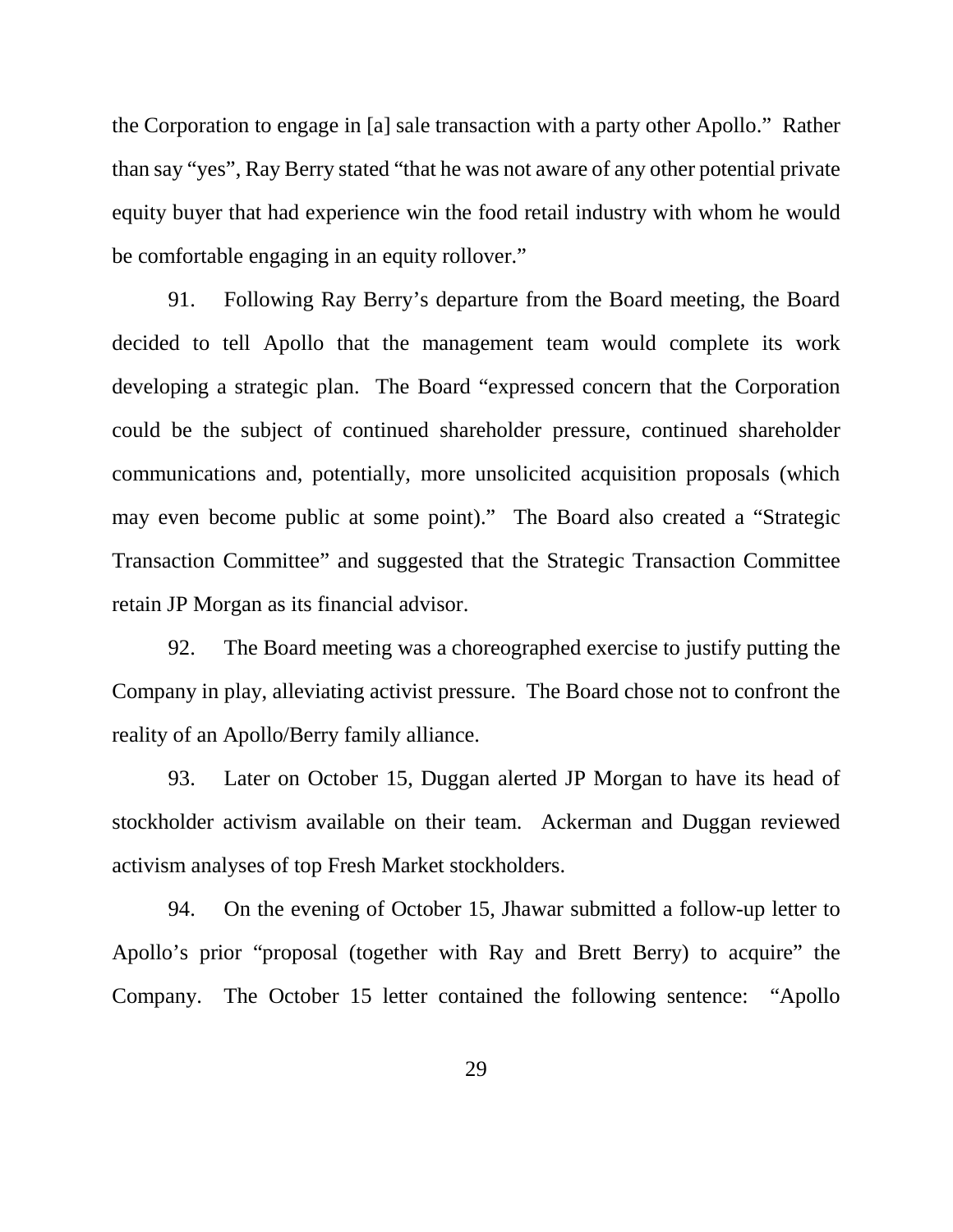(together with Berry family rollover) is able and willing to provide 100% of the equity commitment required in this potential transaction."

95. On October 16, *Reuters* reported that Apollo had agreed to work with Ray Berry on a potential offer for Fresh Market and that Michael Barry was considering rolling over his stake. *Bloomberg* also reported that Ray Berry was working with Apollo.

96. On October 18, the Strategic Transaction Committee decided to publicly announce the commencement of a review of strategic and financial alternatives, including a potential sale.

97. On October 19, Jhawar solicited the Berrys' thoughts on a base case model Apollo had put together.

98. On October 20, Noll wrote to Apollo. Noll's letter included the following credulous paragraph:

We do wish to respond to one specific statement in your letter of October 1, 2015. In that letter, you state that Apollo will be working together with the Berrys on an exclusive basis with respect to a potential transaction. We have confirmed with Ray Berry that he has no such arrangement with Apollo.

99. On October 21, Apollo wrote a letter to Noll advising that "Apollo's proposal (together with Ray and Brett Berry)" was being withdrawn pursuant to its expiration deadline. Apollo had not lost interest in Fresh Market. That same day, Jhawar sent the Berrys an updated financial model with a more aggressive growth case.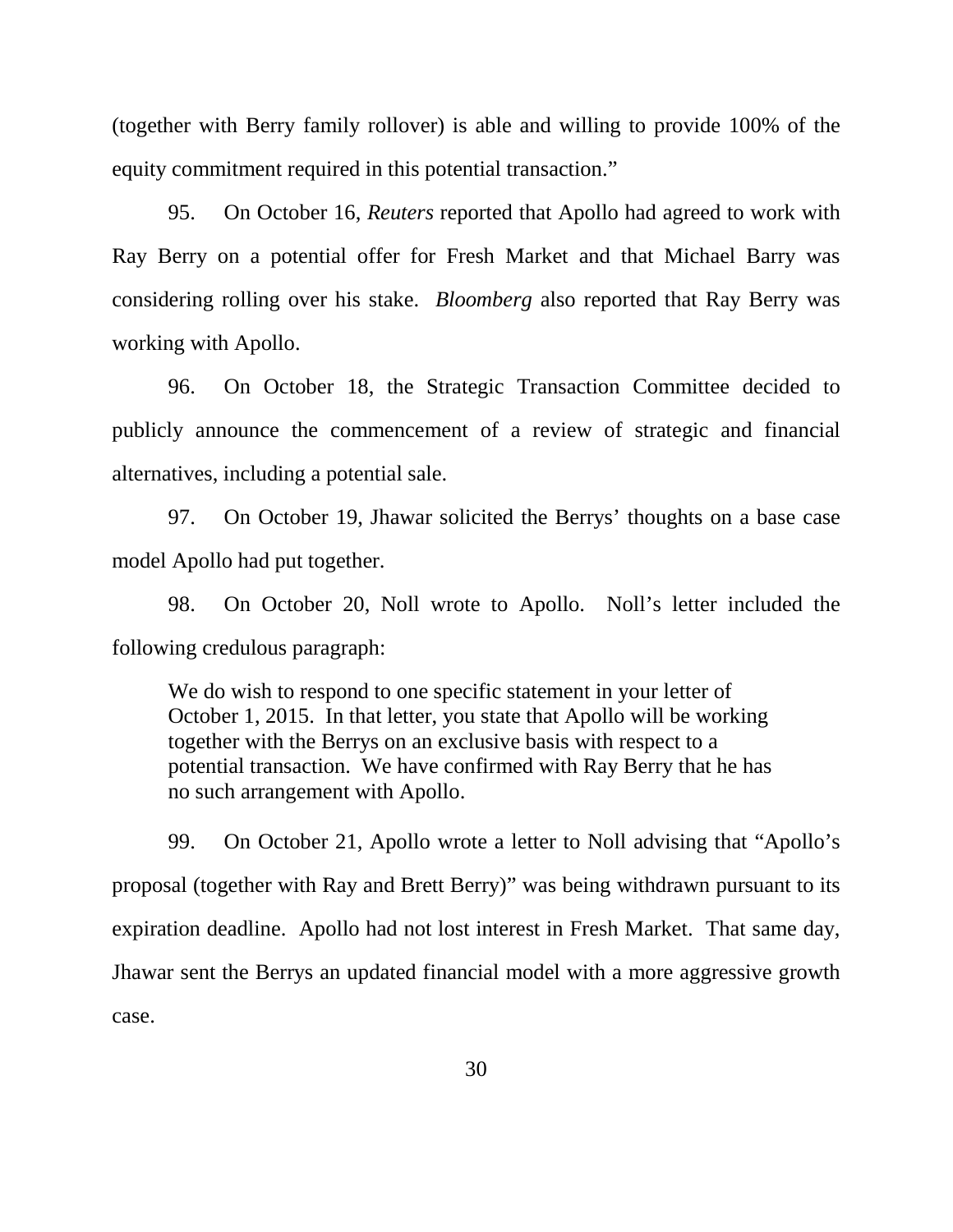**The Board Commences a Sale Process That Indulges the False Assumption that the Berrys Are Not Aligned with Apollo**

100. On November 25, 2015, Apollo sent JP Morgan a letter addressed to Noll stating that Apollo, "together with Ray and Brett Berry, is sending you this nonbinding letter to re-affirm Apollo's highly compelling proposal for a potential acquisition of The Fresh Market." Apollo continued to propose a price of \$30 per share.

101. That same day, Cravath spoke to Ray Berry's counsel. Ray Berry's counsel promised to contact Ray Berry and provide Cravath with a precise statement about Ray Berry's involvement with Apollo's offer letter and his view about the offer.

102. On November 28, Ray Berry's counsel sent Cravath an email constituting the promised precise statement. Ray Berry's counsel wrote:

Since Apollo withdrew its earlier offer in October, Mr. Berry had one conversation with Apollo. During that conversation, he agreed, as he did in October, that, in the event Apollo agreed on a transaction with TFM, he would roll his equity interest over into the surviving entity. Apollo determined the price that was offered. Mr. Berry's agreement with Apollo is oral. They have no written agreement.

More generally, Mr. Berry believes it is in the best interests of the shareholders for the board to pursue a sale of the company at this time due to the low valuation of the company in spite of a built-in premium as well as the complexity of implementing the changes Rick Anicetti covered in the earnings release while under the scrutiny of the public market.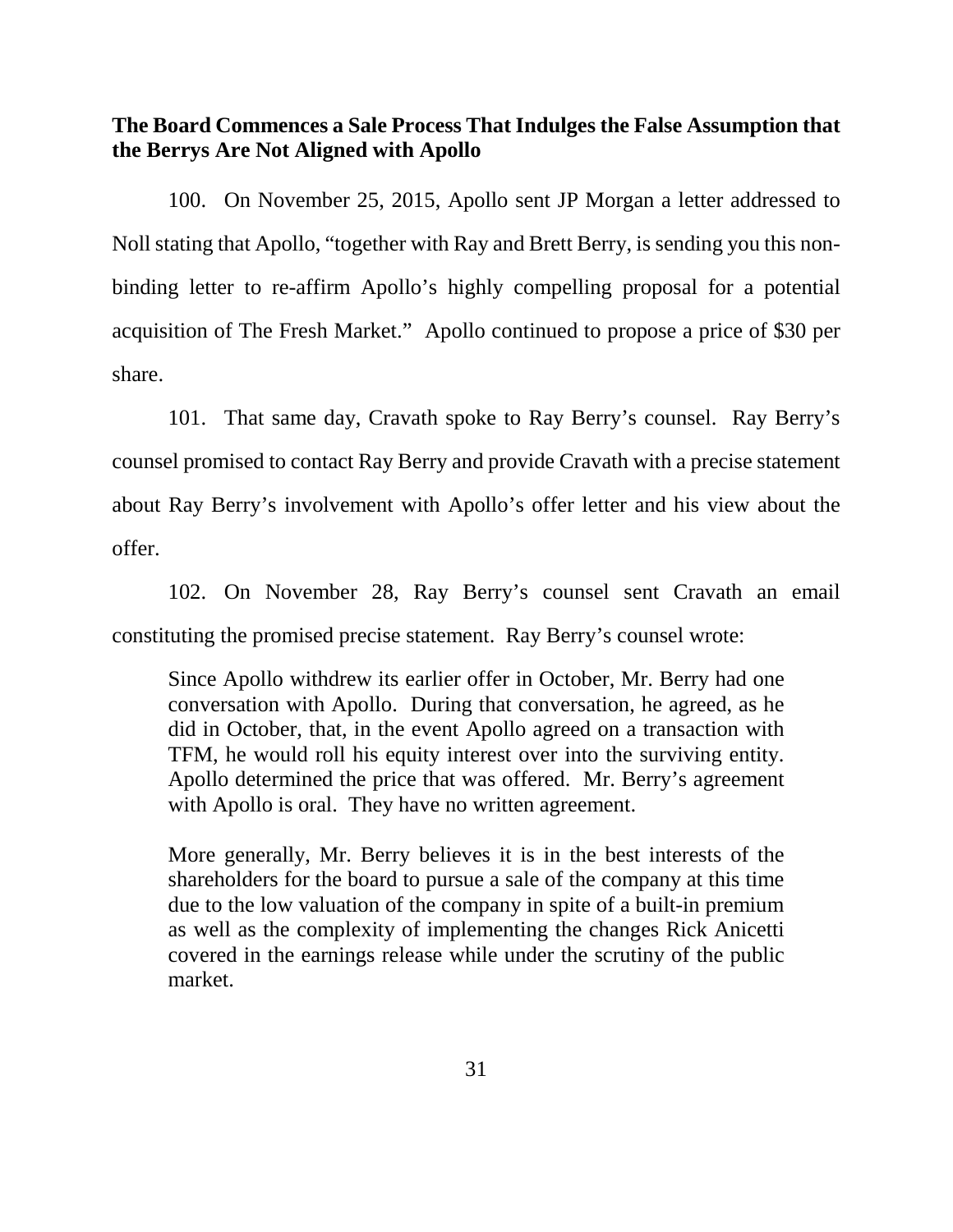Should Apollo not be successful in its bid, Mr. Berry would consider rolling his equity interest over in connection with an acquisition of TFM by another buy-out firm that successfully bids for the company, provided he has confidence in its ability to properly oversee the company. As he mentioned to the board of directors in October, however, he believes that Apollo is uniquely qualified to generate value because of its recent success in TFM's pace with the acquisition of Sprouts. If The Fresh Market remains public, Mr. Berry will give serious consideration to selling his stock when permitted as he does not believe TFM is well positioned to prosper as a public company and he can do better with his investment dollars elsewhere.

# (Exhibit D)

103. In other words, Ray Berry wanted to see the Company sold to Apollo. He had agreed to roll over his equity in a sale to Apollo. He thought Apollo was a "uniquely qualified" buyer. To bring about a sale to Apollo, Ray Berry was warning or threatening that he could trigger a massive decline in the stock price of Fresh Market in the absence of a Company sale. He would give "serious consideration" to selling his block, presumably in conjunction with his family members. An insider-driven stock collapse following the Board's refusal to sell the Company for a premium would doom the tenure of the incumbent directors. They would face massive activist pressure.

104. The Board got the message. On December 1 and 2, 2015, the Board met. Noll reported that

 The Board discussed Ray Berry's counsel's email of November 28, and the fact that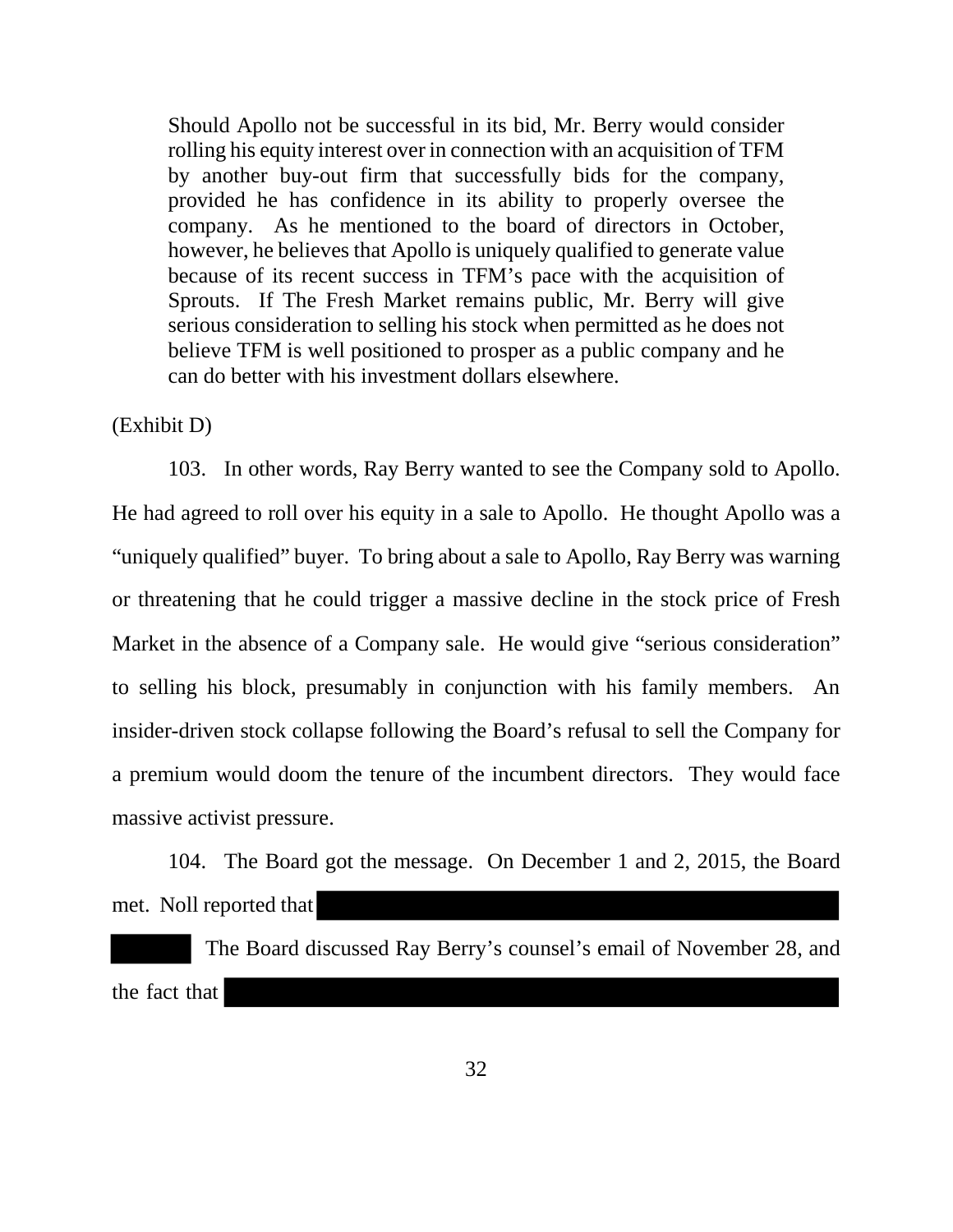Duggan read the November 28 e-mail in its entirety to the Board.

The Board

The

Board considered the preliminary value of \$30 per share received from Apollo to be in light of the information reviewed by the Board at the meeting. The Board granted the Special Transaction Committee expanded authority to run a sale process and instructed the committee to work with its advisors to design a sale process.

105. The Board did not discuss on December 1-2 the fact that it had been lied to by Ray Berry on October 15. After repeatedly denying at the October 15 board meeting that he had any agreement with Apollo, Ray Berry had now admitted, through his counsel's email of November 28, that Ray Berry and Apollo had been operating in October pursuant to an oral agreement whereby Ray Berry would rollover his equity if Apollo acquired the Company.

106. The Board commenced a sale process even though the Board and its advisors attributed significant value to the Company and its strategic plan. In late October and through November 2015, the management team had worked with McKinsey to develop the Company's strategic plan and forecast, and the Strategic Transaction Committee met with members of management and McKinsey, among others, to discuss that plan and forecast. On December 1, the Board praised the strategic plan and forecast as "comprehensive and thoughtful." On December 1, the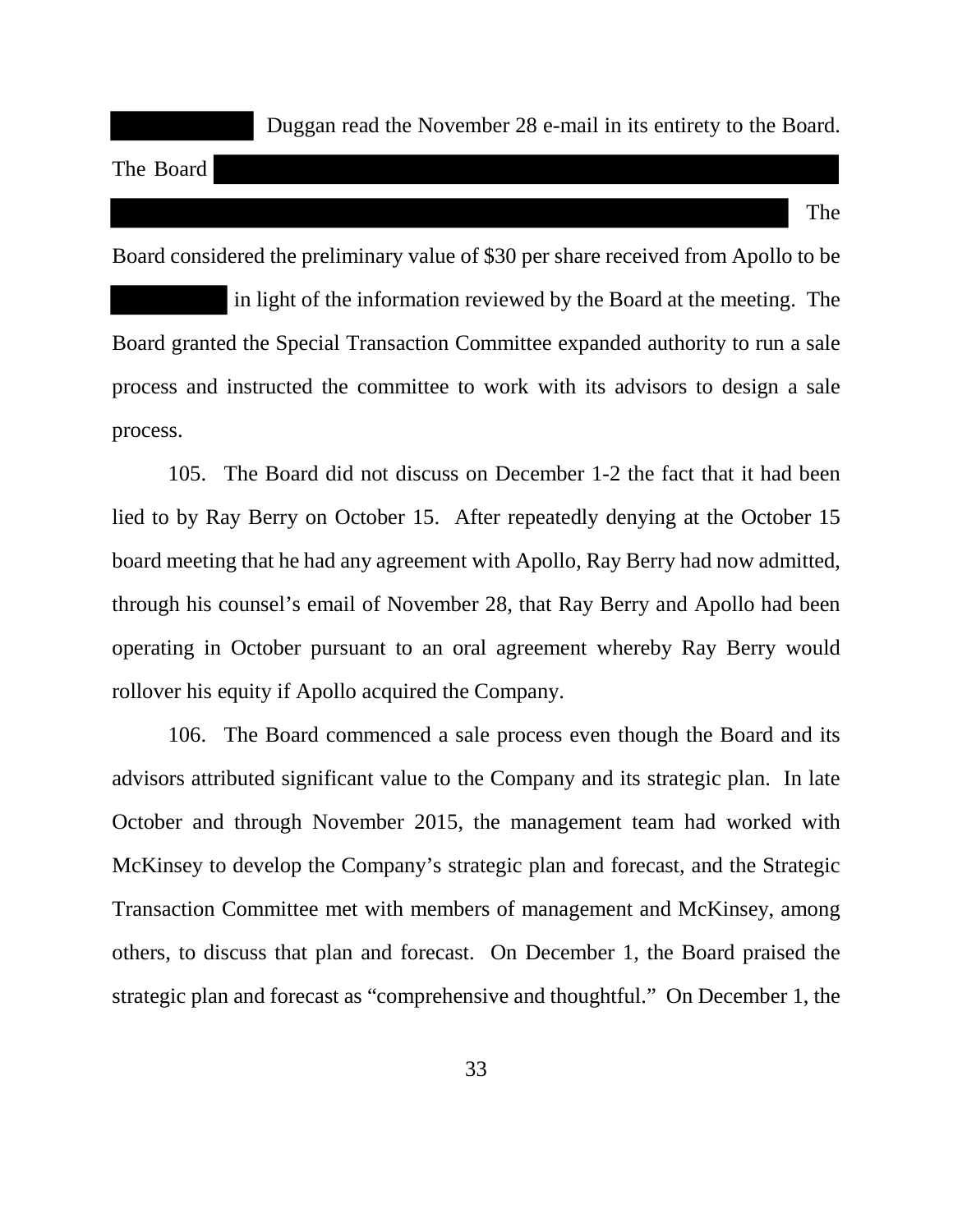Board received a preliminary financial analysis from JP Morgan. J.P. Morgan's illustrative discounted cash flow analysis based on the management projections provided a range of values from \$34.50 to \$44.00 per share.

107. The Strategic Transaction Committee's sale process design was predicated on (a) the supposed willingness of the Berrys to be open-minded and (b) the supposed willingness of potential suitors to count on the Berrys' openmindedness. On December 3, 2015, Cravath contacted Ray Berry's counsel to "confirm" the following:

- (i) Ray Berry continued to be willing to discuss an equity rollover with any potentially interested party that the Board selected as a winning bidder; and
- (ii) Ray Berry would agree not to engage in any discussions regarding an equity rollover with any potentially interested party, including Apollo, until authorized to do so by Fresh Market.

Cravath told Ray Berry's counsel that it would be important to the integrity of any sale process that JP Morgan be able to confirm to all potentially interested parties this framework. Supposedly, each potentially interested party would be aware that Ray Berry was not working exclusively with any one bidder and that he would be available to discuss an equity rollover with any winning bidder. No participants in the sale process would be permitted to speak with Ray Berry regarding these matters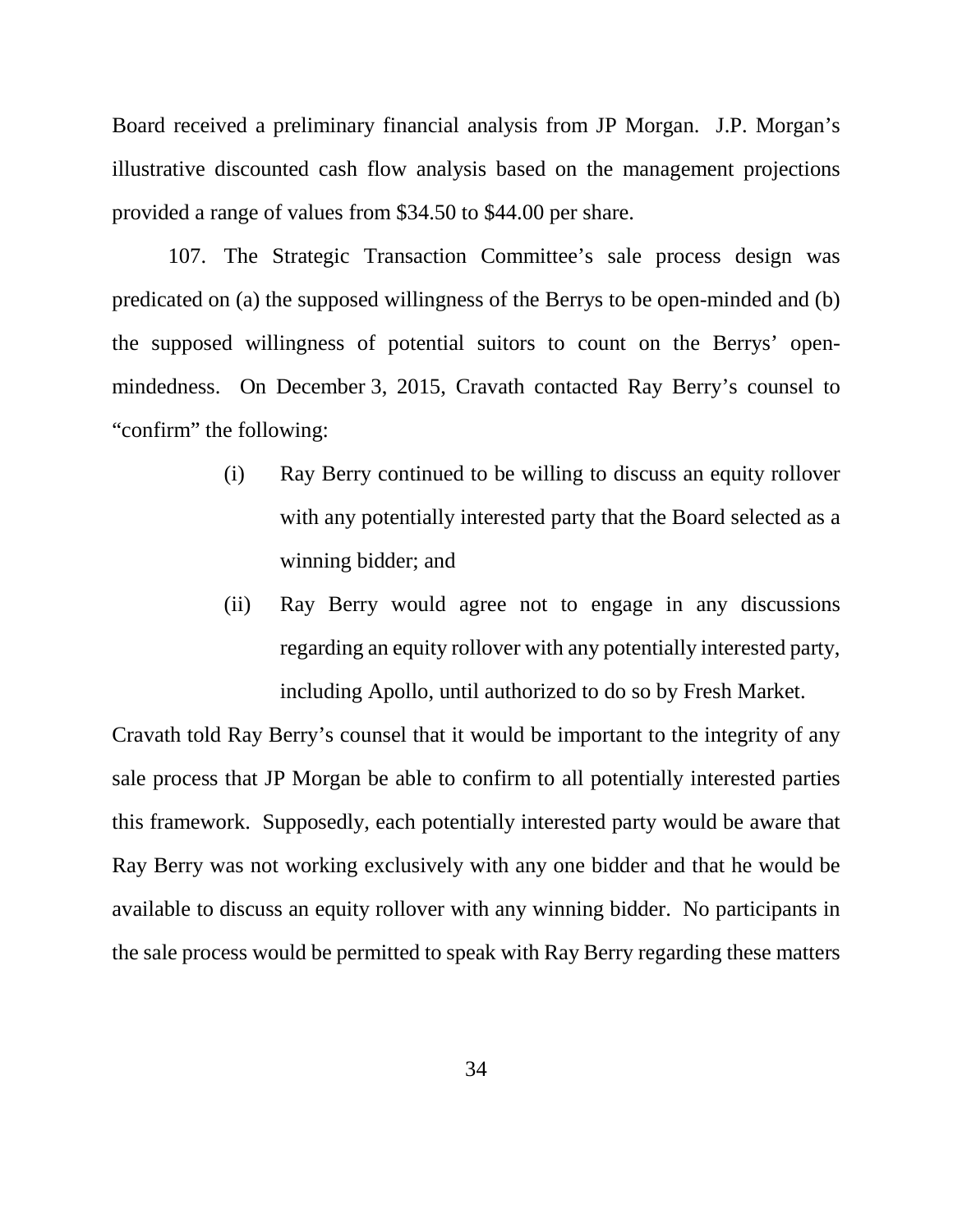until authorized by Fresh Market. Ray Berry's counsel stated that Ray Berry agreed to abide by this process.

108. These conditions for a sale process with integrity were a fantasy. Ray Berry had entered into an oral agreement with Apollo and lied about it to the Board. Ray Berry had told the Board that Apollo was "uniquely qualified" to buy the Company. Apollo had repeatedly communicated to the Company that Apollo was working with the Berrys. The Berrys and Apollo had been working together for months. As prospective buyers of Company stock, the Berrys had a powerful economic interest not to create price competition for Apollo. It had been publicly reported that Ray Berry was working with Apollo. Absent open communication between prospective suitors and the Berrys, prospective suitors could not have any confidence in the Berrys' willingness to work with them. Cravath and JP Morgan were asking the Board and potential suitors to bank on the mere possibility that the Berrys might work with a private equity buyer that was willing to outbid Apollo.

109. A learned commentator on the M&A process has written that a fiduciary in Ray Berry's position has "limited credibility" when representing a willingness to work with potential competing bidders:

If the CEO is a net buyer in the transaction, the CEO will have personal financial incentives to discourage overbids, which push the price up. A well-advised CEO would of course make representations of being willing to work with third-party bidders, in order to maximize the price paid to exiting shareholders, but these representations will have limited credibility in this scenario.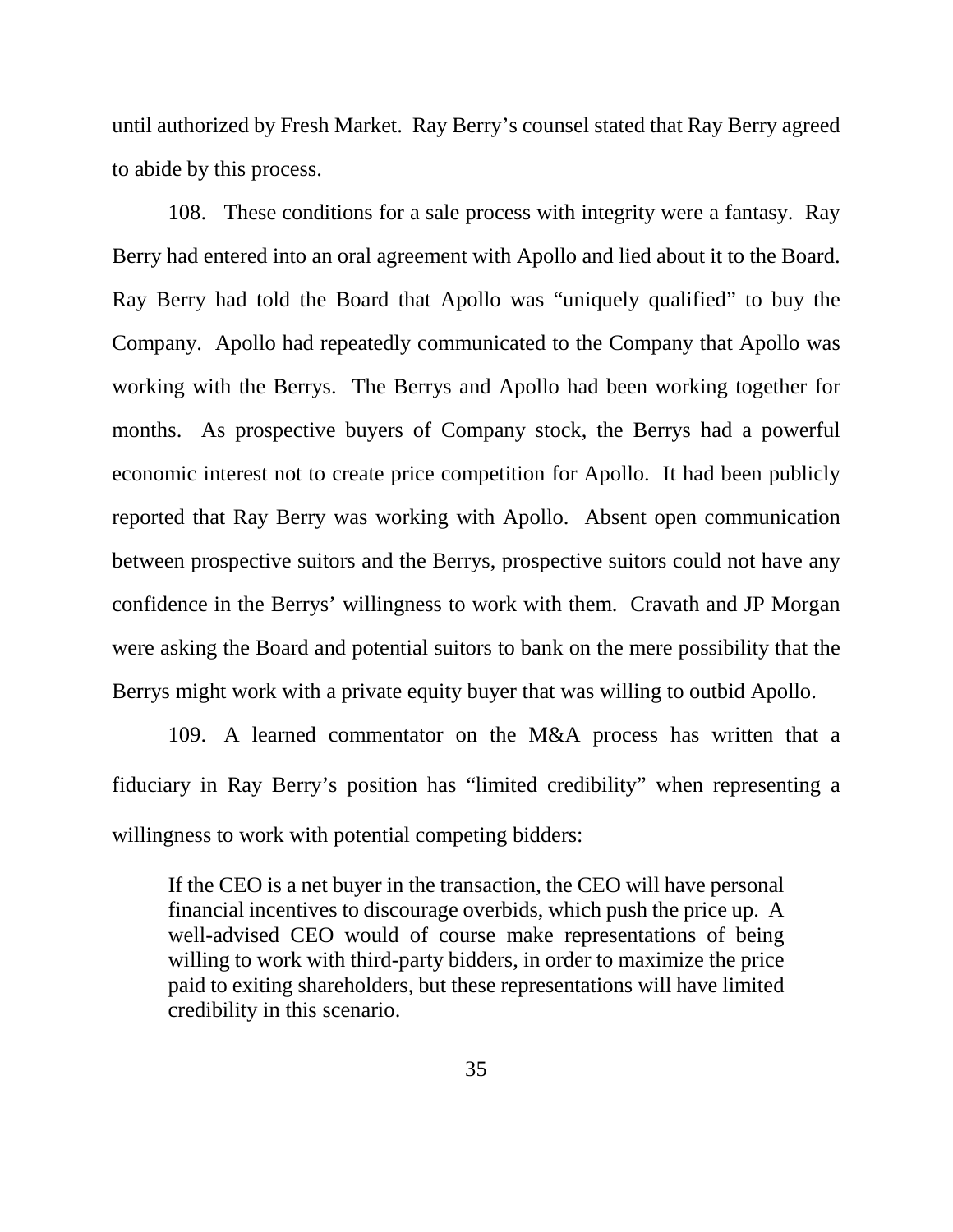Guhan Subramanian, *Deal Process Design in Management Buyouts*, 130 HARV. L. REV. 591, 625 (2016). Ray Berry had already revealed his lack of credibility to the Board. The Board indulged a false assumption to justify a sale process the Board had been pressured to commence.

110. As sophisticated advisors, JP Morgan and Cravath recognized that the sale process they devised for the Board was premised on the false assumptions of Ray Berry's open-mindedness and credibility. JP Morgan and Cravath each had powerful economic incentives to set up a sham auction process.

111. JP Morgan's compensation for its financial advisory role was wholly contingent on the transaction process reaching the end stage at which the board of directors requested a fairness opinion. The Company agreed to pay JP Morgan \$2 million upon delivery of a fairness opinion and an additional sum of approximately \$13 million upon closing of a transaction. Additionally, as discussed below, Apollo was a major client of JP Morgan.

112. Cravath also stood to make millions of dollars for a premium fee, contingent upon the closing of a sale transaction. The closing of a sale transaction to Apollo would accomplish the objective of Cravath's director and officer clients extracting them from a difficult situation without raising the ire of stockholder activists—and it would serve the interests of powerful repeat players, JP Morgan and Apollo. Cravath's task was to lend a patina of integrity to a sham auction.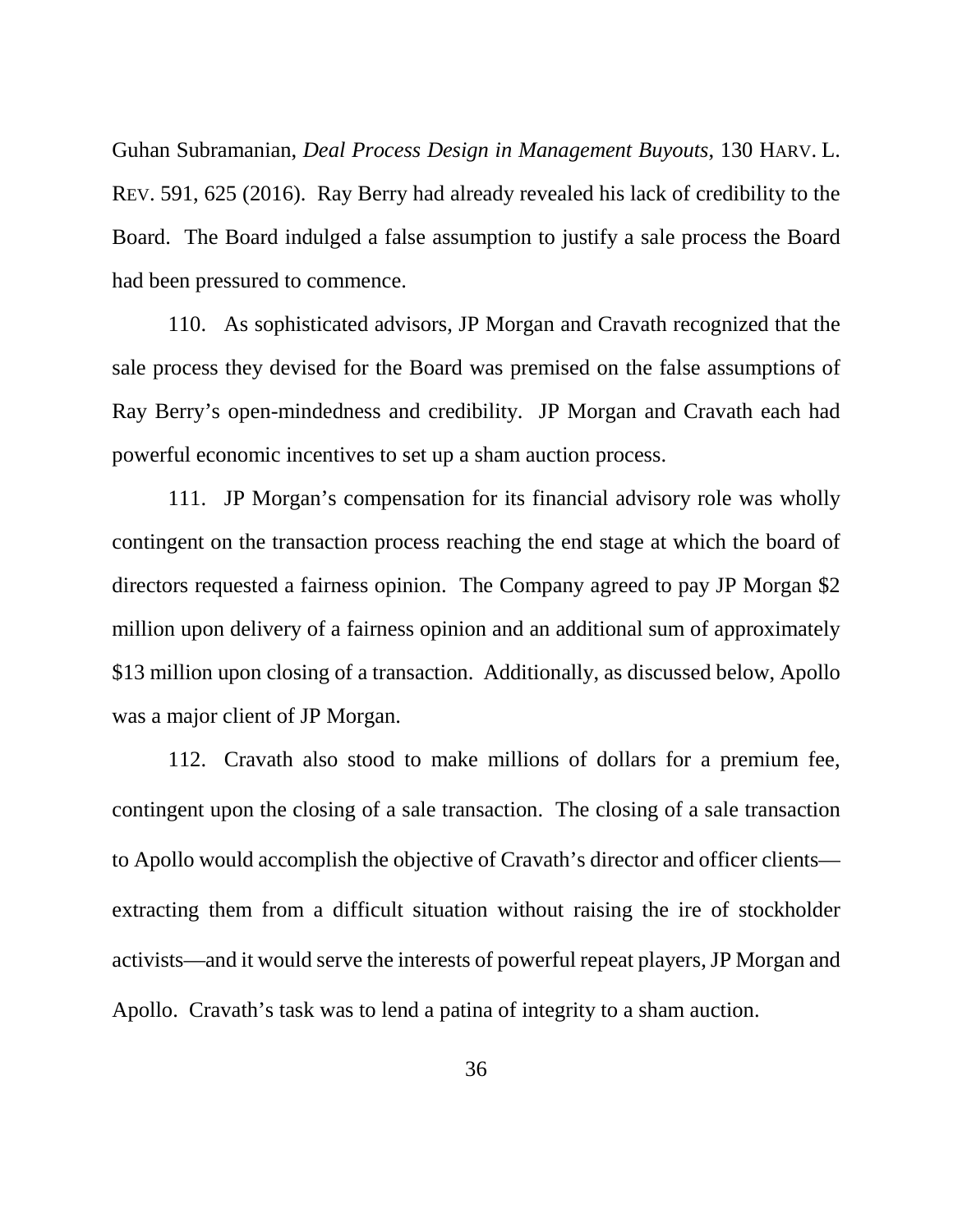#### **Apollo and the Berrys Breach the Confidentiality Agreement**

113. On December 3, the day after the Board decided to commence a sale process, Jhawar set up an update call with the Berrys. That same day, Ray Berry forwarded to Jhawar the final draft of the November 28 email from Ray Berry's counsel to Cravath. Also that same day, Apollo received a draft confidentiality agreement from the Company.

114. The confidentiality agreement provided that "the prior written consent of the Company" would be needed for Apollo to have any discussions with anyone about an equity rollover or joint bid. The confidentiality agreement further provided that "express permission of the Company" would be needed for Apollo to "initiate or maintain contact with" a director of the Company.

115. Apollo signed the confidentiality agreement on December 9. Jhawar's call list for the same day lists both of the Berrys as well as another planned coinvestor in Apollo's bid for Fresh Market.

116. At a December 22, 2015 Strategic Transaction Committee meeting, Anicetti reported that Ray Berry had told him that the Board should have immediately engaged in discussions with Apollo and that Ray Berry had complained about the length of time the Board's process would take.

117. On January 5, under the guise of a New Year's greeting, Jhawar wrote to the Berrys to make sure that the planned equity rollover with Apollo was still in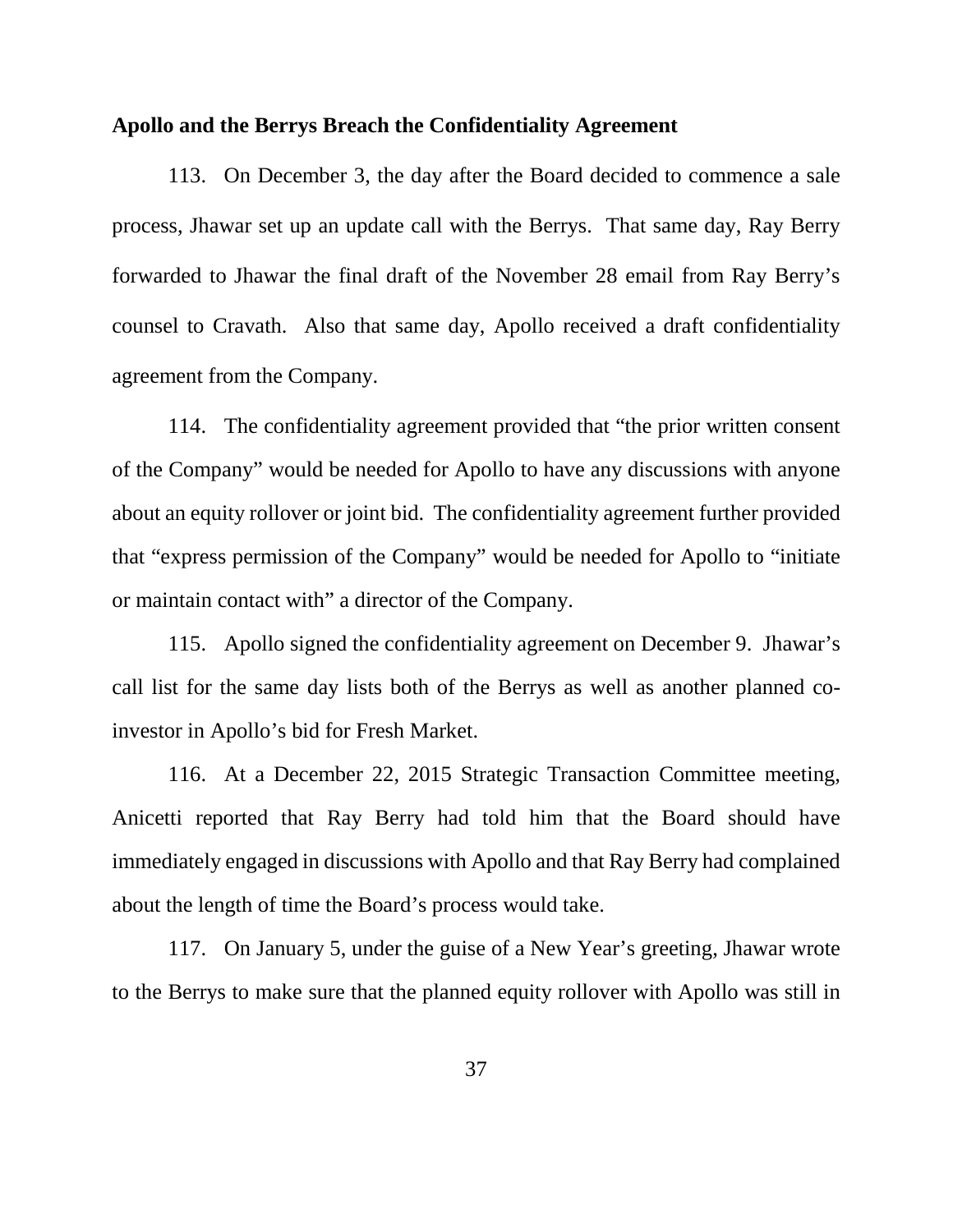place. Jhawar wrote: "Hopefully, 2016 will be an exciting year for all of us to do something together." Ray Berry responded on January 8 in a manner that confirmed the Berrys' prior agreement to rollover their equity with Apollo: "We are anticipating the possibility of an exciting 2016 with us participating together on a mutually rewarding project."

118. On January 12, 2016, JP Morgan sent potential suitors a process letter establishing January 25, 2016 as the deadline to submit indications of interest. The process letter advised that Ray Berry had informed Fresh Market that he would be open to discussing a potential rollover of his shares at a later date, when authorized by Fresh Market.

119. On January 13, 2016, Jhawar's assistant emailed him to call Brett Berry. On information and belief, Jhawar and Brett Berry spoke on or about January 13 concerning the bid process and their combined bid to acquire the Company.

120. At a January 21, 2016 meeting of the Strategic Transaction Committee, Duggan reported that

In fact, as noted

above, Ray Berry had spoken to and exchanged emails with Jhawar, and Ray Berry had expressed criticism of the Board's process to Anicetti.

### **Apollo Works with JP Morgan To Skew the Sale Process In Its Favor**

121. Apollo is a major client of JP Morgan. In the two years preceding March 2016, JP Morgan received aggregate fees of \$116,780,392 from Apollo and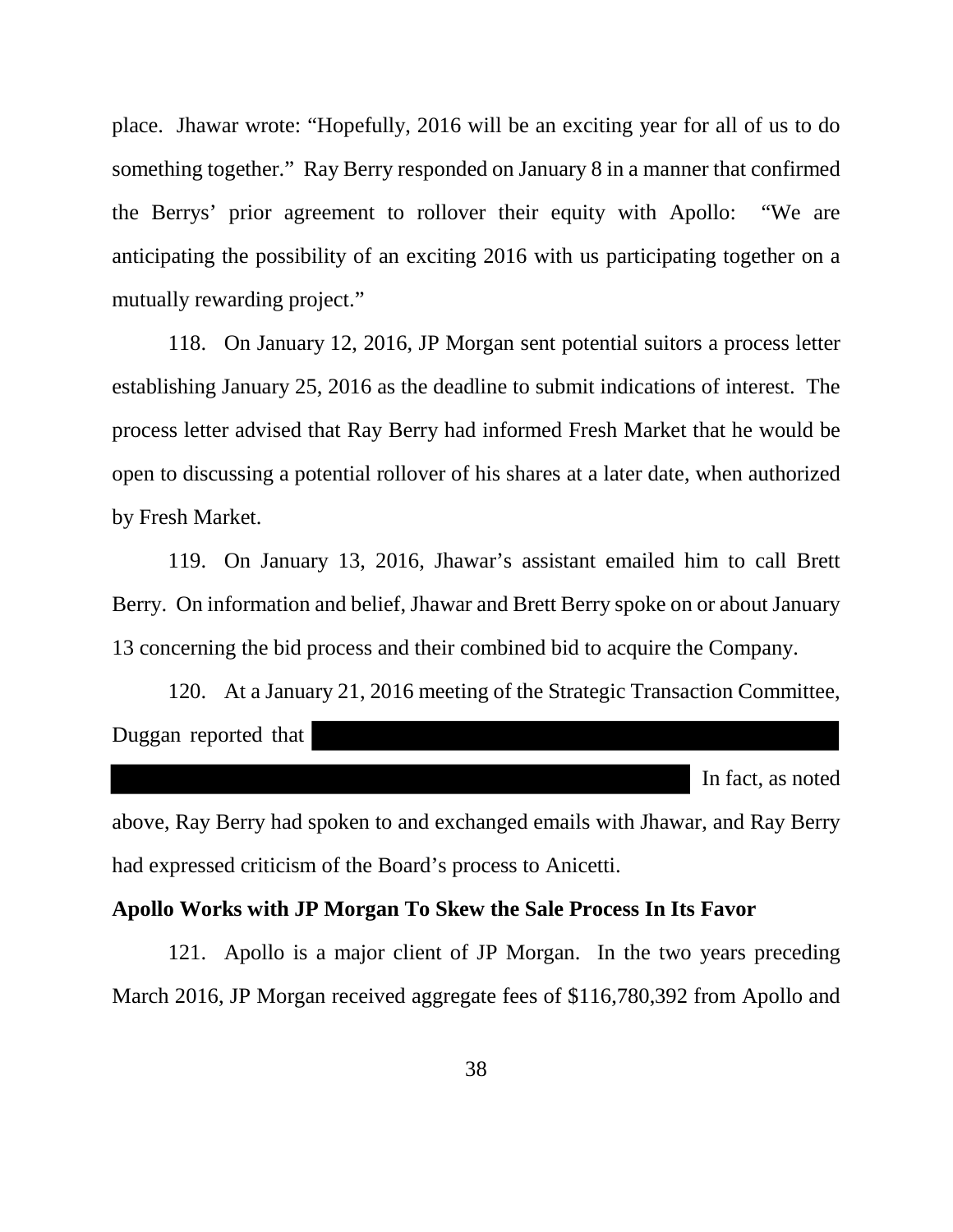its affiliates for a variety of services (*e.g.*, financial advisory, bank financing, and debt and equity underwriting services to portfolio companies of Apollo), including acting as joint bookrunner on Apollo's offering of debt securities in May 2014.

122. In late December 2015, in the midst of the Company's sale process, Apollo brought a potential debt financing opportunity to the attention of Christian A. Oberle at JP Morgan. That opportunity was financing Apollo's potential acquisition of AmQuip Crane Rental and Maxim Crane Works. That transaction was publicly announced on May 2, 2016, with JP Morgan as a lender to Apollo.

123. Meanwhile, on January 25, 2016, Apollo was one of several parties that submitted indications of interest to buy Fresh Market. Apollo's indication of interest was at \$31.25 per share.

124. Apollo continued to pursue Fresh Market aggressively and sought information about timetables and tactics. Jhawar looked to Oberle for assistance in the Fresh Market sale process. Oberle was not part of the M&A team for JP Morgan, but he was more than happy to oblige a major financial sponsor client.

125. In early 2016, volatility in the debt markets was sidelining many leveraged buyouts. Apollo, however, agreed to acquire ADT Corporation in a megatransaction announced on February 16.

126. On February 19, Jhawar asked Oberle for information. Oberle told Jhawar that JP Morgan's most senior M&A advisor, Anu Aiyengar, favorably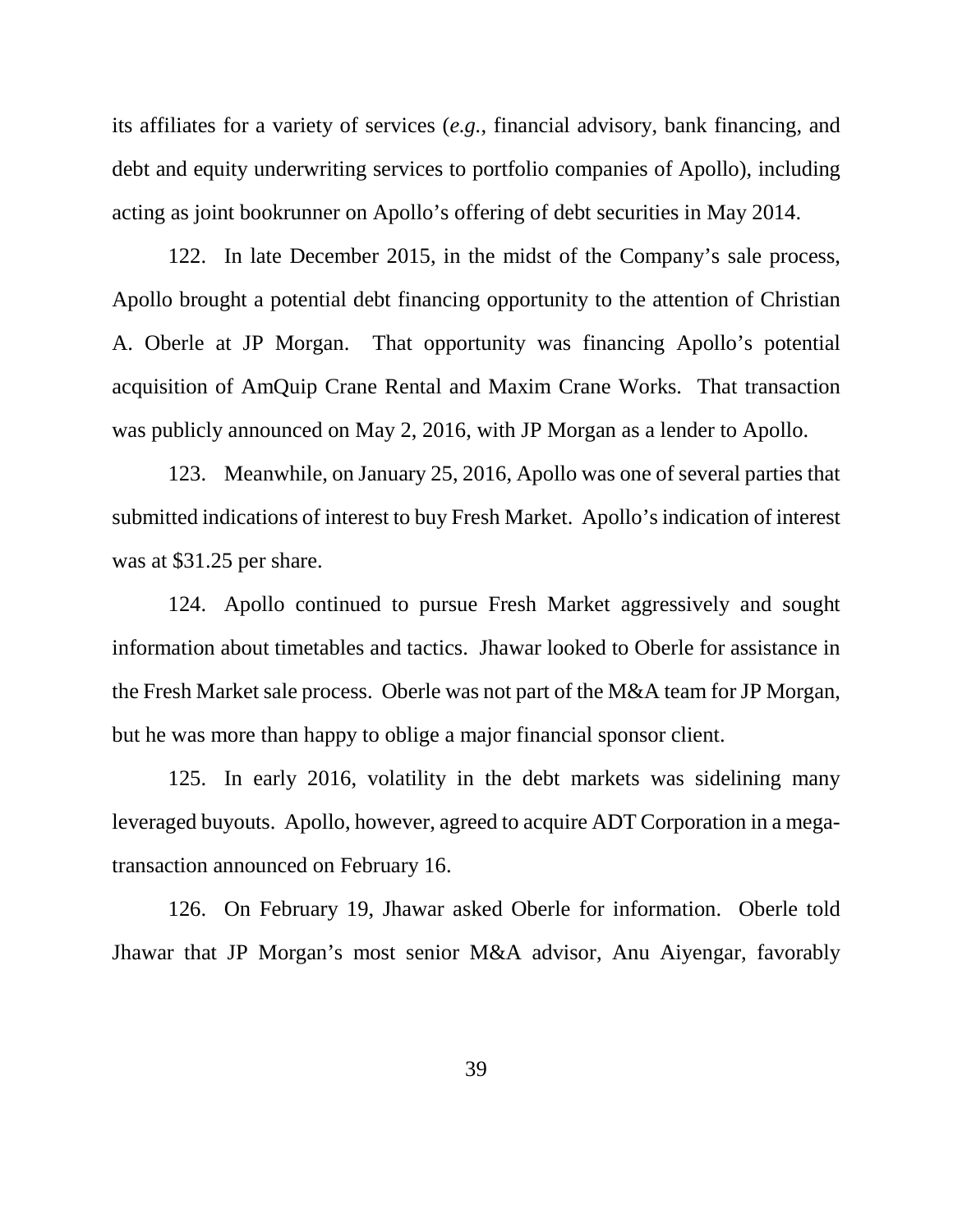compared Apollo to other "fading" private equity firms, in the context of the Fresh

Market sale process:

Sounds as if they're targeting second week of March but will have confirmation Tuesday when our guys are back in front of the board.

Obviously I'm making the case that you can be done within 2 weeks with a financing commitment - Anu doesn't doubt it. For what it's worth, and applied it to this process as evidence

(Exhibit A)

127. On the afternoon of February 25, 2016, JP Morgan presented to the Special Transaction Committee about how Apollo "continued to work very fast, appeared to be motivated to move quickly and had indicated to JP Morgan that they would prefer a bid date earlier than March 14<sup>th</sup>." JP Morgan further presented about how the other suitors, by contrast, were all fading away. According to the minutes: interest was waning.... interest was also waning.... had decided that they would not proceed .... was concerned about its bandwidth

 $\cdots$ 

128. On the evening of February 25, 2016, Oberle provided additional intelligence to Jhawar about how JP Morgan's head of M&A lacked conviction about the other potential suitors:

[Anu Aiyengar] should be calling you momentarily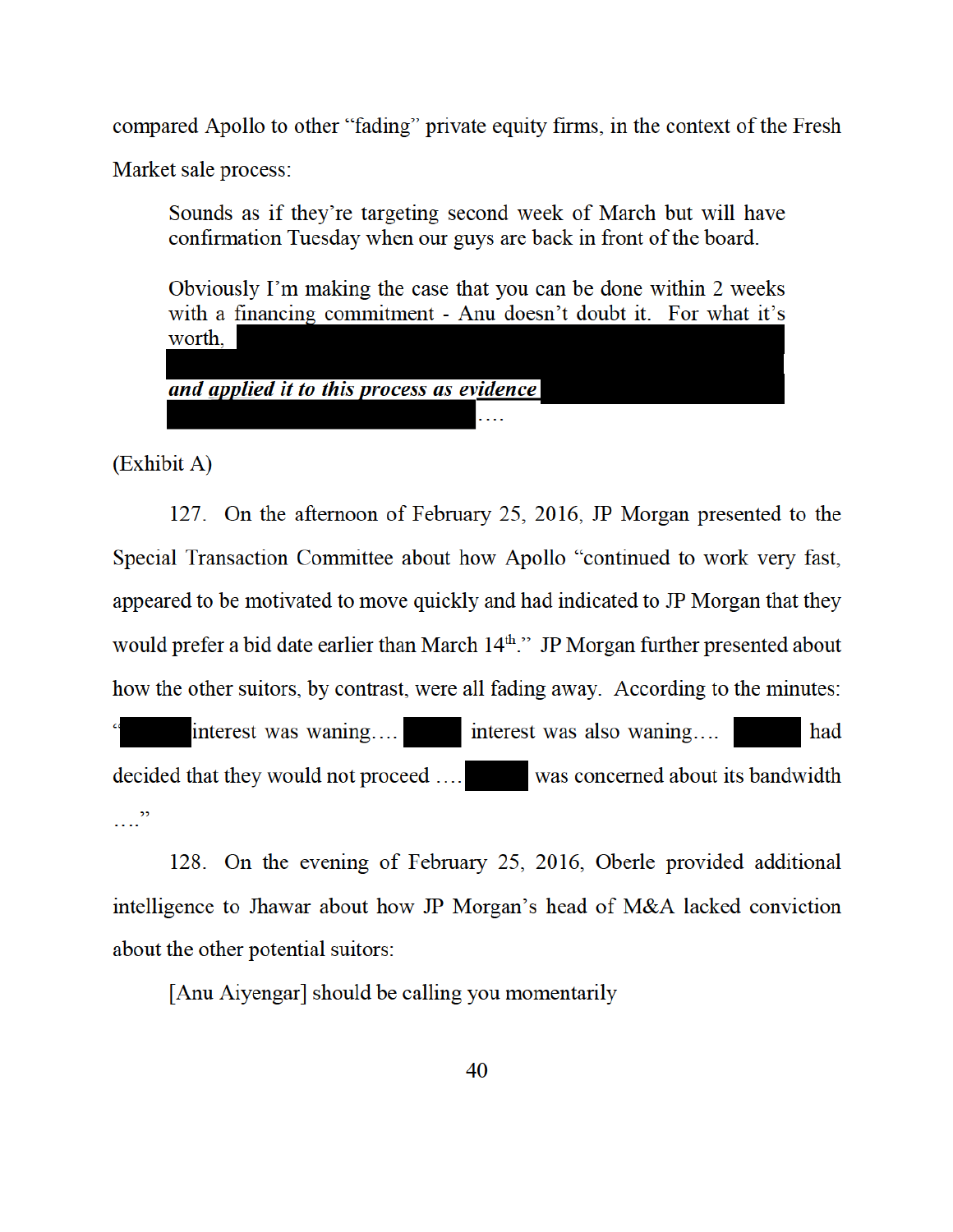Wants to get you a contract tomorrow and ask for mark-up – wants mark-up to reflect your interest and willingness to be constructive (i.e., light mark-up – big surprise)

Wondering whether you're really 'ready to be done near-term' on the financing given her impression that you're still asking to get certain/new financing sources involved

She is very complementary of your approach and touch during this process – will encourage you to continue to 'play it cool' throughout this last stage

*I do not sense as if she has conviction around other bidders*…surprised she mentioned potential to get you contract in advance of others…

(Exhibit A) (emphasis added)

129. This information was critical to Jhawar. The following morning, Jhawar wrote to Apollo's counsel: "I will call you later today to also update you on [Fresh Market] – don't call JPM anymore as I know how this will work".

130. On the evening of Saturday, March 5, Jhawar wrote to Apollo's counsel: "Let's have a call right now as the JJPM banker just called back with a preferred path."

131. On March 8, Apollo submitted a definitive proposal of \$27.25 per share, which was significantly below its January 25 indication of interest at \$31.25 per share. Only Apollo submitted a definitive bid.

132. On March 12, the day after the Company's Board approved a merger agreement with Apollo, Jhawar wrote an email to Oberle entitled "Thank you!!" The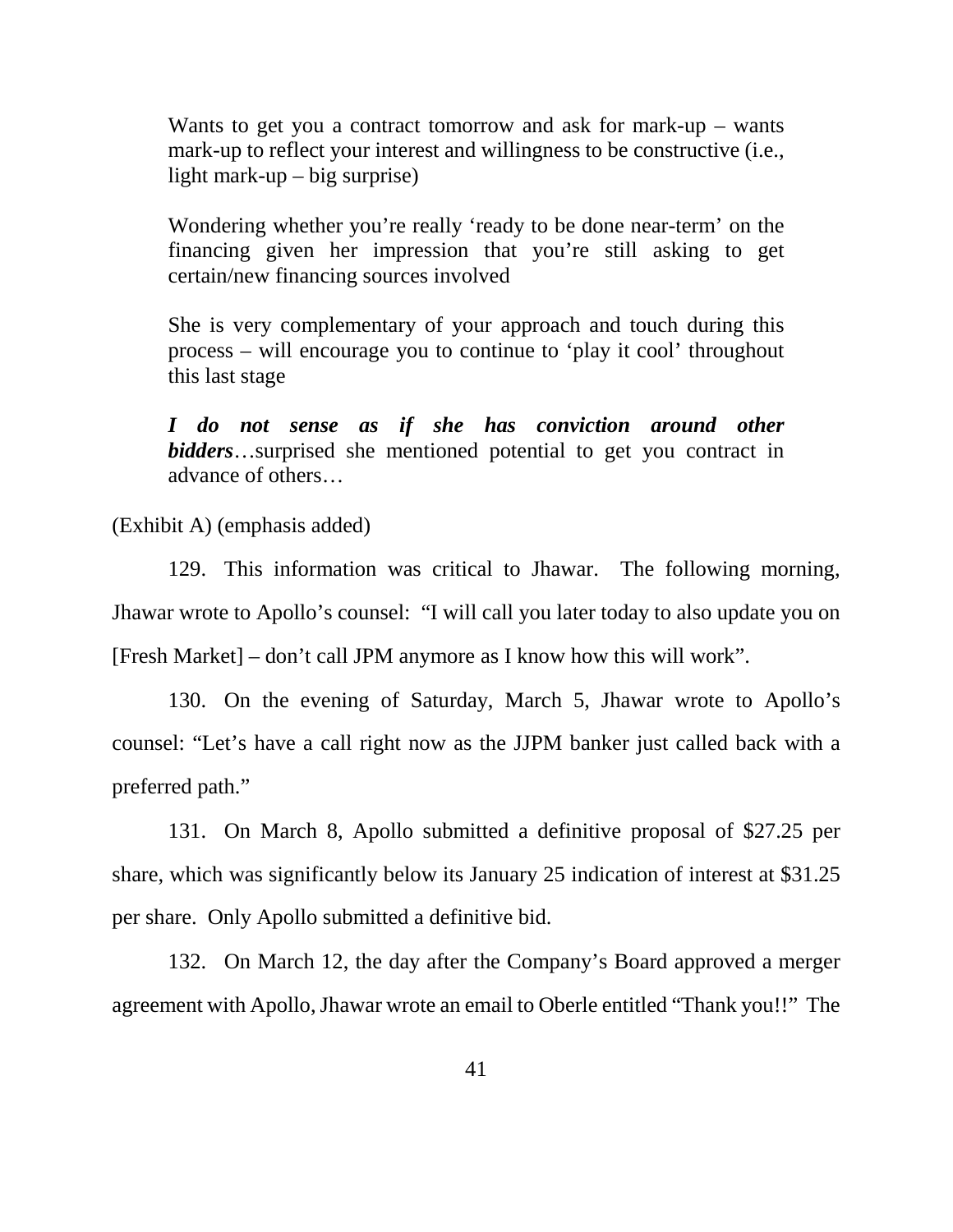text of Jhawar's email stated: "Thank you very much for all your help and advice throughout – all very helpful and much appreciated. It will not be forgotten!"

133. Oberle responded to Jhawar on March 13:

The right outcome, and I'm very genuinely happy for you Andy. I very much appreciated your note and wish I could have done more to try and be helpful, especially in the later stages.

#### **JP Morgan Creates Downward Sensitivities to Accommodate Apollo's Bid**

134. Until almost the end of the sale process, management and the Board were committed to the Management Case numbers presented to the Board on December 1, 2015. Sensitivities were created and adjusted after Apollo's submitted its bid. The purpose of the sensitivities was to make Apollo's bid look fair.

135. On December 11, 2015, CFO Jeff Ackerman delivered to JP Morgan a document attesting to the integrity of the three-year financial model built from the long-term strategic plan:

We have pressure tested the matters discussed at the December Board meeting and have confirmed that there are no changes to the financial model that need to be made and, accordingly, you should disregard the downward revised projections provided to you on November 18. Management stands behind the three year financial model that was presented to the Board on December 1-2, and you should continue to utilize that financial model.

136. On February 2, 2016, the Board approved management's 2016 operating plan, which tracked the Management Case projections from November 17, 2015. On February 16, finance executive Raj Vennam confirmed to JP Morgan that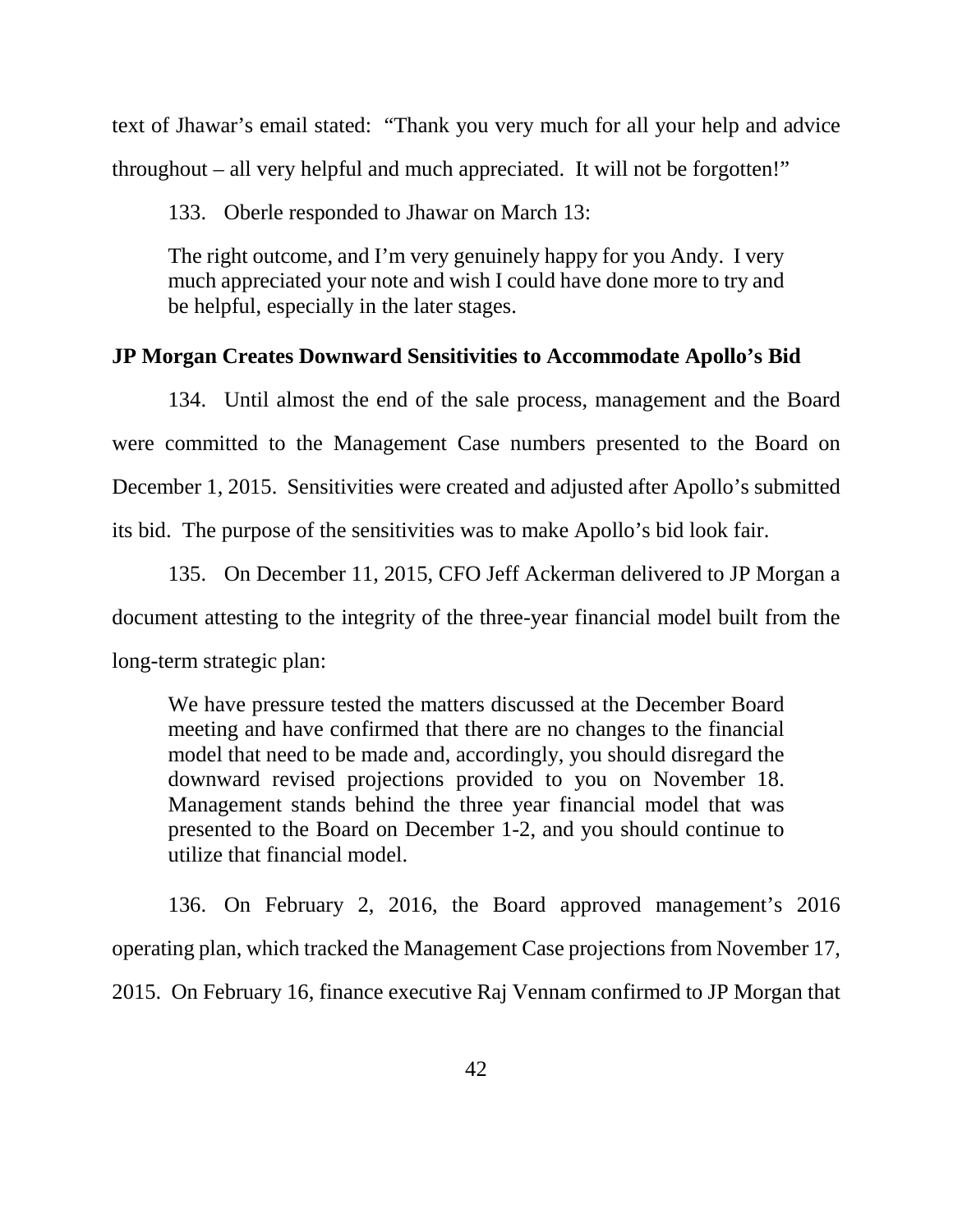management and the Board "have reviewed and signed off" on the fiscal year 2016 annual operating plan.

137. On February 10, Duggan reported to Ray Berry that On February 21, Anicetti wrote to the Board: 138. Duggan squashed discussion of stretch targets. Duggan emailed Anicetti: Duggan told Jeff Naylor, Chair of the Strategic Transaction Committee, that he 139. Duggan and Cravath's plan was to create downwardly adjusted

sensitivities to support an expected bid from Apollo. This was a lawyer-driven exercise. On February 20, Duggan wrote to Anicetti and Ackerman that

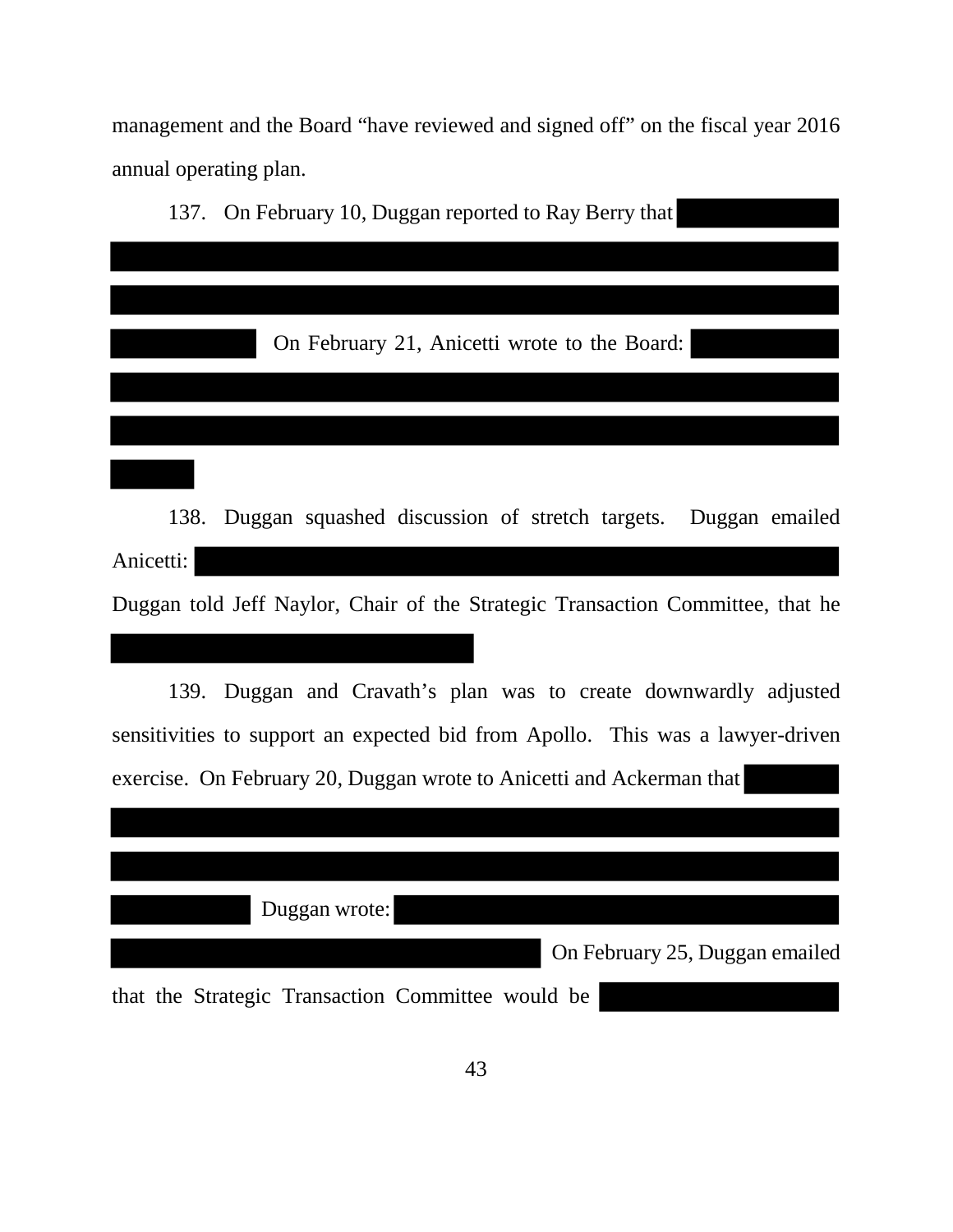140. The choreographed Strategic Transaction Committee of February 25 was a key juncture in the sale process. JP Morgan gave an oral report at the outset of the meeting about the status of the potential bidders. As noted above, Apollo was moving forward aggressively while others were "waning". The meeting continued for an hour after JP Morgan left the meeting. The minutes for this one-hour portion of the meeting are only one paragraph long. According to the minutes,

# 141. One stated rationale

(*Id.* at 4) Yet, plenty of recurring positive bidder

feedback had been gathered by JP Morgan, such as:

- Compelling opportunities for future growth
- Positive sector tailwinds
- Opportunity to increase store growth
- Tremendous upside potential with the operational turnaround plan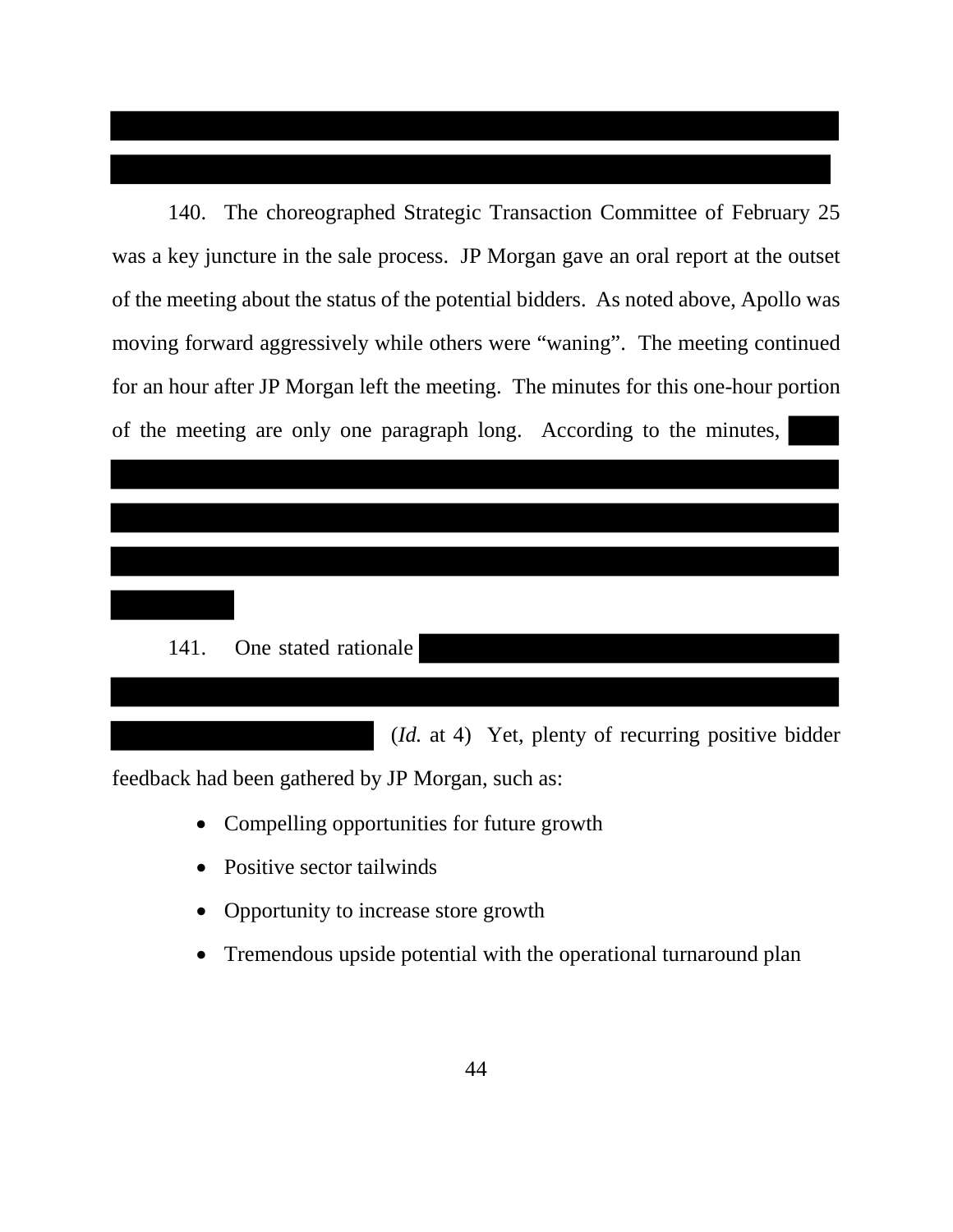Risk associated with the turnaround plan was one stated reason for potential bidders to decline to proceed in the process, but other stated reasons had nothing to do with management projections, such as:

- Hesitant to participate in auction without a unique "angle"
- Potential financing concerns
- Lack of experience / history in food retail

142. In an update email on February 26 to the absent member of the Strategic Transaction Committee, Richard Noll, as well as CEO Anicetti and CFO Ackerman, Duggan did not mention the decision to create additional projection scenarios.

143. On March 1, Duggan sent Noll, Anicetti, and Ackerman a list of proposed topics for the upcoming March Board meeting. The proposed topics said nothing about any sensitivity analyses.

144. On March 1, Ackerman advised JP Morgan that there was no updated long run strategic plan and that "we still plan to execute against the previously submitted" long run strategic plan.

145. On March 2, Duggan sent Strategic Transaction Committee members Naylor and Shearer (but not Noll) a Cravath-drafted outline for a future Board meeting at which Apollo's expected bid would be considered. The outline called for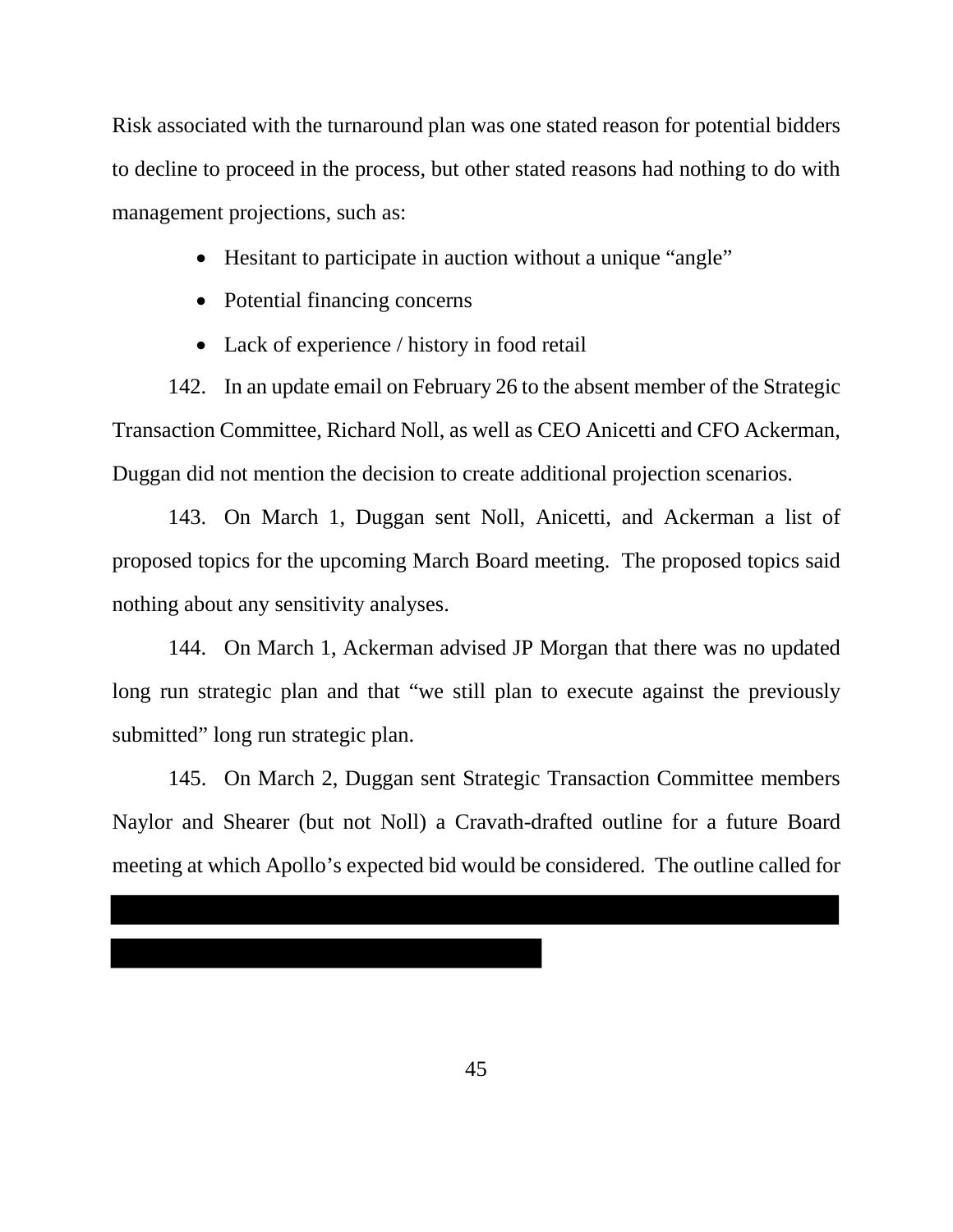146. On March 2, management and JP Morgan held a conference call on the subject "Sensitivity discussion".

147. The Special Transaction Committee (without Noll) met on March 3. JP Morgan attended the meeting. They discussed what materials should be prepared for the Board to assist in an evaluation of Apollo's expected bid. "The Committee reiterated its prior request that management and JP Morgan to refine those sensitivities [that had been prepared by JP Morgan for the December 1 Board meeting] and develop additional financial projection scenarios so that the Board would have that perspective when it met to determine how to respond to any bids that were received."

148. In a lengthy conversion on March 4, Special Transaction Committee member Shearer "made it very clear" to Anicetti that the Board "will be looking to management to seriously weigh in on the 'merit of things'."

149. Subsequent to that conversation, senior management discussed presenting a visual model depicting the sales and EBITDA impact of the current three-year operating plan being achieved either six months earlier than planned, or not achieved until six, nine, or twelve months later than expected. Anicetti also prepared a draft of qualitative risks to the plan.

150. On March 6, Duggan advised the Strategic Transaction Committee about the status of Apollo's expected bid and the status of planning for upcoming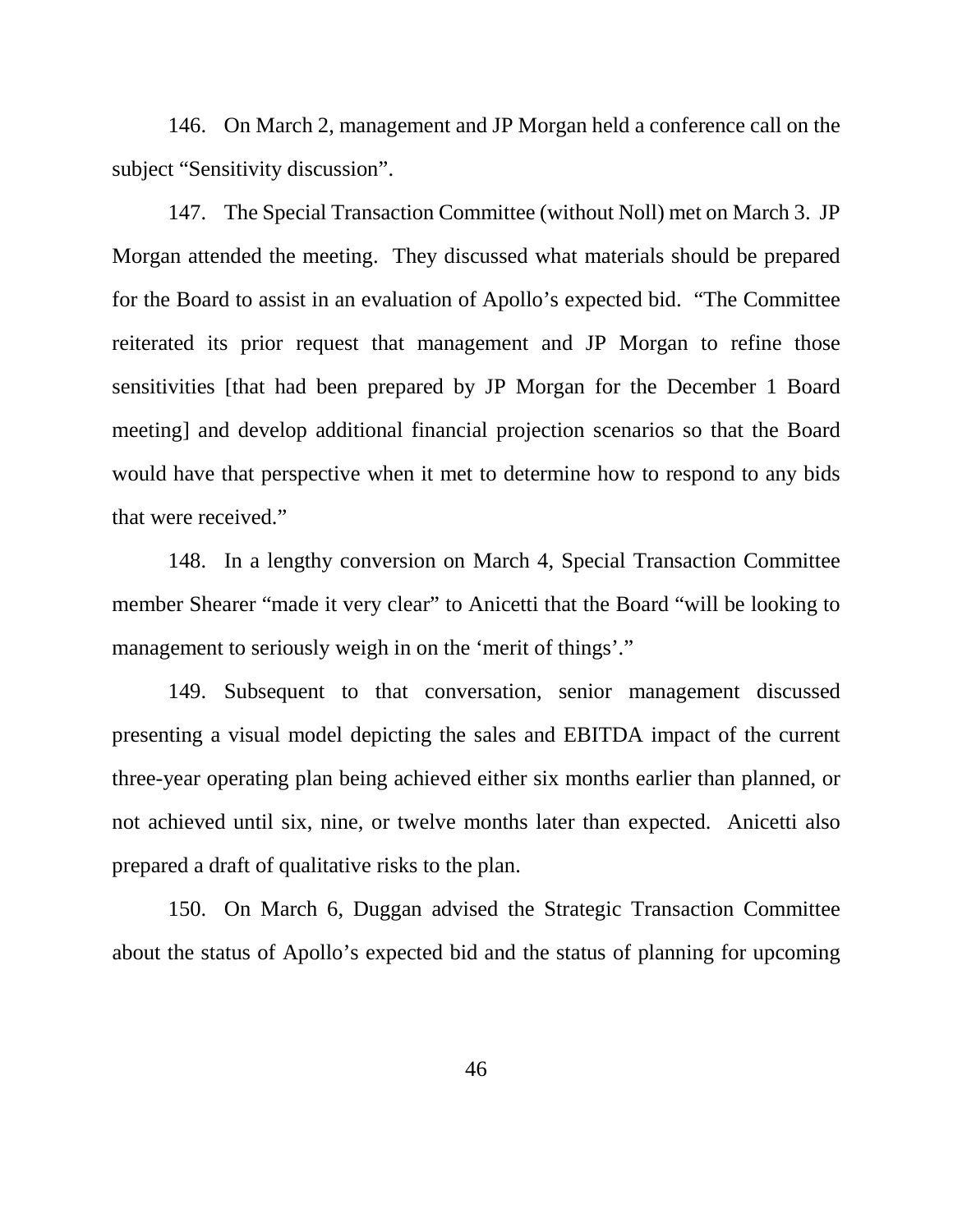meetings of the Strategic Transaction Committee and the Board. Committee member Naylor asked:



151. On March 7, Ackerman commented on a draft of management's visual presentation about the EBITDA impact of the timing of the achievement of the operational plan. Ackerman wrote:



152. Also on March 7, the JP Morgan team created unit growth, gross margin and revenue sensitivities. After an internal meeting with JP Morgan's lead banker, JP Morgan slashed its gross margin and revenue sensitivities.

153. On March 8, the same day that Apollo submitted a formal bid of \$27.25 per share, JP Morgan provided Fresh Market management with draft unit growth, gross margin and revenue sensitivity cases. The unit growth case was an upside case that contemplated opening more new stores than the Management Case.

154. On the afternoon of March 8, JP Morgan sent Fresh Market management its revised sensitivities. The new sensitivities excluded the upside unit growth case. JP Morgan sought confirmation that the gross margin and revenue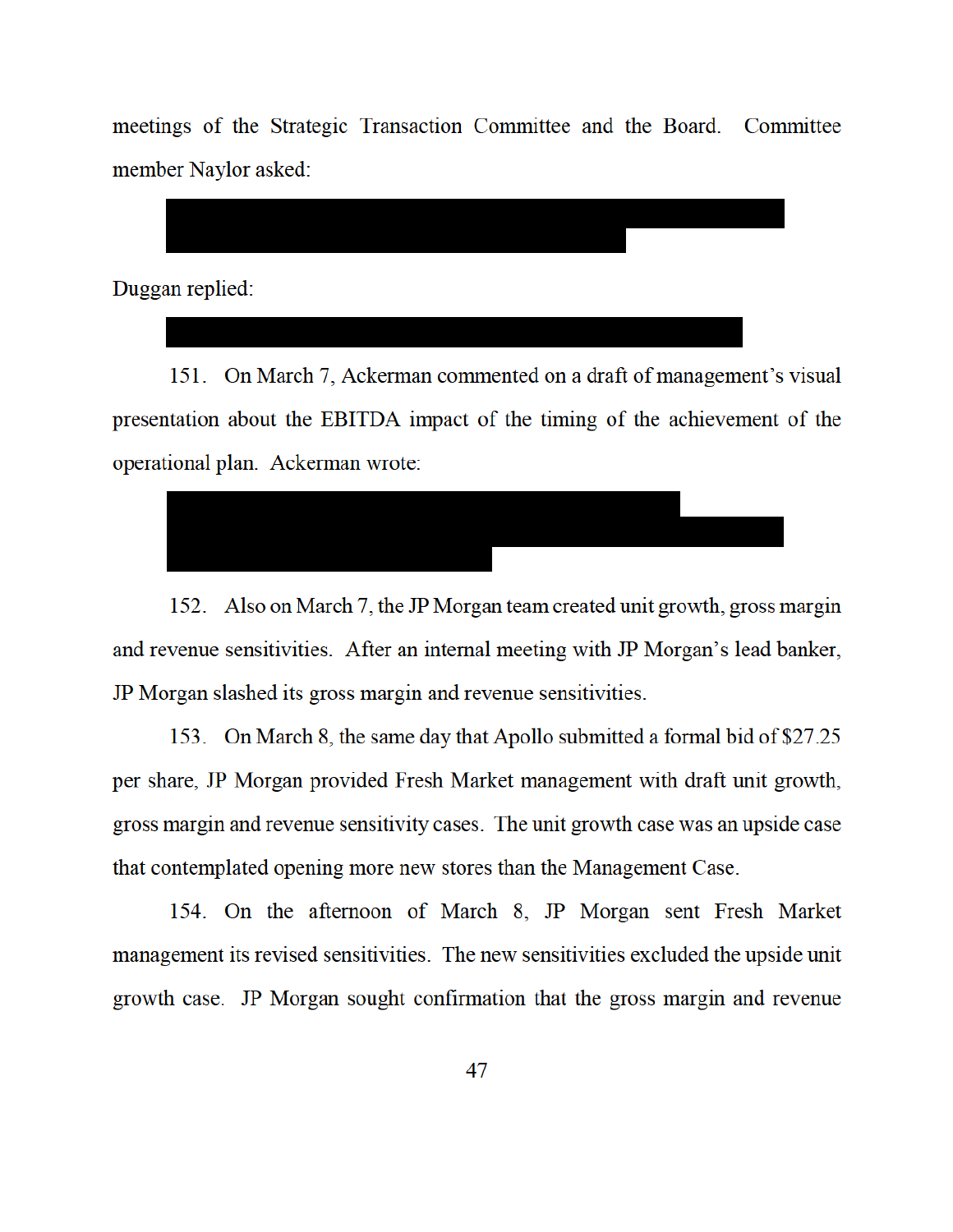"sensitivities to the company projections are prepared by, or at the direction of, and are approved by the management of TFM." Company executive Vennam confirmed 25 minutes later.

155. On the evening of March 8, following a meeting of the Special Transaction Committee, JP Morgan sought confirmation for "three attached projection scenarios"—a "Gross margin scenario"; a "Comparable growth scenario"; and a "Comparable growth and gross margin scenario". Duggan forwarded the sensitivities to Cravath, reporting:



156. After running a discounted cash flow analysis showing the new third scenario generated implausibly low values, JP Morgan moderated the third case and sent another request to management for confirmation of the three projection scenarios. On the evening of March 8, management confirmed JP Morgan's updated three projection scenarios within an hour of receipt.

157. The minutes for the May 8 meeting of the Special Transaction Committee say nothing about JP Morgan creating cascading downside sensitivity scenarios. Instead, the minutes falsely state that management was creating forecast sensitivities:

Management confirmed that it was preparing more fulsome forecast sensitivities for J.P. Morgan to use in its valuation analyses.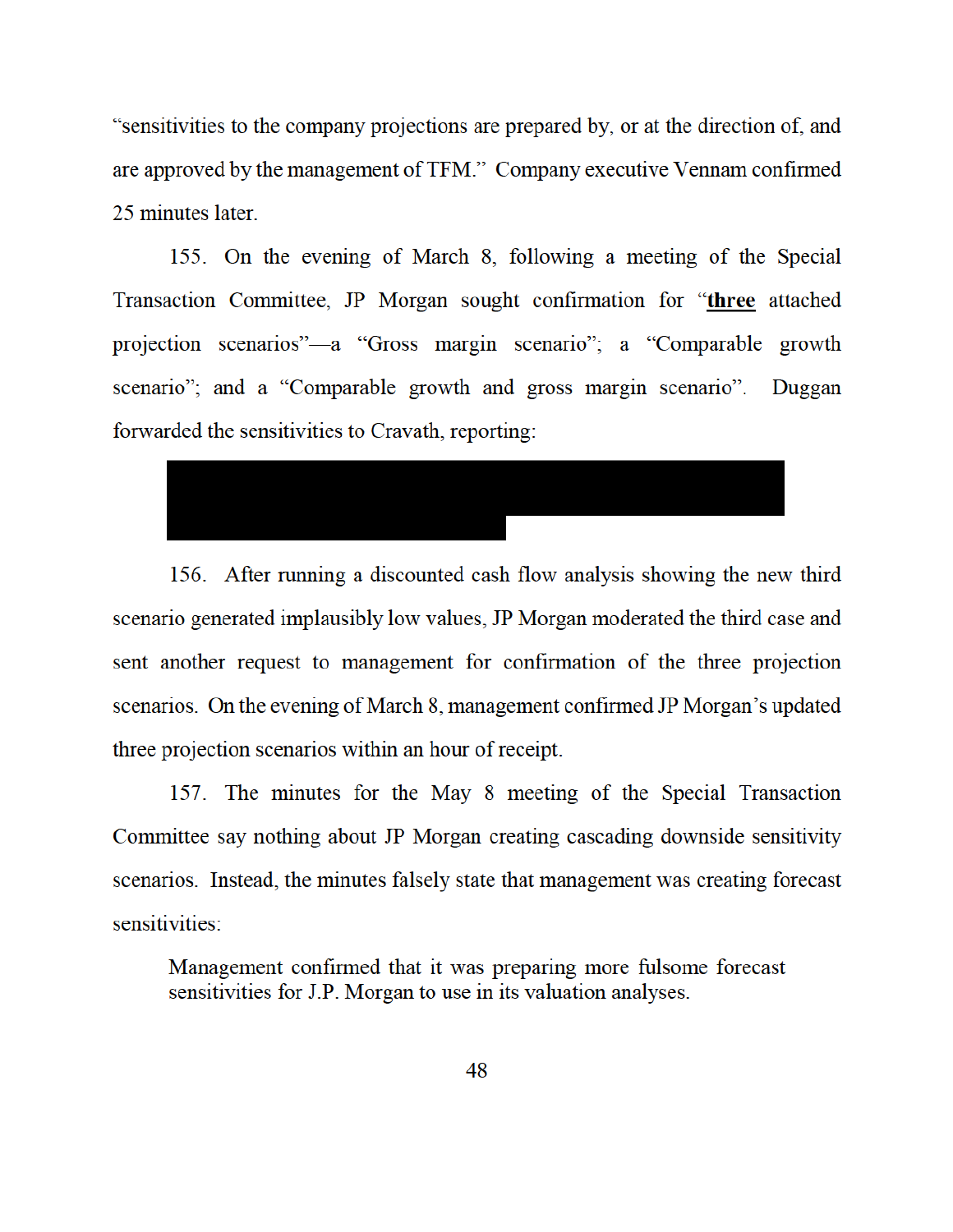Similarly, the 14D-9 falsely states that "TFM's management prepared the Additional Scenario Information."

158. The following chart displays the valuation implications of JP Morgan's scenario changes on March 7 and 8:

|                   | March 7           | <b>March 8 Morning</b> | <b>March 8 Evening</b> | <b>March 8 Evening</b> |
|-------------------|-------------------|------------------------|------------------------|------------------------|
|                   |                   |                        | (version 1)            | (final version)        |
|                   |                   |                        |                        |                        |
| Management Case   | $$33.97 - $42.54$ | $$33.99 - $42.56$      | $$33.72 - $42.18$      | $$33.72 - $42.18$      |
|                   |                   |                        |                        |                        |
| Unit Growth       | $$27.24 - $33.57$ | $$34.39 - $43.17$      | Removed                | Removed                |
|                   |                   |                        |                        |                        |
| Comparable Growth | $$32.11 - $40.12$ | $$26.52 - $32.98$      | $$26.34 - $32.73$      | $$26.34 - $32.73$      |
|                   |                   |                        |                        |                        |
| Gross Margin      | $$28.46 - $35.67$ | $$25.72 - $32.24$      | $$25.56 - $32.00$      | $$25.56 - $32.00$      |
| Comparable Growth |                   |                        |                        |                        |
| & Gross Margin    | None              | None                   | $$18.12 - $22.50$      | $$20.89 - $25.91$      |

## **Other Aspects of the Sale Process**

159. On February 2, 2016, the Board (except Ray Berry) met and discussed, among other things, the sales process. JP Morgan discussed with the Board the fact that "the leveraged finance markets were in an extremely challenging state, with volatility, difficult pricing and lack of receptivity in the market to new issuances other than from the most highly rated credits." Apollo's knowledge that the Berrys were committed to rolling their equity into a transaction with them made any worries about obtaining debt financing significantly less important to Apollo than to the other parties.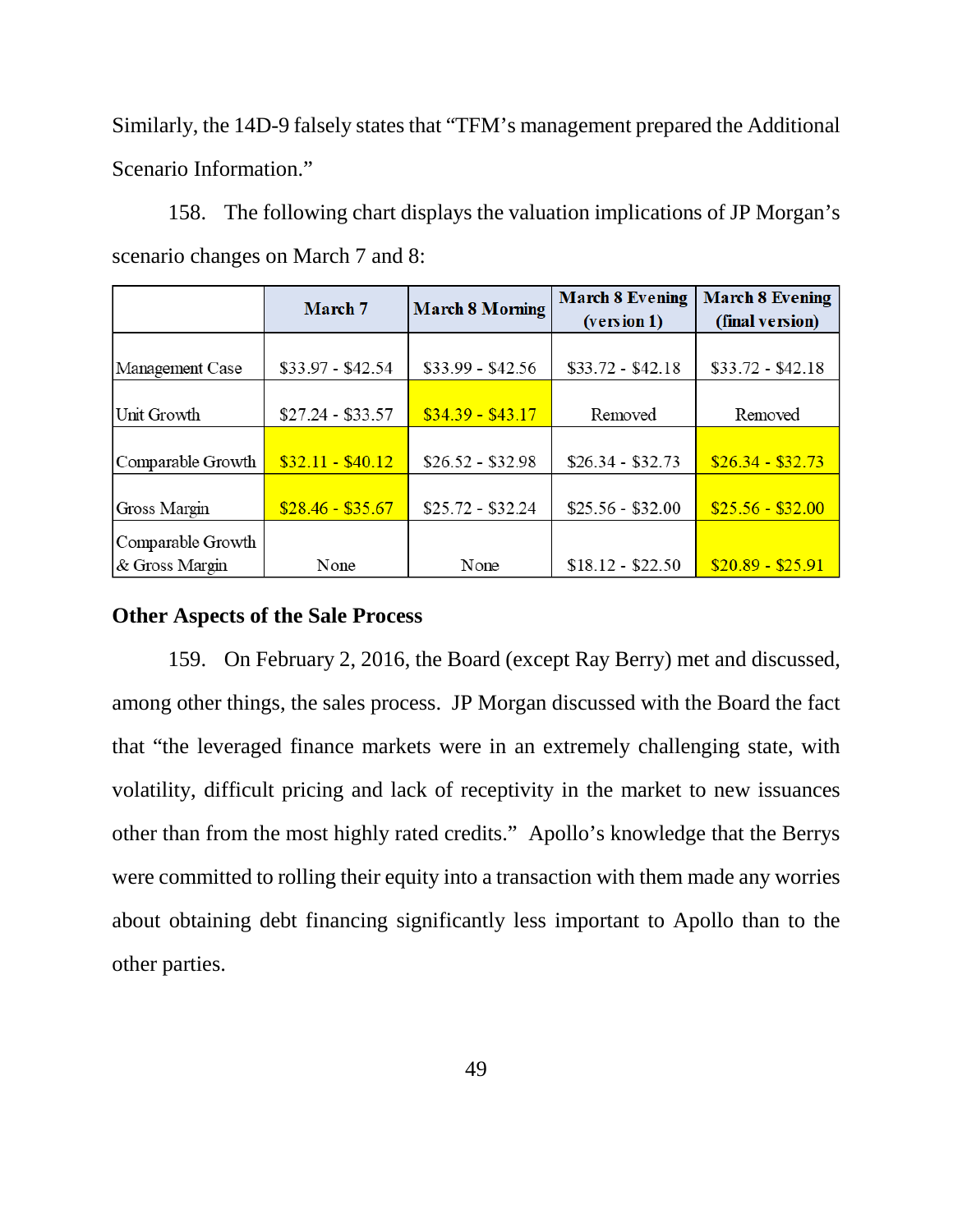160. The Strategic Transaction Committee determined on February 18, 2016 that rollover discussions should be permitted only after final bids had been received, after the Board had determined that it would proceed with a potential sales transaction and after the Board had agreed on price and other material transaction terms with the winning bidder.

161. The Strategic Transaction Committee communicated to the parties in the process that they should plan to submit offers by March 14, 2016. Apollo wanted to accelerate the process. The Strategic Transaction Committee obliged, engaging with Apollo on the terms of a proposed merger agreement long before any other party was given that option and allowing it to submit a bid earlier than the March 14, 2016 date communicated to other bidders.

162. When, on March 8, 2016, Apollo submitted its offer, it was clear that Apollo had become even more emboldened. It dramatically lowered the price it was offering, submitting a definitive proposal to acquire Fresh Market in an all-cash transaction for the price of \$27.25 per share (down from its January 25, 2016 offer of \$31.25 per share) of Fresh Market common stock. Although Apollo offered explanations for the reduction in the offered price, including its perception that the Company needed a more significant turnaround than previously expected and that conditions in the market meant obtaining debt financing would be more difficult than previously expected, it also seems that Apollo was confident in its position as the leading contender to acquire the Company and was not feeling competitive pressure,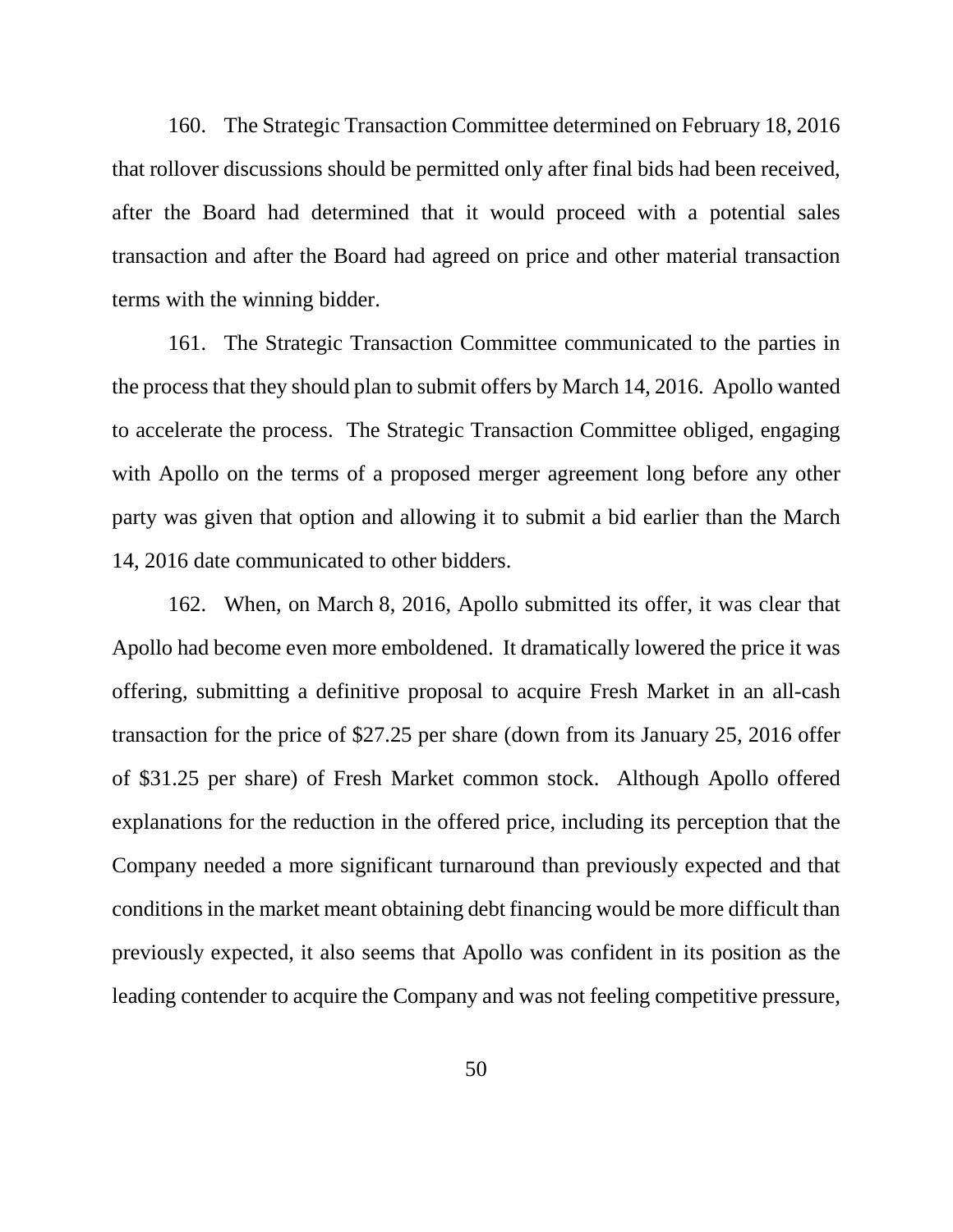particularly given Oberle's tip that JP Morgan's lead M&A banker lacked conviction about other potential bidders. Indeed, given Apollo's knowledge that it had the inside lane with respect to rollover equity, Apollo knew that the tightness in debt markets strengthened its negotiating position because debt financing would be a greater obstacle to other potential acquirors than it was to Apollo. That is, other potential acquirors would have to obtain more financing than Apollo in order to pursue a transaction at the same price because Apollo knew it would need to borrow enough money only to pay for about 90% of the equity, whereas other potential acquirors had to assume they would need financing to pay for all 100%.

163. Apollo's March 8, 2016 proposal stated that it was not contingent on an equity rollover by Ray Berry or any other member of the Berry family, but Apollo had indicated to J.P. Morgan that its preference was to start (or, more accurately, continue) discussing an equity rollover before announcement of a transaction. Given the discussions and understandings outlined above, however, it is clear that Apollo did not expressly condition its offer on any equity rollover for at least three reasons. First, Apollo was (and/or its lawyers were) trying to help the Director Defendants create a misperception that all potential acquirors were on a level playing field by pretending there was no preexisting understanding regarding rollover equity. Second, Apollo already knew that Ray Berry and Brett Berry would roll their equity over based on that preexisting understanding, so it did not need to condition its offer on their doing so. And third, given the preexisting understanding, Apollo knew that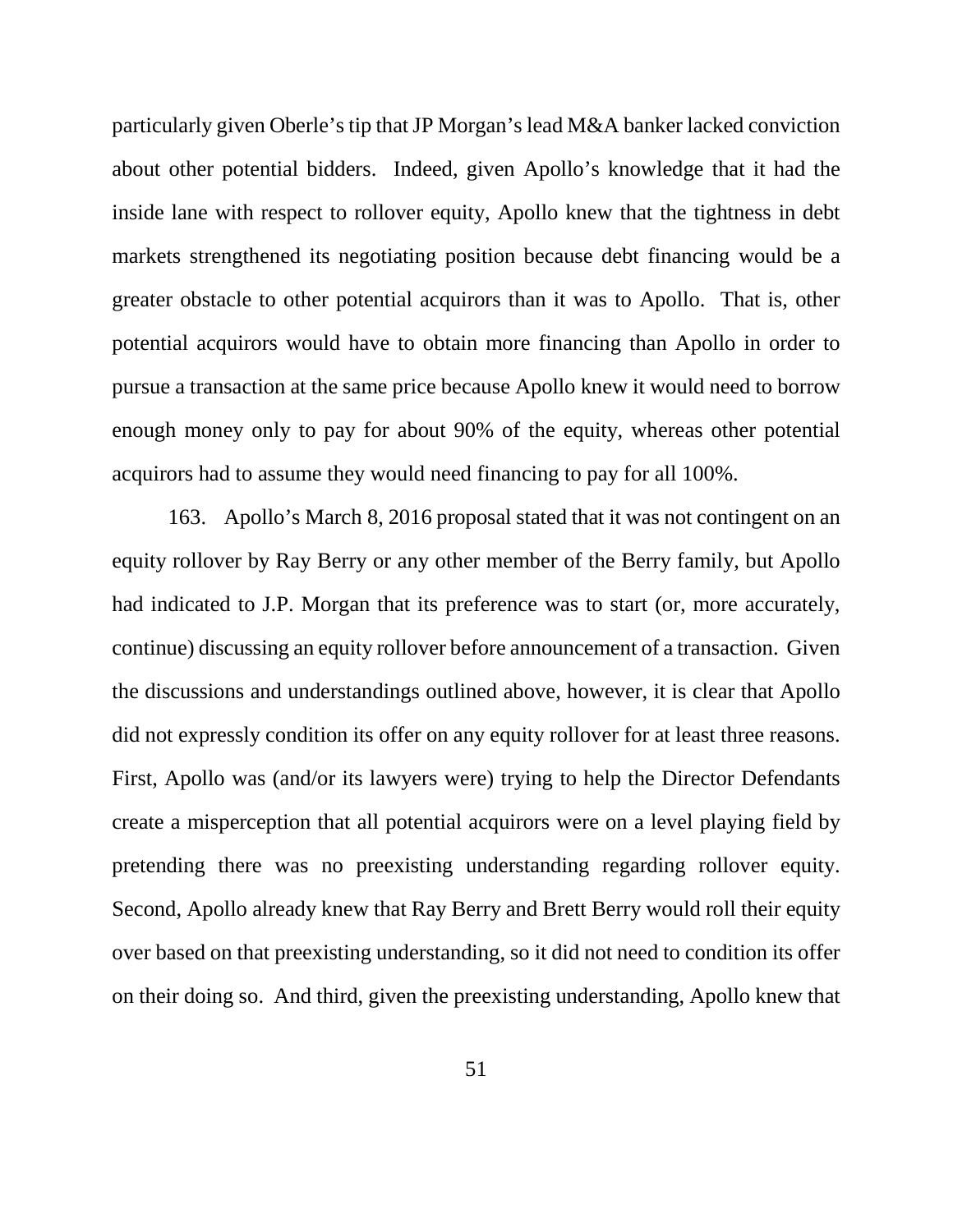further discussions about the rollover would be focused on specific rollover agreement terms, not on whether Ray Berry or Brett Berry would roll over at all; as a result, they saw little need to have lengthy discussions with them about the rollover agreements as long as they could discuss them briefly to confirm the major terms before announcing a transaction.

164. Also on March 8, 2016, the Strategic Transaction Committee determined that a price of \$27.25 was not sufficient to move forward with Apollo and that it would only consider allowing Apollo to engage in discussions with Ray Berry and other members of the Berry family regarding a potential equity rollover if Apollo sufficiently improved its offer.

165. On March 9, 2016 – still before the deadline for bids from other parties – Apollo submitted its "best and final" offer to acquire Fresh Market in an all-cash transaction for \$28.50 per share of Fresh Market common stock. On the same day, Apollo reiterated its interest in speaking with members of the Berry family regarding a potential equity rollover. Later that morning, the Strategic Transaction Committee determined, based on Apollo's revised offer price, that Apollo would be allowed to engage in discussions with Ray Berry and other members of the Berry family regarding a potential equity rollover. The Strategic Transaction Committee directed that these discussions would be chaperoned by J.P. Morgan and that no specific price details would be shared. In advance of the chaperoned discussions, Ray Berry emailed Brett Berry and Jhawar: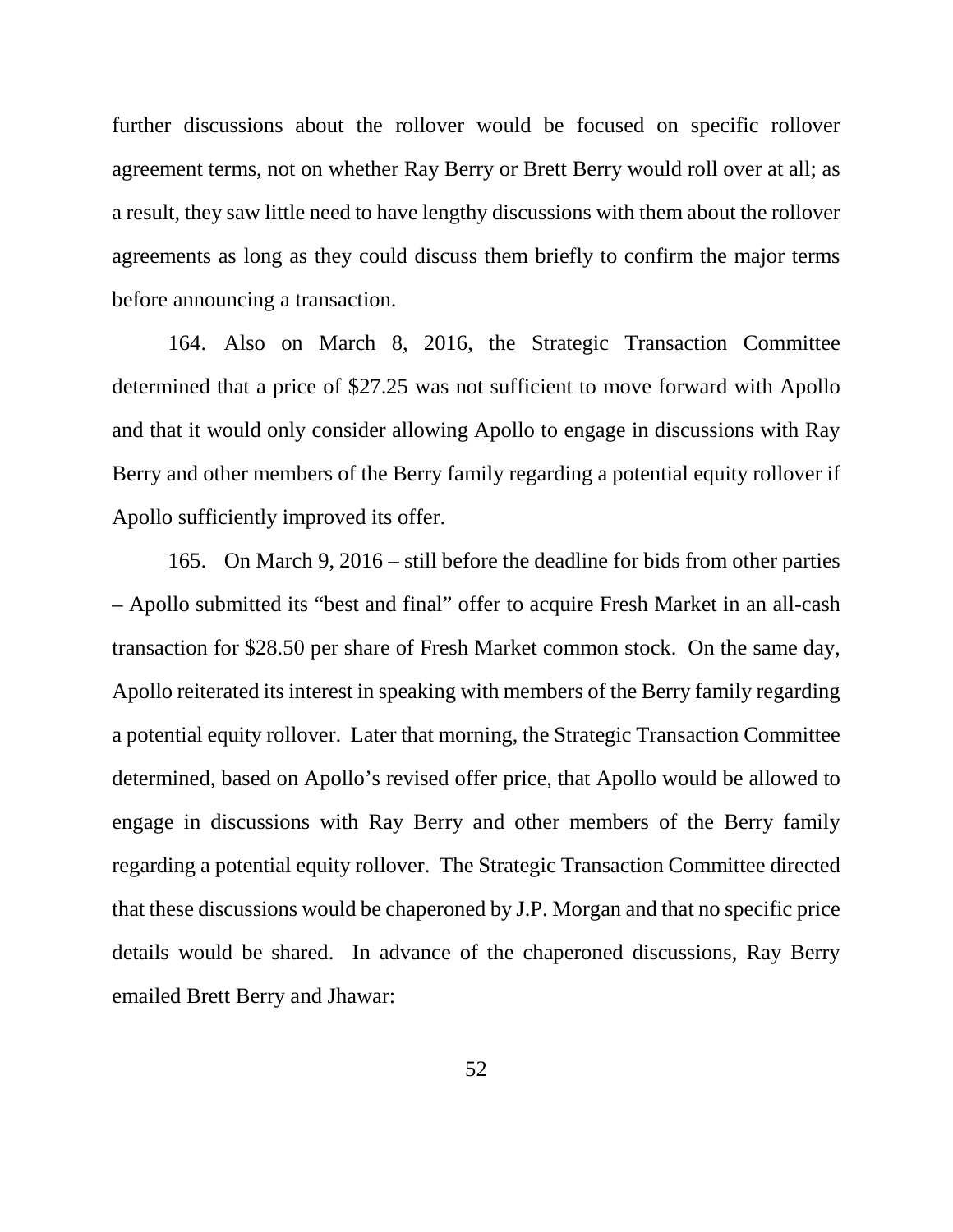It is exciting that TFM has decided to proceed with Apollo. … I am looking forward to working with you both to help TFM develop into a viable high growth and profitable retailer.

Thanks for all the work you and the Apollo people did over the past several months Andy.

166. The Strategic Transaction Committee met on March 10, 2016 to discuss Apollo's "best and final" offer. Anicetti and Ackerman argued for downward departures from management's plan and projections. Anicetti and Ackerman falsely described the projections as "an optimistic scenario if every element of the plan went according to estimates from both an execution and timetable standpoint." This directly contradicted the facts they had reported at the time the projections were developed, that they in fact incorporated a "15% overall risk adjustment, with different initiatives receiving different risk weighting based on likelihood of achievability."

167. Based on this false depiction of the projections as blithely assuming all would go well and the fact that, while comparable store sales so far had been in line with the plan, new store sales had underperformed slightly relative to the plan, Anicetti and Ackerman convinced the Strategic Transaction Committee that those projections were in fact an "optimistic" case that required further downward adjustments.

168. That done, J.P. Morgan presented its valuation analyses based on the November 17 Management Case, as well as on three increasingly dire downside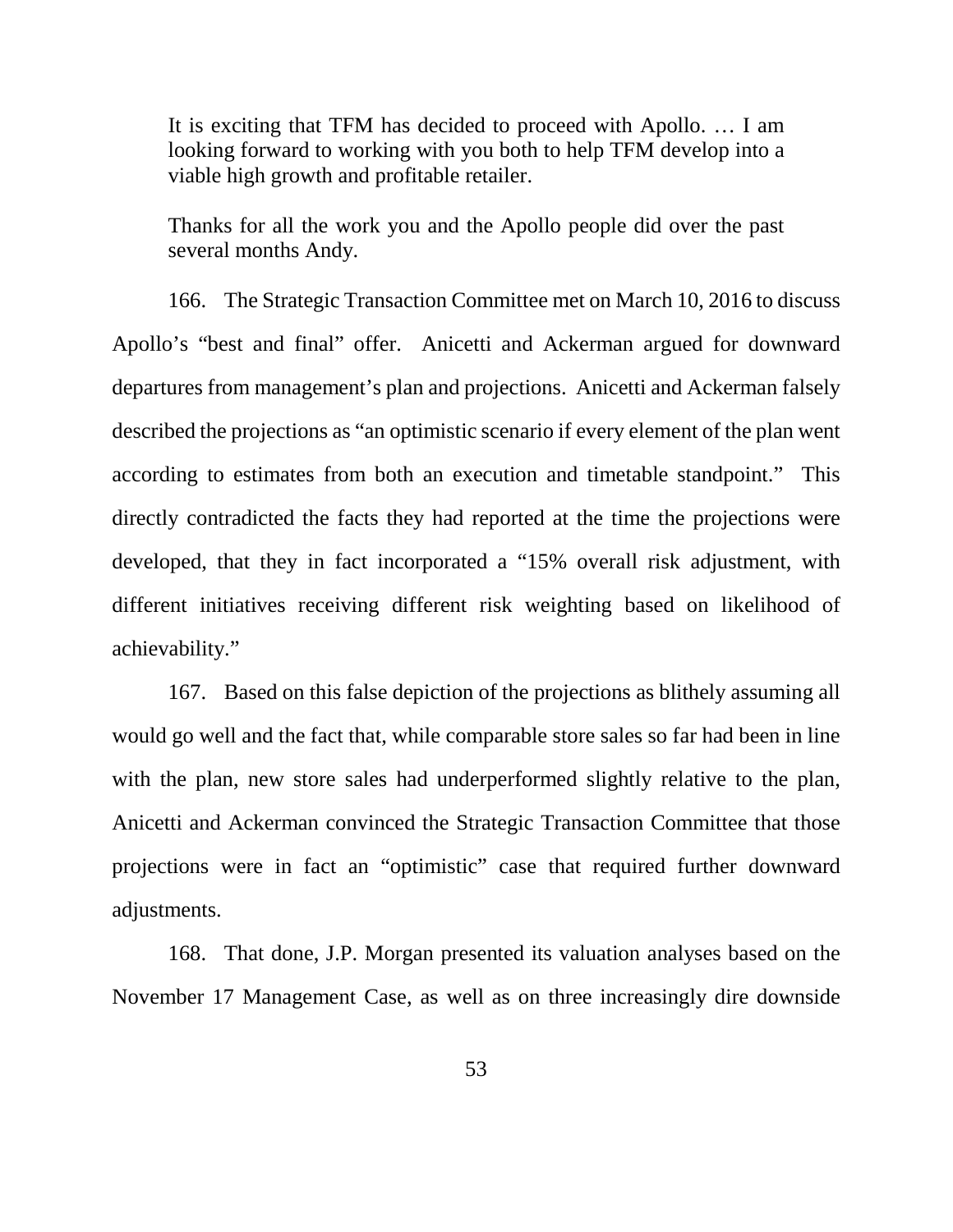scenarios, contemplating: (a) that the Company's sales would underperform significantly; (b) that margin would be significantly worse than anticipated; and (c) that both sales and margin would be significantly worse than anticipated (even though a primary philosophy reflected in the strategic plan was to sacrifice some margin in order to boost sales through reduced prices).

169. Beyond using lowered projections, J.P. Morgan also made a significant change to its analysis,

about this change, J.P. Morgan misled the Board. In particular, J.P. Morgan stated

|--|

In reality, however, the beta used in

to a range of 9.0%-10.0%. Asked

the later presentation was only The more significant change was made to the equity risk premium, which changed markedly from for no good reason.

170. Even using the new, less-favorable discount rate, J.P. Morgan's discounted cash flow analysis based on the original management projections still implied a value of \$33.75 to \$42.25 per share, well above the deal price.

171. Later, on March 10, 2016, the Board's counsel received a draft of a rollover, contribution and exchange agreement and a draft support agreement from Apollo's counsel in connection with the Berry family's potential rollover of their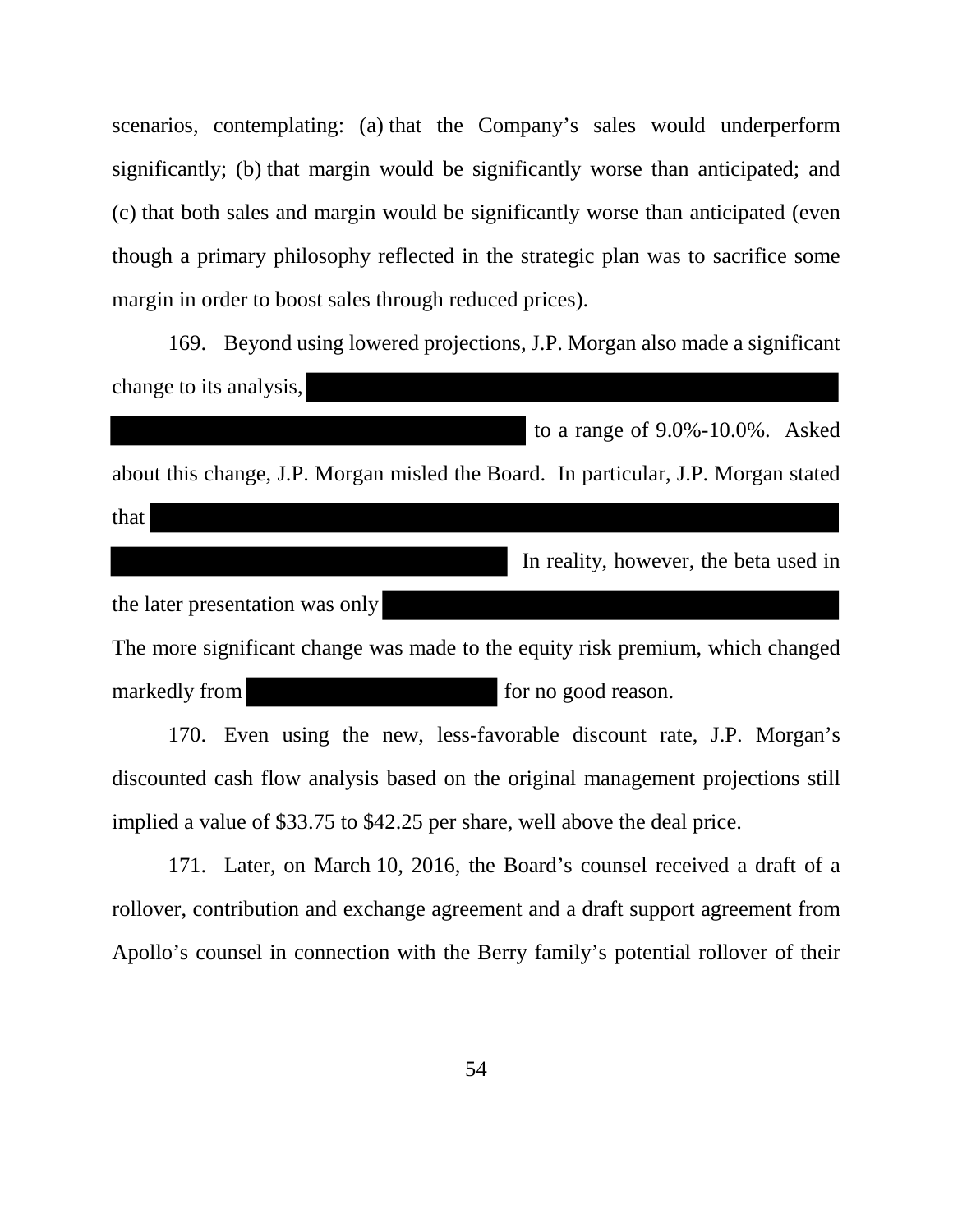Fresh Market shares in the transaction. The Board's counsel relayed the drafts to the Berrys' counsel.

172. At a meeting held on March 11, 2016, the Board agreed to sell the Company to Apollo for the meager and dramatically lowered price of \$28.50 per Fresh Market share (down almost 9% from Apollo's January 25, 2016 offer of \$31.25 per share). That price was well below the range of values indicated by J.P. Morgan's discounted cash flow analysis, based on the management projections, which was \$33.75 per share to \$42.25 per share (even using J.P. Morgan's new, higher discount rate). Again, J.P. Morgan justified the lower price by using the three sets of downside scenarios for its analysis. And again, defendant Anicetti told the Board that the three downside scenarios were necessary to "provide dimension" to the "risks embedded in the Corporation's strategic plan," without mentioning the fact that the initial projections already incorporated a 15% risk discount. Supporting this assertion, Ackerman told the Board that the outlook for the first quarter was that the Company would miss management's forecast – by just \$0.01 of adjusted EPS.

173. Also at the March 11, 2016 meeting, the Board granted Apollo permission to engage in negotiations with Ray Berry and Brett Berry regarding the rollover of their existing shares of Fresh Market common stock. Any negotiation of rollover agreements did not take long. Apollo and the rollover stockholders entered into a rollover, contribution and exchange agreement and a support agreement the next day.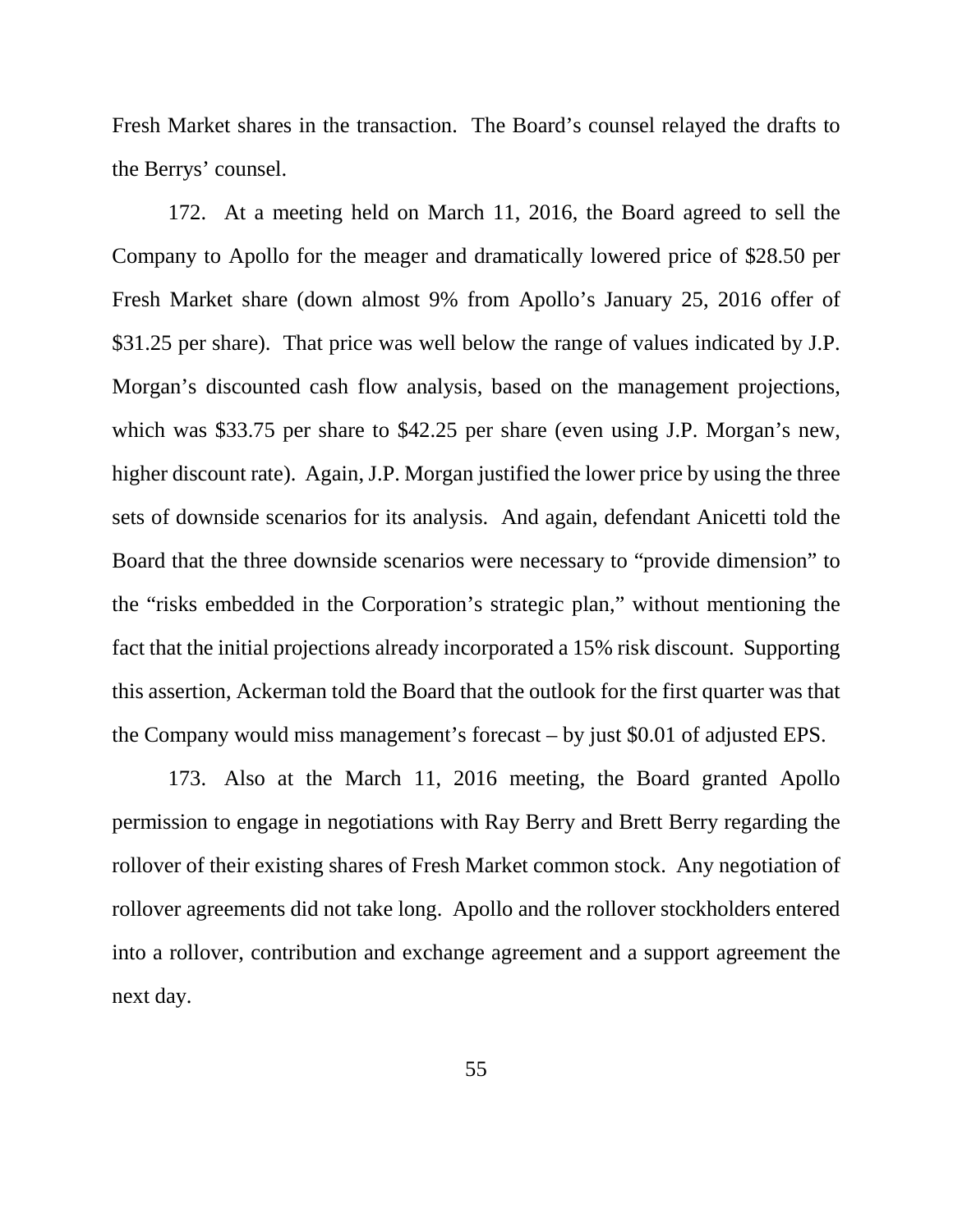## **Market Reaction**

174. On March 14, 2016, Fresh Market and Apollo announced that Fresh Market would be acquired through a tender offer for \$28.50 per share, or \$1.36 billion in the aggregate, in which Ray Berry and Brett Berry agreed not to tender their combined 9.8% stake and instead both participate and rollover the vast majority of their holdings.

175. On the same day, *Bloomberg* published an article entitled "Apollo's

Edge in the Fresh Market Auction," which stated:

Strategic buyers like Kroger can justify paying more because they're better able to extract cost savings, so it's unusual for them to be outmaneuvered by buyout shops. In this case, the latter had an edge.

\* \* \*

*Bloomberg News* reported in October that Fresh Market's founder and board chairman Ray Berry was considering taking the company private and had turned to Apollo for help. While a deal with Kroger could have included Kroger's own shares as a form of payment, Fresh Market would account for less than 4 percent of the larger company's earnings. That means even if the acquisition paid off, there's a chance it might not have done much for Kroger's stock price.

Berry and his son own roughly 9.8 percent of Fresh Market and likely had a preference for a deal that would let them maintain an equity stake in order to directly benefit if the company flourished under a new owner's control. The chance to invest alongside Apollo, which made more than 10 times its investment in Sprouts Farmers Markets and 2.8 times its investment in Smart & Final, surely would have appealed.

*For Apollo, the Berry family's interest in rolling its stake (valued at about \$133 million) helped plug a financing gap at a time that has been tricky for buyouts, and resulted in a transaction involving less debt. That may have made banks more willing to*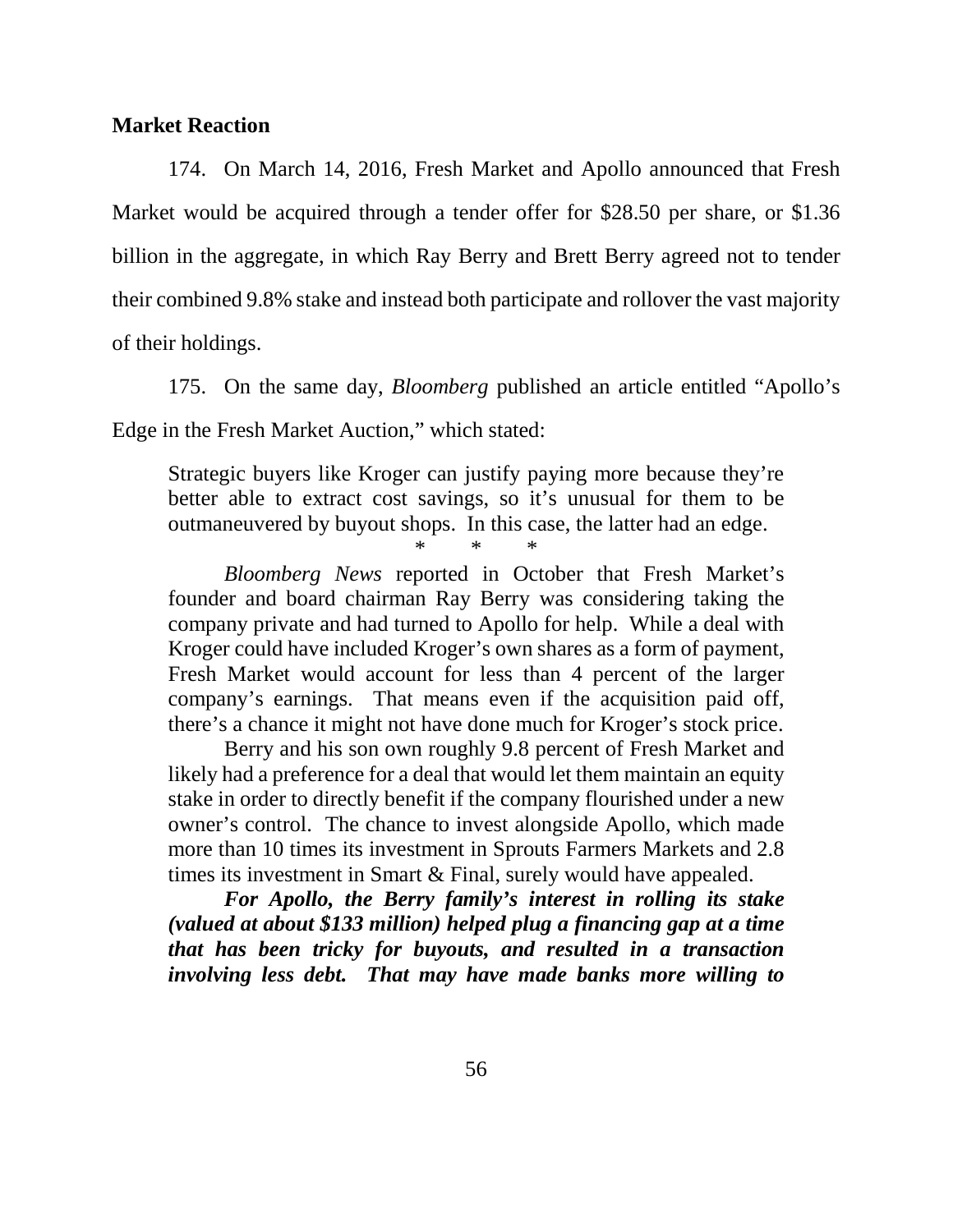# *commit, since less leverage is a feature favored by the eventual holders of the notes backing the buyout.*

### **Board and Management Conflicts**

176. The Acquisition is the product of a flawed process that was designed to ensure the sale of Fresh Market to Apollo on terms preferential to defendants and other Fresh Market insiders and to subvert the interests of plaintiff and the other public stockholders of the Company. The Acquisition was driven by the Berrys, whom the Board allowed to enter into rollover and support agreements with Apollo.

177. The Board and Company management received over \$31 million from the sale of their illiquid holdings and from special payments – not made to ordinary stockholders – for unvested stock options, performance units and restricted shares, all of which, upon completion of the transaction, became fully vested and exercisable, and, for the Company's senior management, change-of-control payments. Anicetti became entitled to over \$9 million in change-of-control benefits (nearly \$6 million of which were "single-trigger" payments that do not depend on his termination) for less than eight months of service, in addition to having presumably been granted an equity stake in the post-merger company promptly after the Acquisition. The outsized single-trigger payments incentivized Anicetti to push for a quick sale at an inopportune time, and the Board could not have agreed to the enormous single-trigger payments in good faith if Ray Berry had been candid with his fellow directors that he was working on a plan to take Fresh Market private at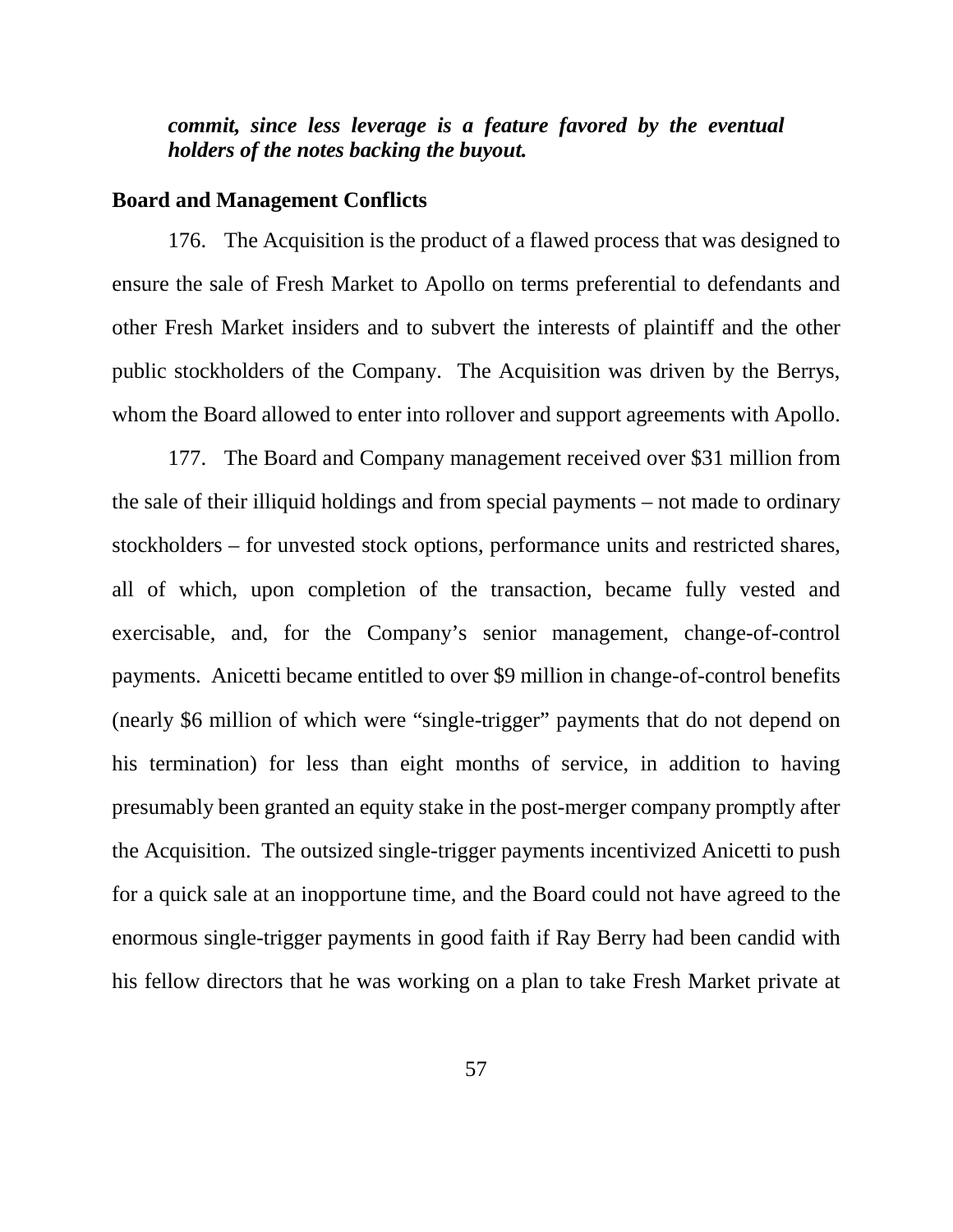the time Anicetti was hired. Thus, each of the Director Defendants was conflicted and serving his own financial interests rather than those of Fresh Market's other stockholders.

178. Ackerman, received nearly \$2 million for his accelerated options and equity awards and over \$3.6 million in change-of-control benefits (nearly \$2 million of which were "single-trigger" payments), as well as presumably receiving an equity stake in the post-merger company. Those payments dwarfed his less than \$100,000 worth of common stock. Thus, Ackerman had a strong incentive to lowball the financial projections that would be used to justify the Acquisition.

## **The Unfair Price**

179. The price at which the Board agreed to sell the Company is unfair to its stockholders. Fresh Market stock was trading at as high as \$41.12 per share in January 2015 before Ray Berry took advantage of an opportunity to buy the Company on the cheap. The inadequacy of the \$28.50 per share Acquisition price is also readily apparent from J.P. Morgan's discounted cash flow analyses of management's November 17, 2015 projections.

180. As explained above, J.P. Morgan's original discounted cash flow analysis based on management's November 17, 2015 projections valued the Company at between \$34.50 and \$44.00 per share. That is, J.P. Morgan's own analysis shows that the Company was worth between 21% and 54% more than the Acquisition price.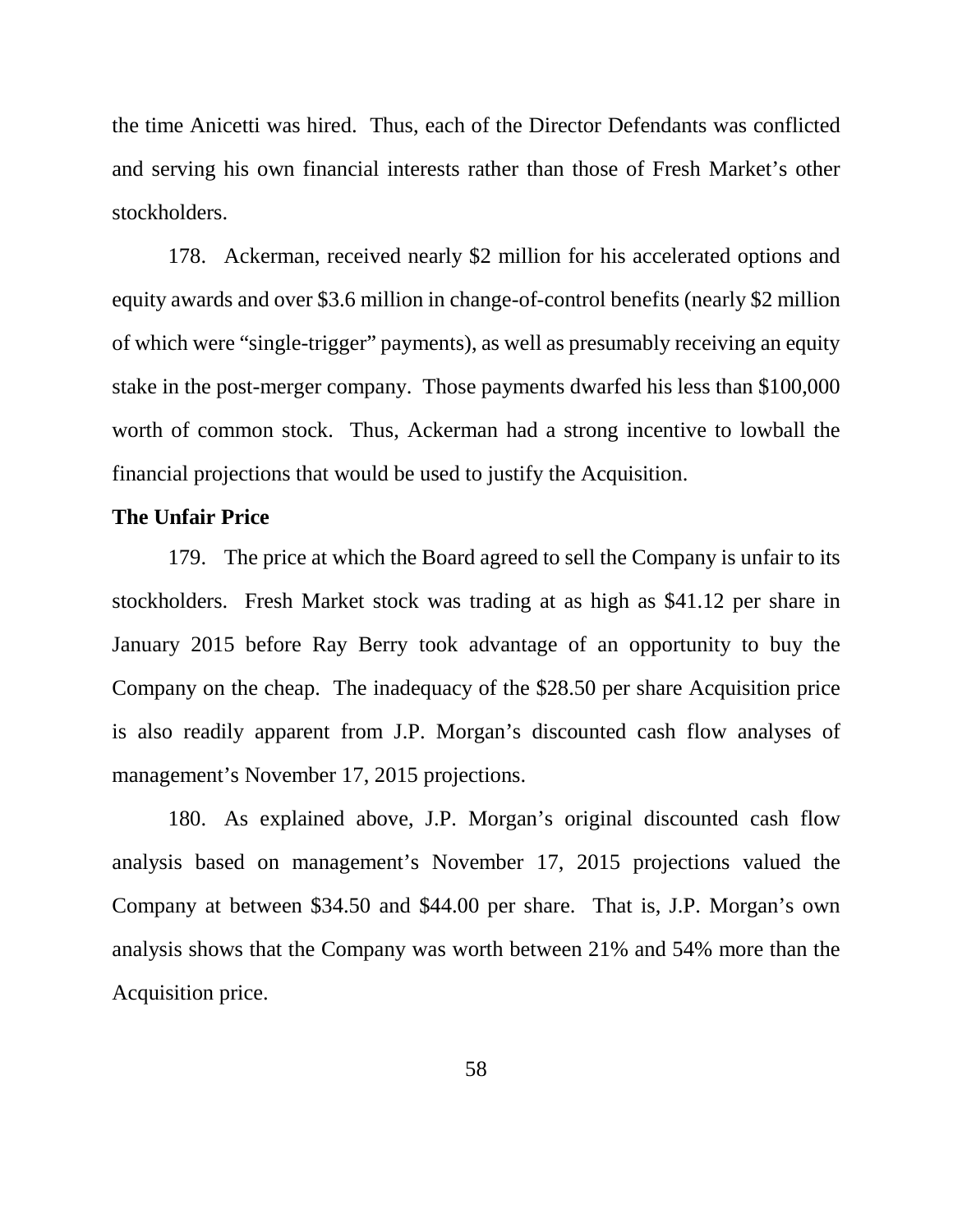181. Even J.P. Morgan's final analysis in March, which used a discount rate that it had inappropriately increased for reasons that were not honestly explained to the Board, valued the Company at \$33.75 to \$42.25 per share.

182. Those two discounted cash flow analyses undervalued the Company because, among other flaws, they used an implied EBITDA multiple in the final year of the analysis of less than 5x. By contrast, J.P. Morgan used a much higher EBITDA multiple range of 7x-9x in its Selected Transaction analysis.

183. Moreover, as explained above, and unbeknownst to the stockholders, the November 17 Management Case already reflected any risks inherent in the Company's strategic plan as it incorporated a 15% risk adjustment. Accordingly, the analysis based on that forecast was already plenty conservative enough to provide a reliable indication of the Company's value – if not unduly conservative, given management's personal incentives to err on the side of pessimism.

### **Preclusive Deal Protection Devices**

184. To ensure that Apollo, and only Apollo, acquired Fresh Market, defendants included several deal protection devices in the merger agreement. While the merger agreement permitted Fresh Market to shop itself until April 1, 2015, that illusory 21-day "go-shop" period provision appeared meaningless in light of the deal protection devices in the merger agreement and the reality (which was obvious to any interested party) that the Berry family, and the substantial portion of Fresh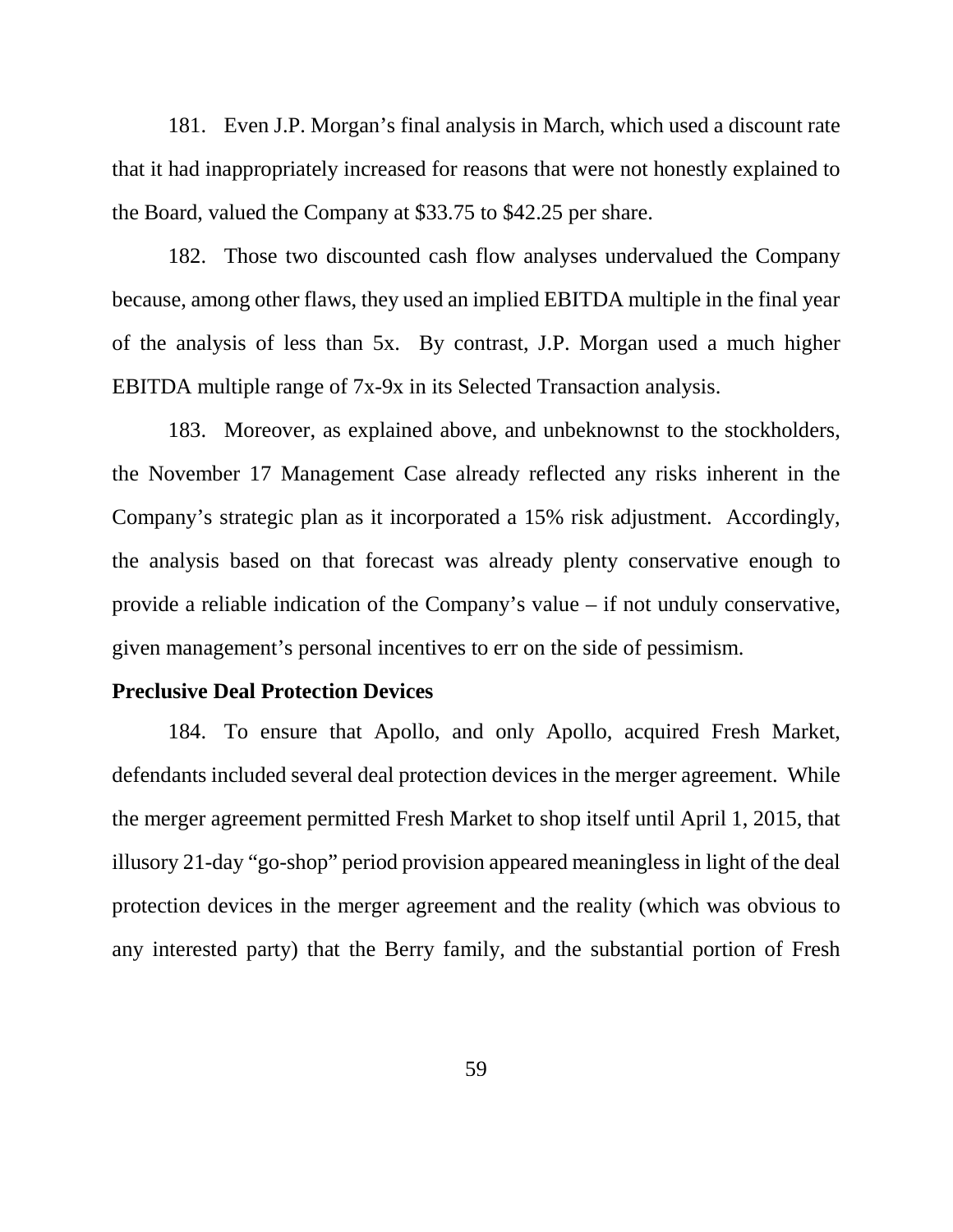Market's equity that they owned, were committed to Apollo and the Acquisition. Not surprisingly, no alternate bidders stepped forward during the go-shop period.

185. The deal protection devices in the merger agreement precluded a fair sales process for the Company and locked out competing bidders, and include: (a) a no-shop clause that precluded the Company from soliciting potential competing bidders after the go-shop period ended; (b) a matching rights provision that would require the Company to disclose confidential information about competing bids to Apollo and allow Apollo to match any competing proposal; (c) a termination and expense fee provision that would have required the Company to pay Apollo \$34 million if the Acquisition was terminated in favor of a superior proposal; and (d) a tender-offer transaction structure that minimized the amount of time the Acquisition was pending and thus made it much more difficult for any other party to come forward with a competing offer. These provisions substantially and improperly limited the Board's ability to act with respect to investigating and pursuing superior proposals and alternatives, including a sale of all or part of Fresh Market.

186. The tender offer structure and the onerous and preclusive deal protection devices operated conjunctively to make the Acquisition a *fait accompli* and ensured that no competing offers emerged for the Company. Viewed together, the deal protection provisions in the merger agreement, discussed above, effectively precluded any other potential bidders from consummating an offer for the Company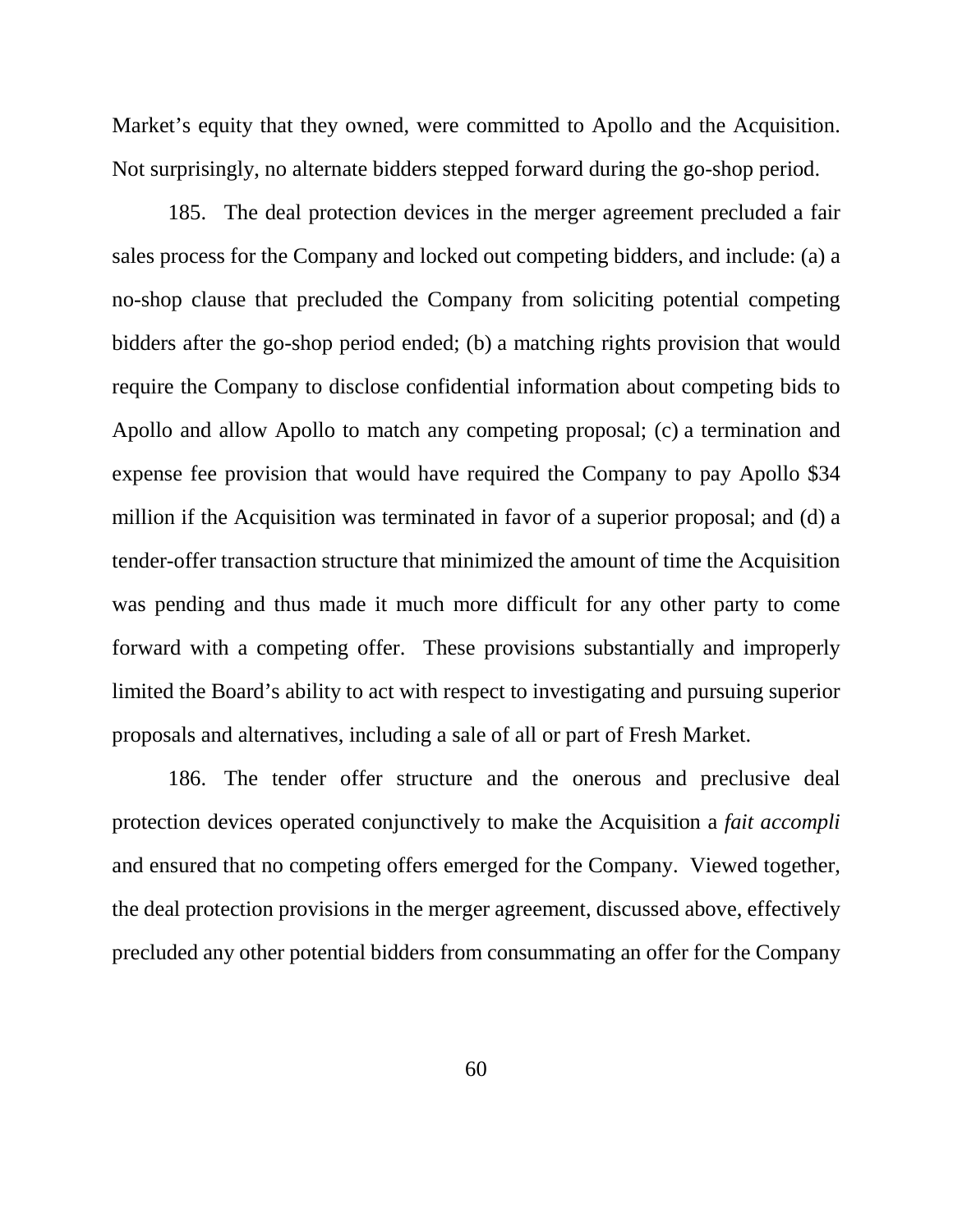and made even more egregious the Board's utter failure to obtain the best price possible for stockholders before agreeing to the Acquisition.

# **Cravath and Duggan Draft a False and Misleading 14D-9 to Procure Stockholder Approval and Cover Up Prior Wrongdoing**

187. The Delaware Supreme Court has already spoken about the 14D-9 fails to disclose "troubling facts regarding director behavior." Duggan and Cravath are responsible for drafting the 14D-9, as indicated on its face. Duggan falsely attested that the 14D-9 was "true, complete and correct." Ray Berry and the Director Defendants also bear legal responsibility for its contents. JP Morgan and Apollo knowingly participated in crafting the false and misleading 14D-9.

188. As discussed by the Delaware Supreme Court, the 14D-9 omitted facts that "would have shed light on the depth of the Berrys' commitment to Apollo, the extent of Ray Berry's and Apollo's pressure on the Board, and the degree that this influence may have impacted the structure of [the] sale process."

189. The Delaware Supreme Court observed that the 14D-9 "never mentions [Ray Berry's] response to a question from the Company's outside counsel, Cravath, Swaine & Moore LLP," at the October 15 board meeting, namely that "he was not aware of any other potential private equity buyer that had experience in the food retail industry with whom he would be comfortable engaging in an equity rollover."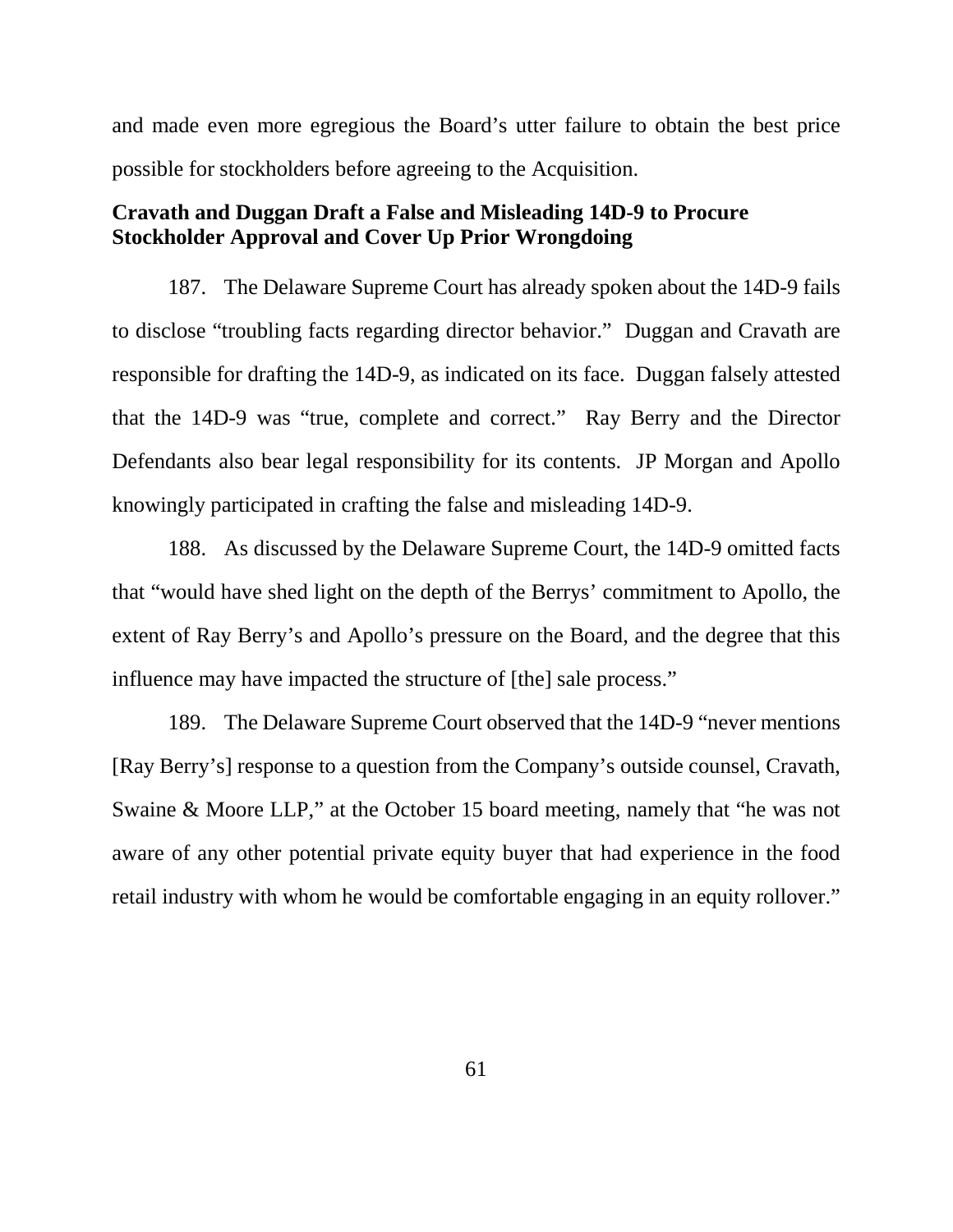190. The Delaware Supreme Court analyzed at length how the 14D-9 does not disclose critical contents of the "crucial e-mail" from Ray Berry's counsel to Cravath's Damien Zoubek, dated November 28, 2015.

191. The Delaware Supreme Court also discussed how the 14D-9 mischaracterize the minutes of the October 15 board meeting respecting how "the Company had *already* become subject to stockholder pressure" and "the Board considered that fact when deciding to form the [Strategic Transaction] Committee."

192. To summarize, the Delaware Supreme Court concluded that Plaintiff sufficiently alleged material omissions respecting:

- "serious misrepresentations ... about Ray Berry's 'agreement' with Apollo";
- "Ray Berry's clear preference for Apollo and willingness to consider an equity rollover";
- "Ray Berry's 'threat' to sell his shares"; and
- "the depth and breadth of the pressure confronting the Company".

193. *Additionally, the 14D-9 omitted that the November 17 Management Case reflected a 15% risk discount*. The management projections presented at the Board's December 1 and 2, 2015 meeting, referred to in the 14D-9 as the "November 17 Management Case," reflected a "15% overall risk adjustment, with different initiatives receiving different risk weighting based on likelihood of achievability." The 14D-9, however, makes no mention of the risk adjustment built into the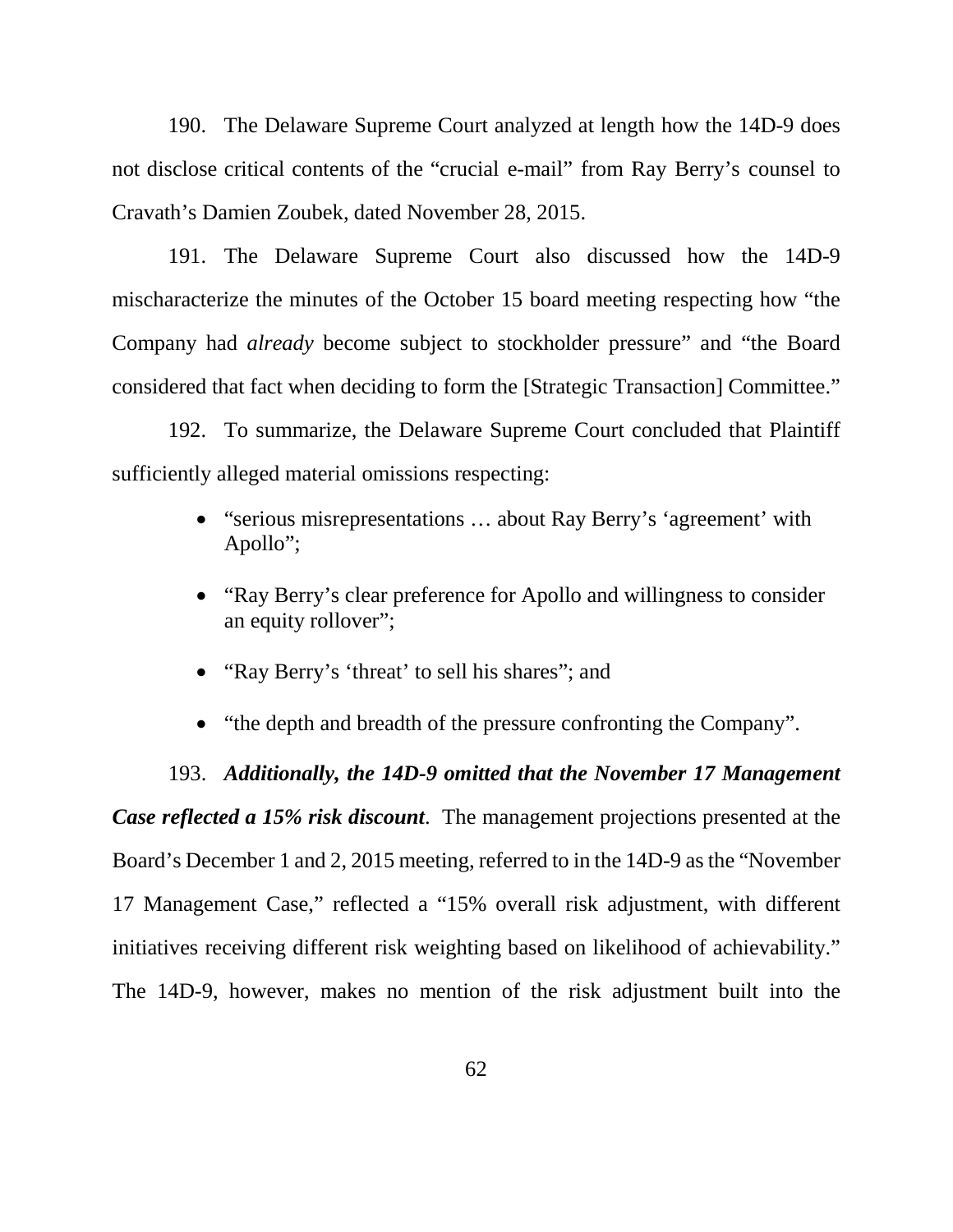November 17 Management Case, thus misleading stockholders into believing that the various downside scenarios created by management and JP Morgan, as it became clear that they were the only way to make Apollo's bid look fair, were appropriate and reasonable ways to sensitize optimistic projections to the possibility that they might not be achieved.

194. *The 14D-9 omitted that the sensitivities J.P. Morgan ran in December 2015 on the November 17 Management Case included upside as well as downside sensitivities*. The 14D-9 falsely and misleadingly states that on December 1, 2015, management and J.P. Morgan reviewed for the Board "sensitivities . . . in the event that revenue or gross margin fell short of what was reflected in the November 17 Management Case." In fact, the revenue growth and EBITDA margin sensitivities reviewed at that Board meeting ranged from  $-3\%$  to  $+1\%$ .

195. *The 14D-9 falsely stated management prepared the additional downside scenarios and misleadingly omitted the timing and circumstances of their creation by JP Morgan.* The 14D-9 falsely states "TFM's management prepared the Additional Scenario Information." The 14D-9 misleadingly omits that the additional downside scenarios were created by JP Morgan after the Company received Apollo's offer on March 8, 2016.

196. The 14D-9's misleading presentation of the additional scenarios was no accident. Cravath and JP Morgan extensively discussed how to craft disclosure of the December sensitivities and the last-minute additional scenarios.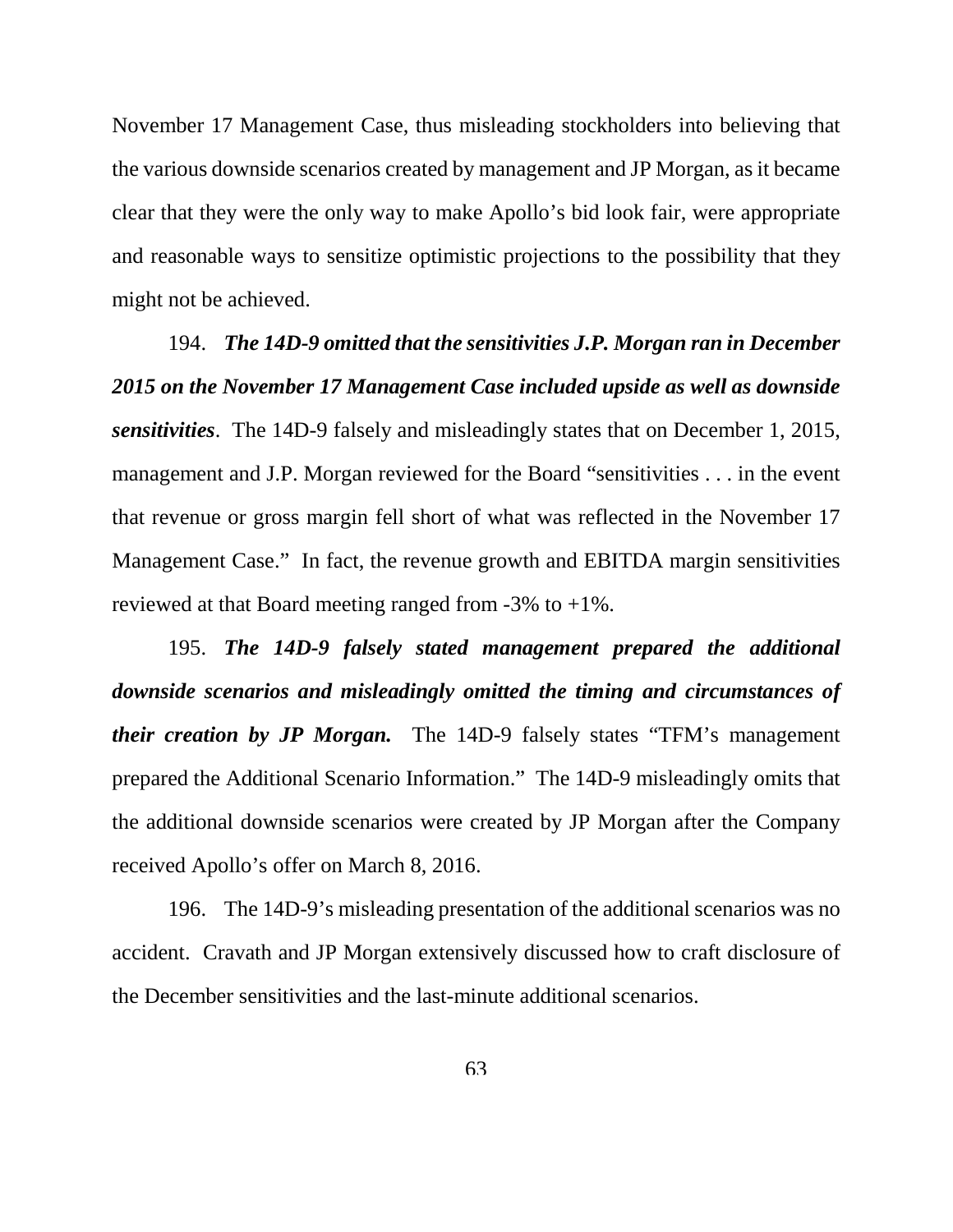### **CLASS ACTION ALLEGATIONS**

197. Plaintiff brings this action individually and on behalf of a class of all former public stockholders of Fresh Market (the "Class"). Excluded from the Class are defendants and any directors or officers of Fresh Market, as well as the members of their immediate families, and any entity in which any of them has a controlling interest, and the legal representatives, heirs, successors, or assigns of any such excluded party.

198. The members of the Class are so numerous that joinder of all members is impracticable.

199. Plaintiff's claims are typical of the claims of the members of the Class. Plaintiff and all members of the Class are being injured or legally damaged as a result of defendants' wrongful conduct. Plaintiff will fairly and adequately protect the interests of the members of the Class and has retained counsel competent and experienced in class action and securities litigation.

200. A class action is superior to other available methods for the fair and efficient adjudication of this controversy. Because the damages suffered by members of the Class may be relatively small, albeit significant, the expense and burden of individual litigation makes it virtually impossible for plaintiff and members of the Class individually to seek redress for the conduct alleged. Plaintiff knows of no difficulty to be encountered in the management of this action which would preclude its maintenance as a class action. Relief concerning plaintiff's rights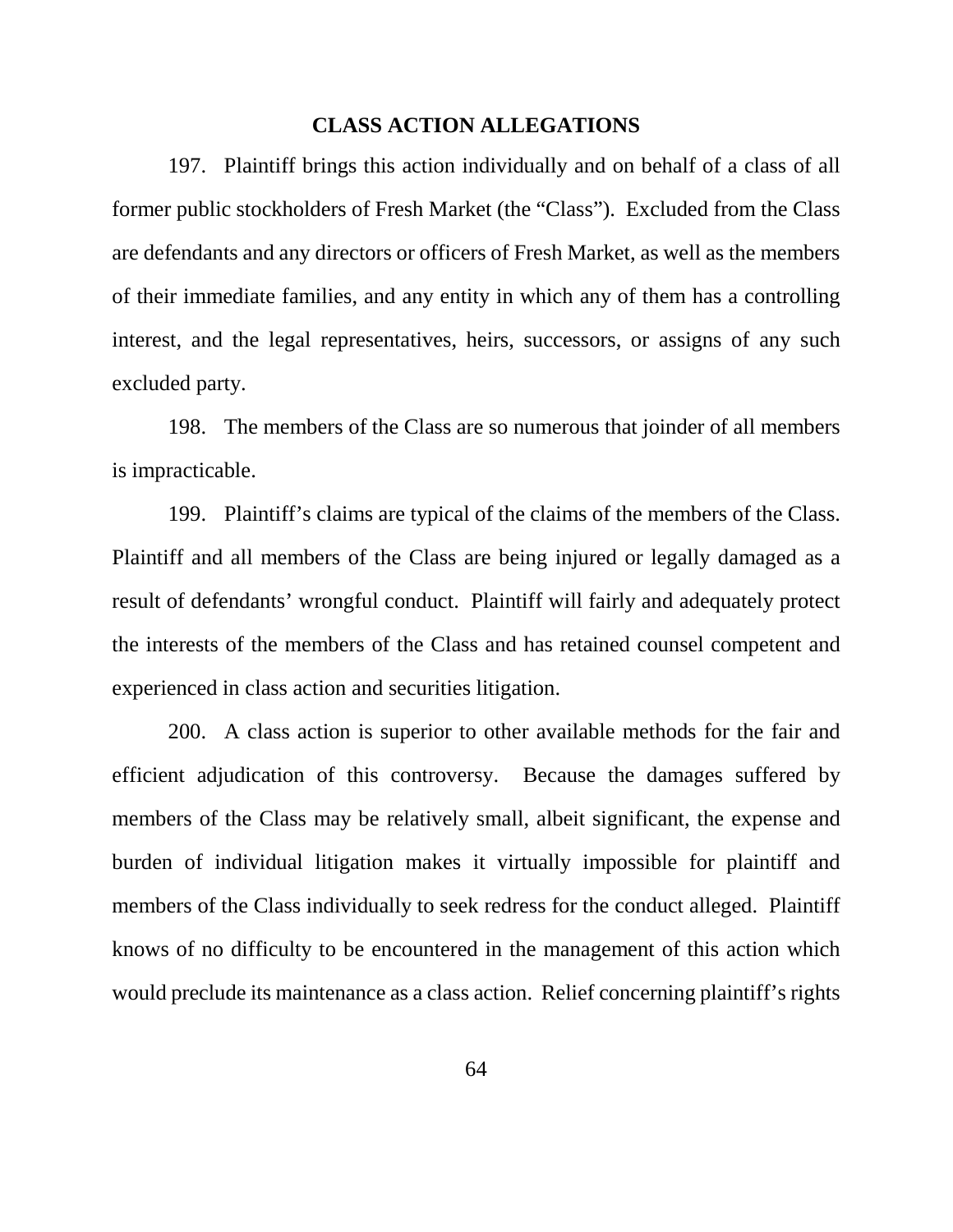under the laws involved herein and with respect to the Class as a whole would be appropriate.

201. Common questions of law and fact exist as to all members of the Class and predominate over any questions affecting solely individual members of the Class. Among the questions of law and fact common to the Class are whether all or any subset of the director and officer defendants breached their fiduciary duties to the Class, whether all or any subset of the other defendants aided and abetted that breach of fiduciary duties and whether and to what extent members of the Class suffered damages on account of that breach of fiduciary duties and aiding and abetting thereof.

## **COUNT I**

## **Breach of Fiduciary Duty (Against the Director Defendants)**

202. Plaintiff repeats and realleges each allegation set forth herein.

203. The Director Defendants, acting as directors, have knowingly or recklessly and in bad faith violated their fiduciary duties of loyalty, candor, good faith, and independence owed to the public stockholders of Fresh Market and have acted to put their personal interests ahead of the interests of Fresh Market's stockholders.

204. By the acts, transactions, and courses of conduct alleged herein, the Director Defendants, individually and acting as a part of a common plan, knowingly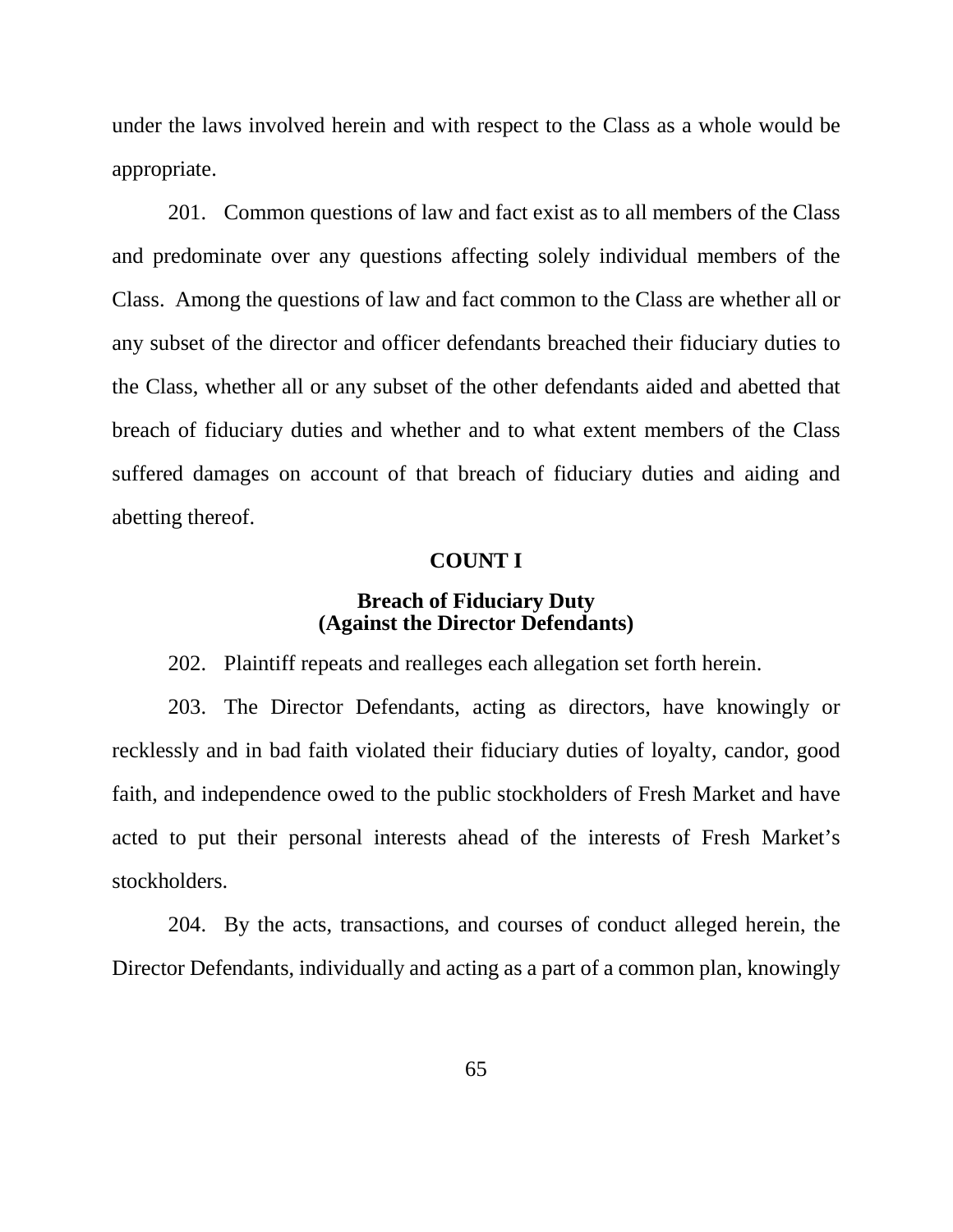or recklessly and in bad faith unfairly deprived plaintiff and the other members of the Class of the true value of their investment in Fresh Market.

205. The Director Defendants have knowingly or recklessly and in bad faith violated their fiduciary duties by entering into the Acquisition without regard to the fairness of the transaction to Fresh Market's stockholders and by concealing from the stockholders several material facts for disloyal reasons.

206. As demonstrated by the allegations above, the Director Defendants knowingly or recklessly and in bad faith failed to exercise the care required and breached their duties of loyalty, good faith, candor, and independence owed to the stockholders of Fresh Market because, among other reasons, they failed to ensure a fair process and maximization of stockholder value.

207. Because the Director Defendants dominate and control the business and corporate affairs of Fresh Market and are in possession of private corporate information concerning Fresh Market's assets, business, and future prospects, there exists an imbalance and disparity of knowledge and economic power between them and the public stockholders of Fresh Market, which makes it inherently unfair for them to pursue any proposed transaction wherein they reap disproportionate benefits to the exclusion of maximizing stockholder value.

208. By reason of the foregoing acts, practices, and course of conduct, the Director Defendants knowingly or recklessly and in bad faith failed to exercise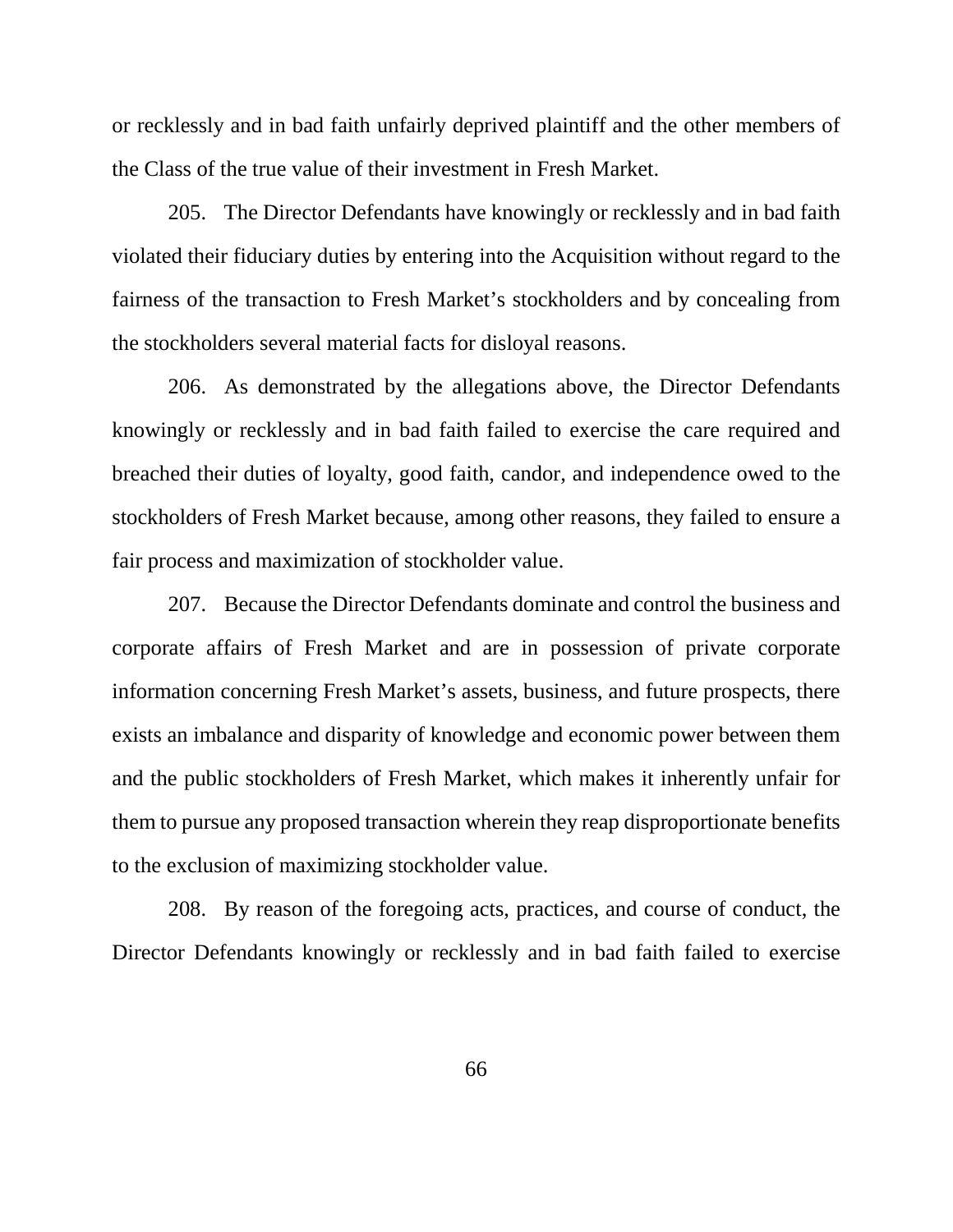ordinary care and diligence in the exercise of their fiduciary obligations toward plaintiff and the other members of the Class.

209. As a result of the actions of defendants, plaintiff and the Class have been harmed in an amount to be proven at trial.

## **COUNT II**

# **Breach of Fiduciary Duty (Against Defendants Richard A. Anicetti and Scott Duggan)**

210. Plaintiff repeats and realleges each allegation set forth herein.

211. Defendants Anicetti and Duggan, acting as officers, have at least grossly negligently violated their fiduciary duties of care, loyalty, candor, good faith, and independence owed to the public stockholders of Fresh Market and have acted to put their personal interests ahead of the interests of Fresh Market's stockholders.

212. By the acts, transactions, and courses of conduct alleged herein, Anicetti and Duggan, individually and acting as a part of a common plan, at least grossly negligently unfairly deprived plaintiff and the other members of the Class of the true value of their investment in Fresh Market.

213. Anicetti and Duggan have at least grossly negligently violated their fiduciary duties by entering into the Acquisition without regard to the fairness of the transaction to Fresh Market's stockholders and by concealing from the stockholders several material facts for disloyal reasons.

214. As demonstrated by the allegations above, Anicetti and Duggan at least grossly negligently failed to exercise the care required and breached their duties of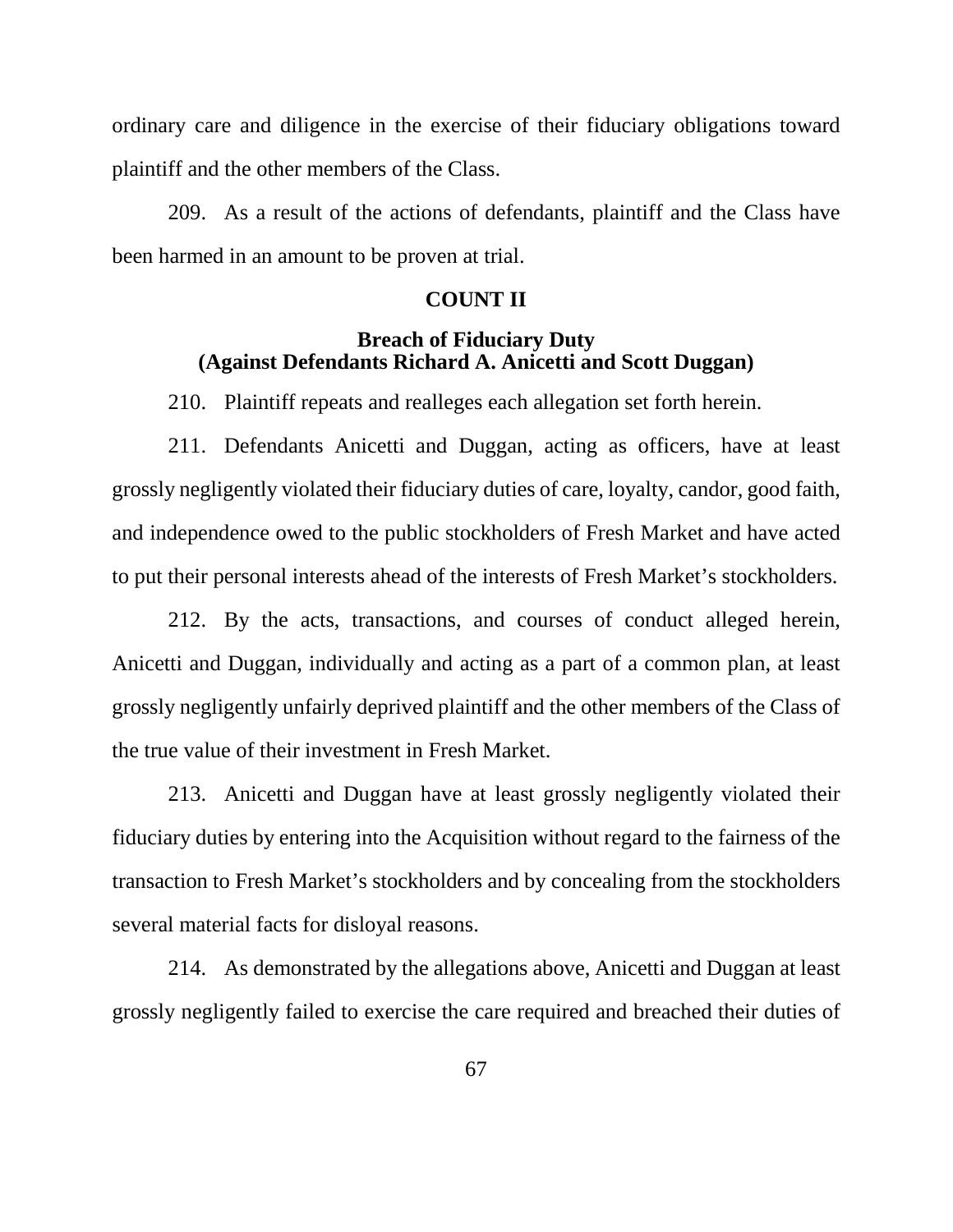care, loyalty, good faith, candor, and independence owed to the stockholders of Fresh Market because, among other reasons, they failed to ensure a fair process and maximization of stockholder value.

215. Because of Anicetti's and Duggan's positions as officers, there exists an imbalance and disparity of knowledge and economic power between them and the public stockholders of Fresh Market, which makes it inherently unfair for them to pursue any proposed transaction wherein they reap disproportionate benefits to the exclusion of maximizing stockholder value.

216. By reason of the foregoing acts, practices, and course of conduct, Anicetti and Duggan at least grossly negligently failed to exercise ordinary care and diligence in the exercise of their fiduciary obligations toward plaintiff and the other members of the Class.

217. As a result of the actions of defendants, plaintiff and the Class have been harmed in an amount to be proven at trial.

### **COUNT III**

## **Aiding and Abetting Breach of Fiduciary Duty (Against Defendants Brett Berry, Cravath, JP Morgan, and Apollo)**

218. Plaintiff repeats and realleges each allegation set forth herein.

219. Brett Berry, Cravath, JP Morgan, and Apollo have knowingly participated in the foregoing breaches of fiduciary duty.

220. Brett Berry was a party to the understanding that he and his father, Ray Berry, would work with Apollo to take the Company private by rolling over their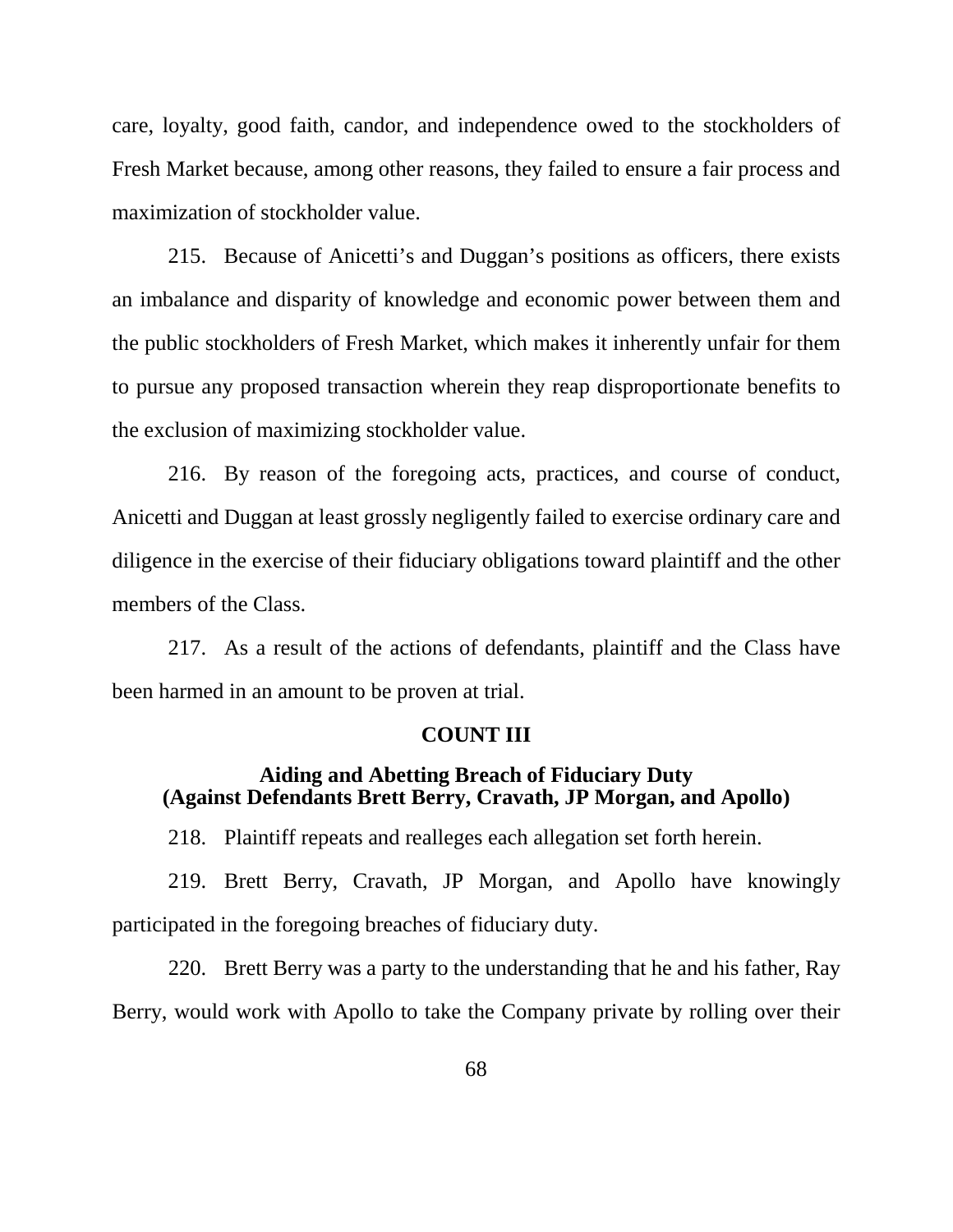equity in the Acquisition; then acted as Ray Berry's proxy in discussions with Apollo as part of a deliberate effort to conceal the Berrys' involvement in the Acquisition from the Board and then from Fresh Market's stockholders; and then knowingly allowed the Director Defendants to proceed with a purported sales process that would lead inevitably to Apollo's acquiring the Company and the Berry family's participation in the substantial future profits that will be earned under Apollo's ownership. Brett Berry knowingly participated with Ray Berry and Apollo in multiple breaches of Apollo's confidentiality agreement with the Company. In addition, Brett Berry knew the 14D-9 was misleading and incomplete in material respects but did nothing to rectify the misstatements and omissions contained in that disclosure document.

221. Cravath knowingly participated with Duggan and the Director Defendants in misleading first the Board and then Fresh Market stockholders about Ray Berry's interactions with and commitment to Apollo, and in causing the creation of fabricated "sensitivities" to management's projections for the purpose of justifying the inadequate Acquisition price.

222. JP Morgan knowingly participated with Ray Berry in helping him and Apollo acquire the Company at an unfair price, for example by tipping Apollo as to the lack of competition such that Apollo could lower its offer below the price it was previously willing to pay, and knowingly participated with Duggan, Anicetti, and the Director Defendants in misleading stockholders by fabricating so-called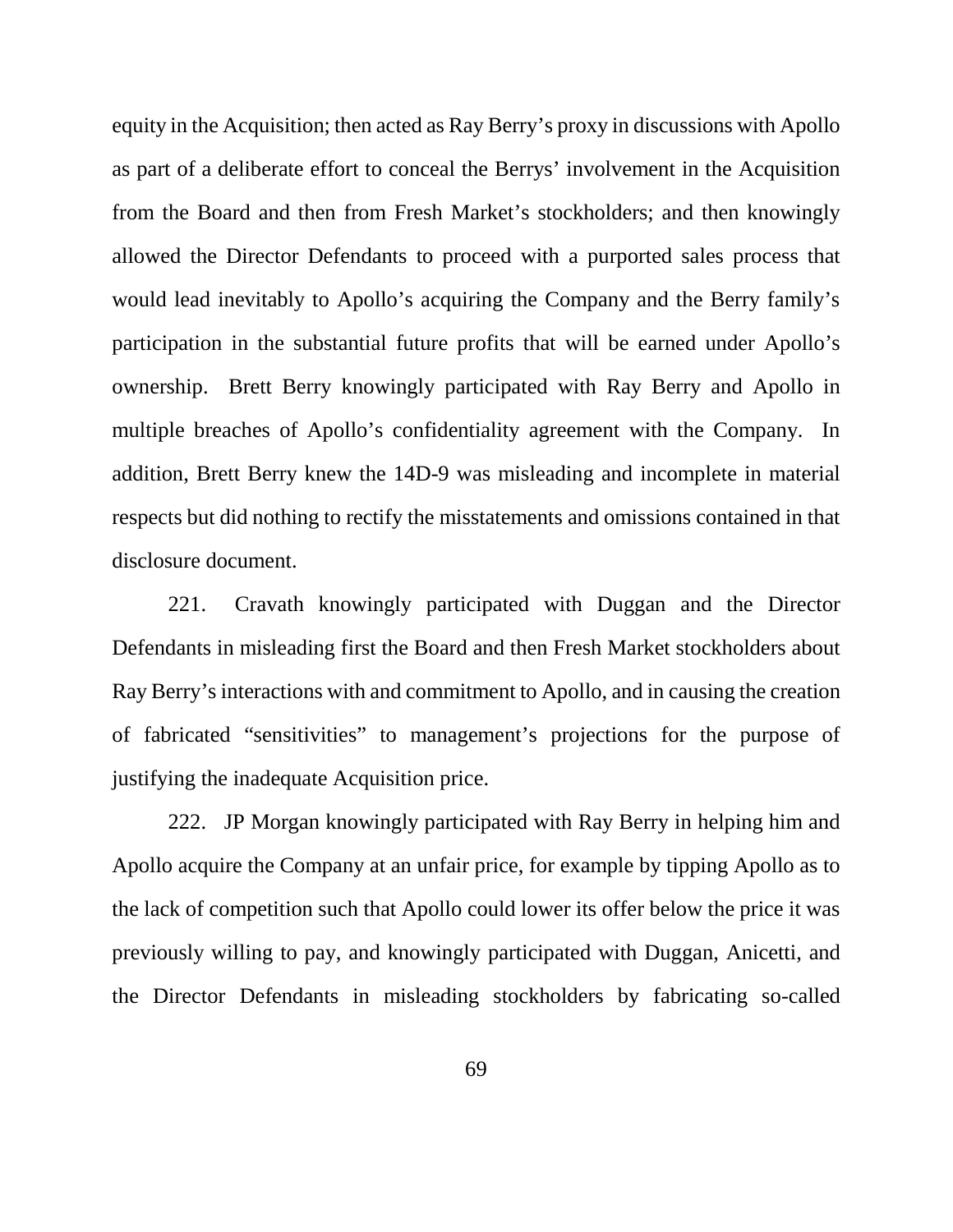"sensitivity" adjustments to the management projections for the purpose of justifying the Acquisition price.

223. Apollo knowingly participated with Ray Berry in acquiring the Company at an unfair price, exploiting Ray Berry's conflict of interest to take the Company private at an inappropriate time and an inappropriate price, exploiting Ray Berry's and Duggan's dishonesty with the Board to participate in a sham sale process that it was preordained to win at an inadequate price, exploiting the Director Defendants' (at least) grossly negligent oversight of the sale process, and exploiting the Director Defendants' decision to retain a conflicted financial advisor in JP Morgan, using that conflict to obtain crucial inside information that allowed Apollo to acquire the Company even more cheaply than it otherwise would have.

224. As a result of defendants' actions, plaintiff and the Class have been harmed in an amount to be proven at trial.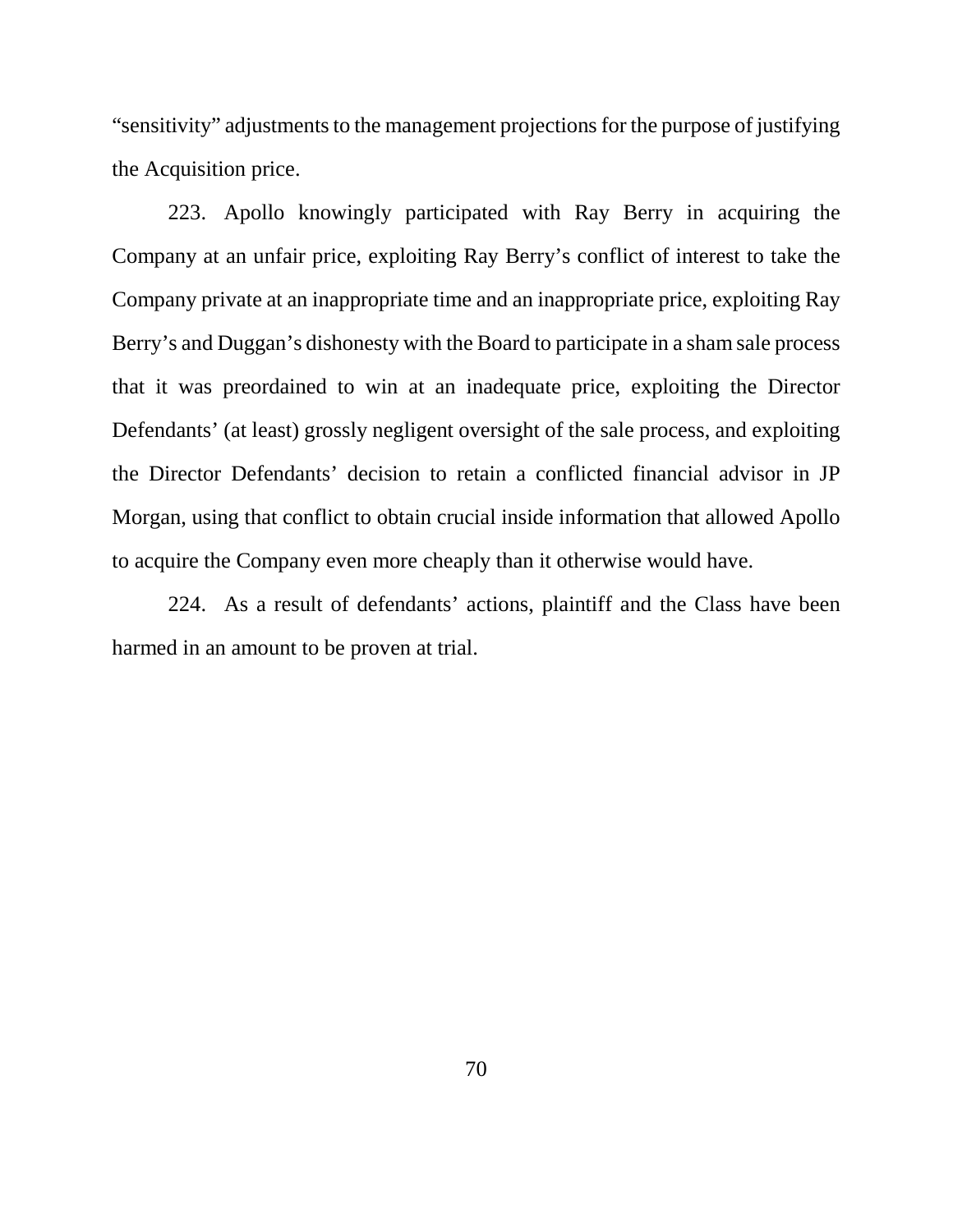#### **PRAYER FOR RELIEF**

WHEREFORE, plaintiff, on plaintiff's own behalf and on behalf of the Class, prays for judgment as follows:

A. Declaring this action to be a class action under Court of Chancery Rule 23(a) and (b)(3) on behalf of the Class defined herein;

B. Declaring that the Director Defendants, Anicetti as an officer, and Duggan breached their fiduciary duties and that Brett Berry, Cravath, JP Morgan, and Apollo aided and abetted those breaches of fiduciary duty;

C. Awarding plaintiff and the other members of the Class rescissory damages in an amount which may be proven at trial, together with interest thereon;

D. Awarding plaintiff and the members of the Class compensatory damages in an amount which may be proven at trial, together with interest thereon;

E. Awarding plaintiff and the members of the Class pre-judgment and post-judgment interest, as well as their reasonable attorneys' and experts' witness fees and other costs; and

F. Awarding such other and further relief as this Court may deem just and proper, including any extraordinary equitable relief as permitted by law or equity to attach, impound, or otherwise restrict defendants' assets to assure plaintiff has an effective remedy.

71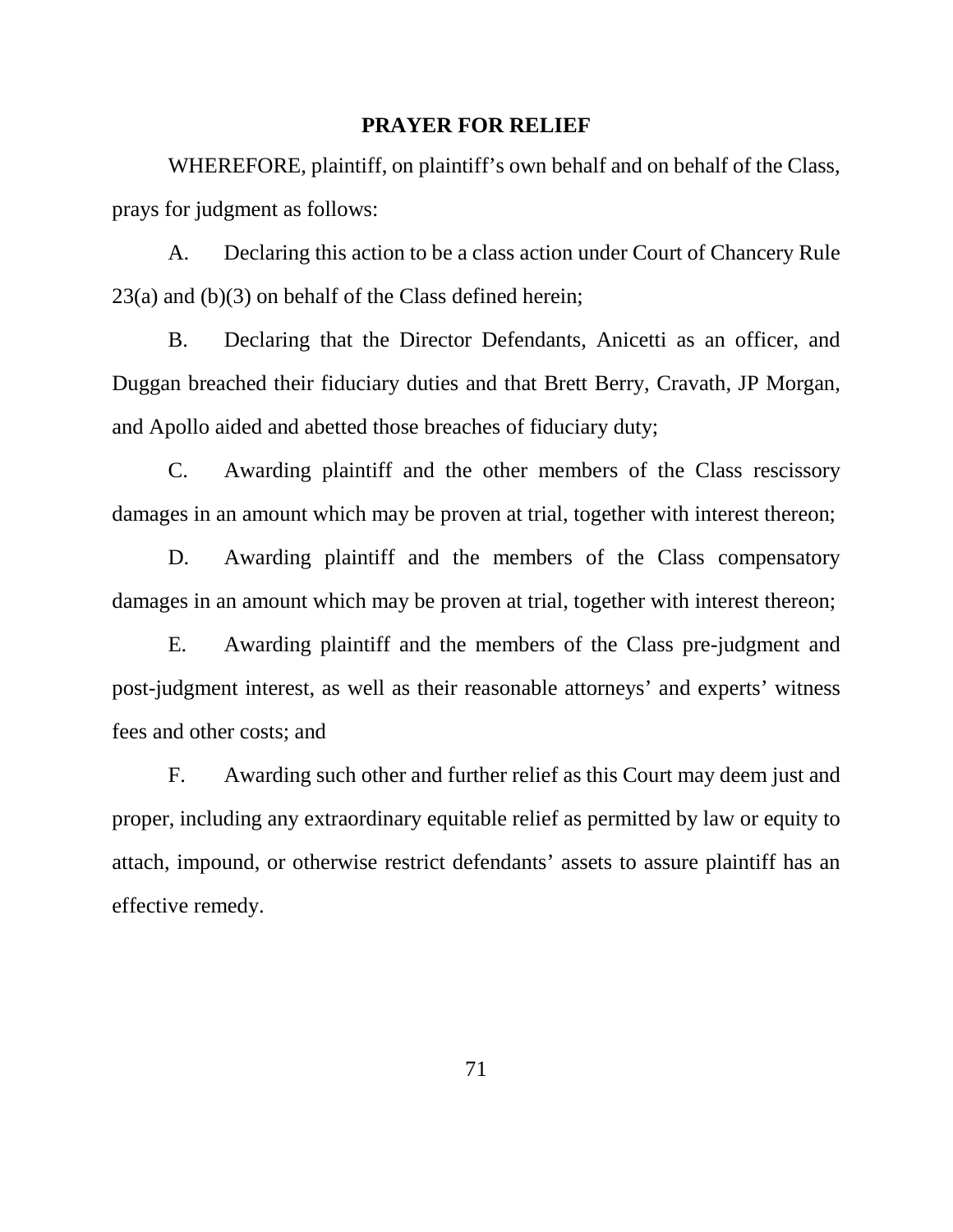## FRIEDLANDER & GORRIS, P.A.

/s/ *Joel Friedlander*

Joel Friedlander (Bar No. 3163) Jeffrey M. Gorris (Bar No. 5012) Christopher P. Quinn (Bar No. 5823) 1201 N. Market Street, Suite 2200 Wilmington, DE 19801 (302)573-3500

*Attorneys for Plaintiff*

OF COUNSEL:

ROBBINS GELLER RUDMAN & DOWD LLP

Randall J. Baron 655 West Broadway, Suite 1900 San Diego, CA 92101 (619) 231-1058

Christopher H. Lyons 414 Union Street, Suite 900 Nashville, TN 37219 (615) 244-2203

DATED: March 7, 2019